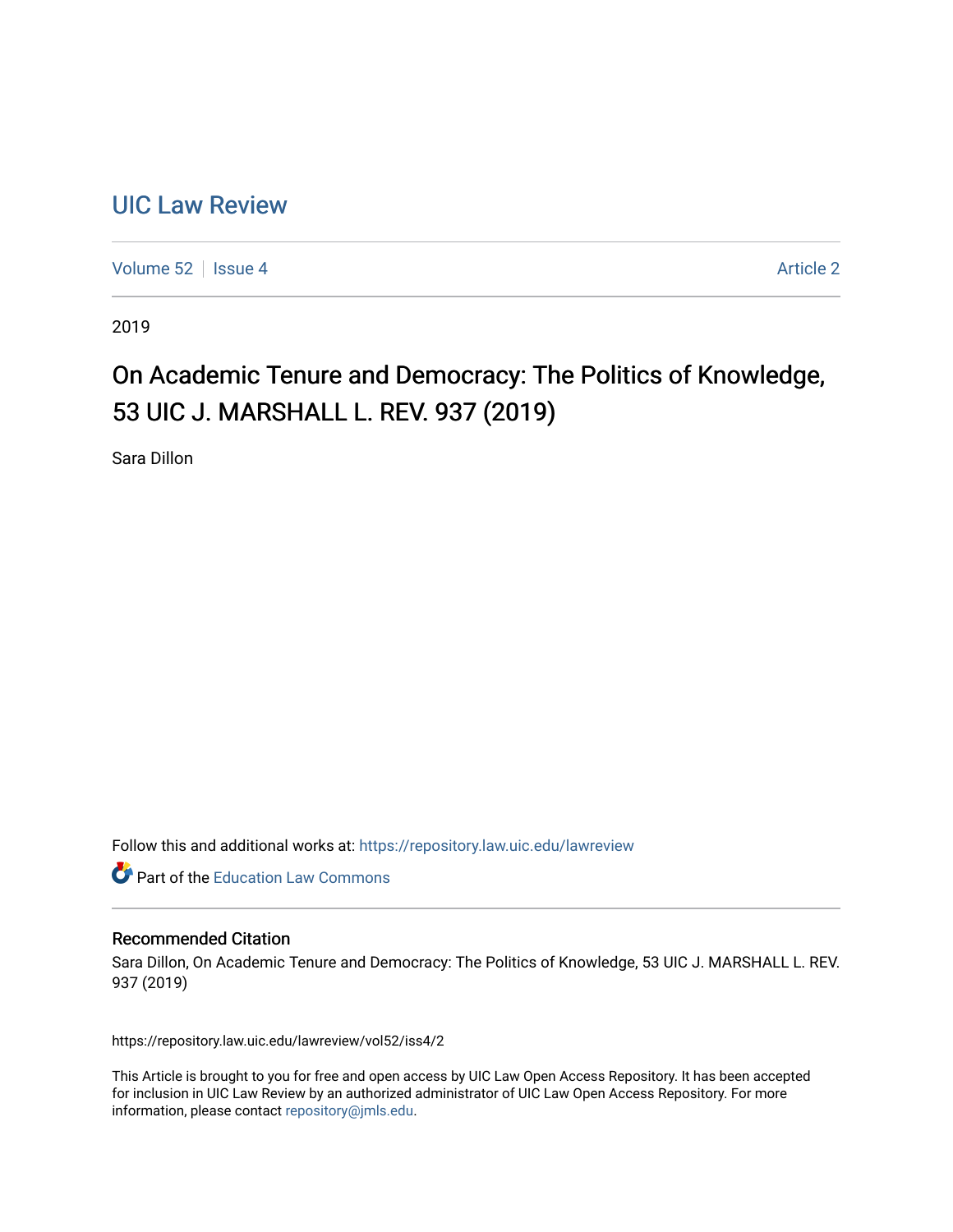# ON ACADEMIC TENURE AND DEMOCRACY: THE POLITICS OF KNOWLEDGE

#### SARA DILLON\*

| L. | INTRODUCTION: THE MULTI-FACETED WAR ON TENURE 938        |
|----|----------------------------------------------------------|
|    | A. A "National" Faculty as an Autonomous Force 938       |
|    | The False Lure of Professorial Accountability 949<br>B.  |
|    |                                                          |
| Н. |                                                          |
|    | A. The Faculty at the Heart of the University:           |
|    |                                                          |
|    | B. Tenure in America—Its Often-Remarked Rise and         |
|    |                                                          |
|    | 1. On the founding of the AAUP-its goals and the         |
|    |                                                          |
|    | III. HOW THE ATTACK ON TENURE PROCEEDS: THE LOGIC OF AN  |
|    |                                                          |
|    | A. The Public University: A Case Study of the University |
|    |                                                          |
|    | B. A Private Law School with a Public Interest Image     |
|    |                                                          |
|    | C. Death by a Thousand Reviews: The At-Will              |
|    |                                                          |
|    |                                                          |
| V. | CONCLUSION: WHY THE (GENUINELY) TENURED PROFESSOR        |
|    |                                                          |

#### *Abstract*

Academic freedom in the form of tenure is vital to every democracy. It is important that, in light of the current rise in authoritarianism globally, we stop treating academic tenure as a matter of university governance or even employment law. Rather, it must be seen in political terms, and defended as a central aspect of democracy itself.

One hallmark of authoritarian regimes is that they make attacks on independent intellectuals an early priority. Traditionally, the university has been the site of independent intellectual inquiry, and so each act aimed at weakening academic tenure is also an attack on democratic values. Despite this crucial link, academic tenure in the United States continues to decline precipitously. At the same time, American academics have largely failed to stand up for tenure as a principle and have failed to act collectively in its defense. This article puts forward the argument that we should not accept the demise of tenure as a *fait accomplit,*  but must see our individual battles against administrative and

<sup>\*</sup> Professor of Law and Director of International Programs at Suffolk University Law School, Boston. My special thanks to the superb research assistance of John MacIsaac, Suffolk University Law School, Class of 2020.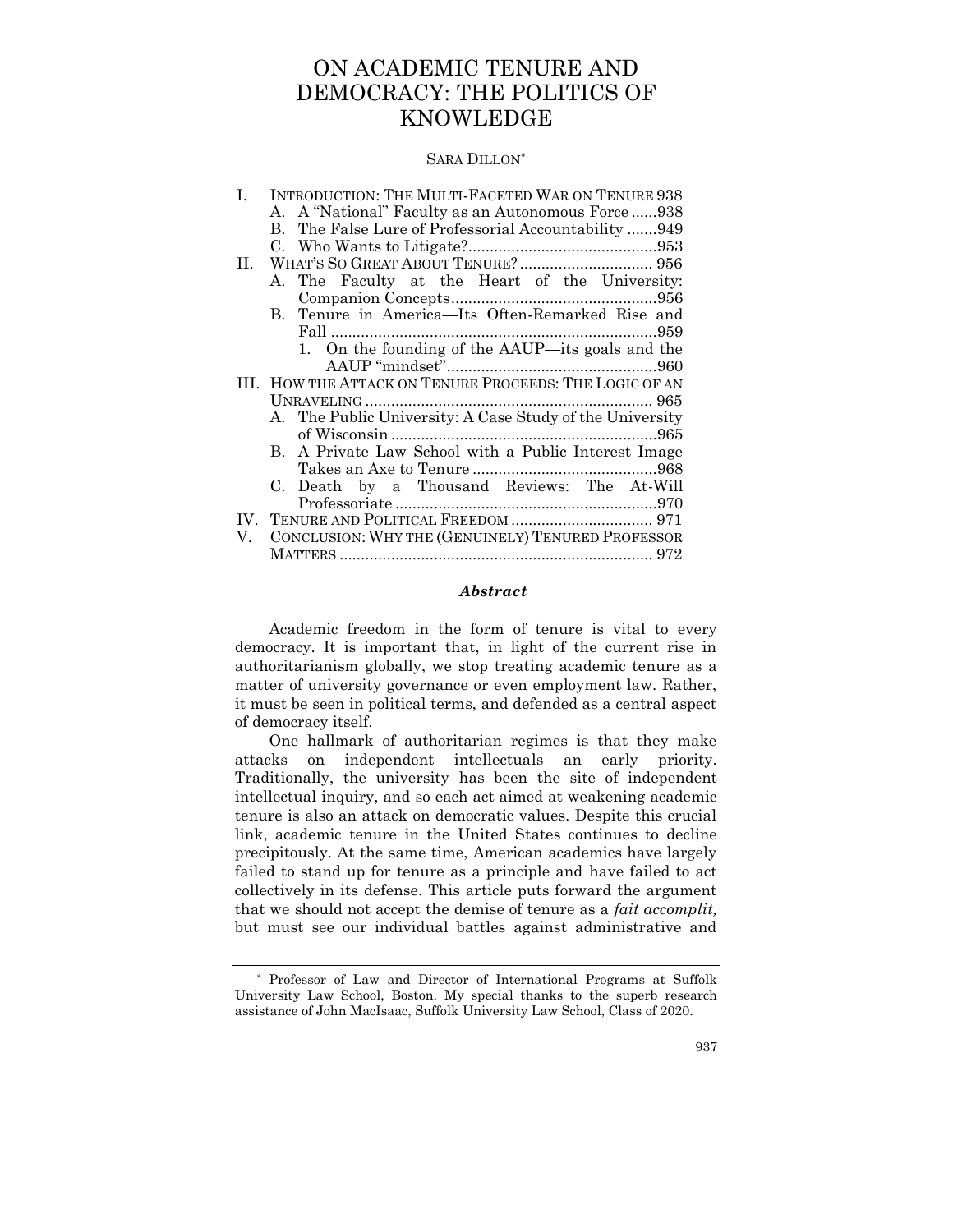political encroachment as part of the larger struggle to maintain healthy democratic structures.

If there is something worth fighting for in academic tenure, then we as academics and professionals have to stop moving forward on cruise control. Each professor in each university should stand up firmly for tenure rights and cease acting as if the status of tenure exists in a kind of legal confusion and uncertainty. The legal ambiguity exists in part because we have allowed it to persist.

Many writers have ably gone over the history of the rise and fall of tenure in the United States, and the effects of this decline on American higher education. The burning question now is whether we are living through an inevitable process of deterioration, or whether we can reverse the losses. The fact that we have a twotiered, or even three-tiered system of academic status in place now makes the situation more difficult, as there is an inevitable conflict inherent in the points of view of these disparate groups of academic personnel.

In one sense, the answer to the question posed above is relatively simple: if we do not stand up collectively for tenure, rejecting a merely individual/contractual approach, tenure will be lost and will likely not return. Most arguments against academic tenure are being made in bad faith, and adversely affected academics seem unable to respond effectively. This article sets out the limits of a case-by-case legal approach to the issue of tenure, and encourages collective, preemptive action. Rather than waiting about for new administrators to come up with creative ways to weaken tenure, faculty must identify potential danger zones and insist on university documents and agreements (including university faculty handbooks) that will make certain forms of attacks on tenure far less likely. Faculties across the U.S. must also assist one another in holding the line as university boards attempt to impose new handbooks or other instruments designed to "review" tenure out of existence.

# <span id="page-2-0"></span>I. INTRODUCTION: THE MULTI-FACETED WAR ON **TENURE**

#### <span id="page-2-2"></span><span id="page-2-1"></span>*A. A "National" Faculty as an Autonomous Force*

*The responsibility of the university teacher is primarily to the public itself, and to the judgment of his own profession; and while, with respect to certain external conditions of his vocation, he accepts a responsibility to the authorities of the institution in which he serves, in the essentials of his professional activity his duty is to the wider public to which the institution itself is morally amenable.*<sup>1</sup>

<sup>1.</sup> *1915 Declaration of Principles on Academic Freedom and Academic Tenure*, AM. ASS'N U. PROFESSORS (1915) [hereinafter: *1915 Declaration*].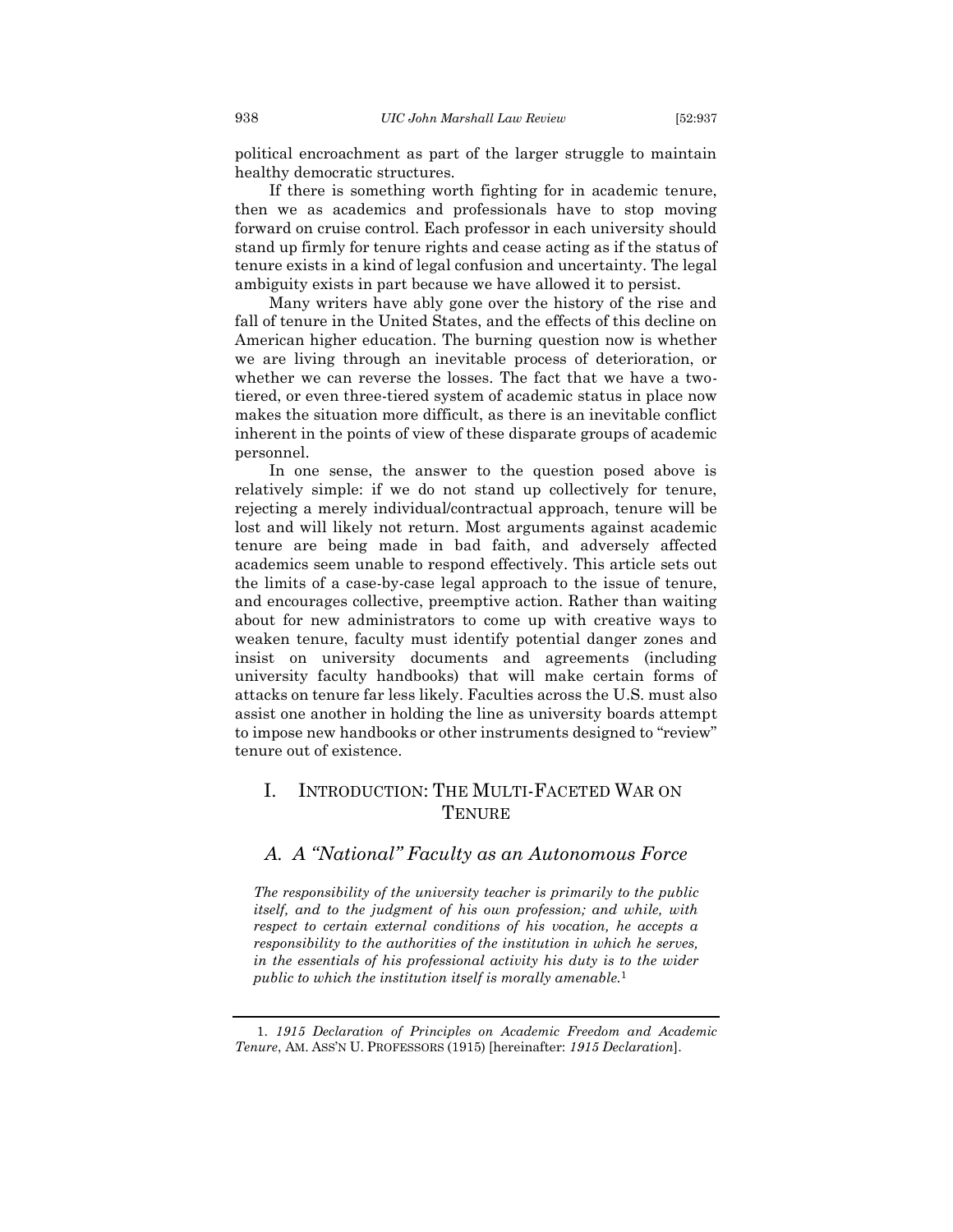University professors are being actively persecuted for expressing their views in Russia, Turkey, and Hungary, among other countries.<sup>2</sup> These nations, as is well documented, have turned the clock back on political freedom and are descending into autocracy. In such states, all academic speech that cannot be placed under political control is suspect, and even fledgling autocratic regimes lose little time in seeking out dissident professors, making sure they are silenced, fired or even jailed for daring to depart from the party line.<sup>3</sup> In the United States, attacks on academic tenure have not yet taken this crude form, but as American democracy comes under unprecedented pressure, the value of tenure also takes on new significance.<sup>4</sup>

<span id="page-3-1"></span>This article makes the argument that tenure and academic freedom need to be seen as deeply political matters, not merely matters of individual employment or contractual rights. Especially in these troubling times, the fate of academic tenure is an issue that the American professoriate needs to approach from a collective point of view, rather than a personal one. <sup>5</sup> The demise of the tenured professor in the United States has been accompanied by the consolidation of corporate power over the public sphere, <sup>6</sup> and has everything to do with the more general weakening of democratic institutions.<sup>7</sup>

4. Kevin Mattson, *Book Reviews: In Defense of Tenure*, DEMOCRACY: J. IDEAS (2011), www.democracyjournal.org/magazine/20/in-defense-of-tenure/.

5. Ernst Benjamin, *The Eroding Foundations of Academic Freedom and Professional Integrity: Implications of the Diminishing Proportion of Tenured Faculty for Organizational Effectiveness in Higher Education*, 1 J. ACAD. FREEDOM 1, 18 (2010).

6. Henry A. Giroux, *Neoliberalism, Corporate Culture, and the Promise of Higher Education: The University as a Democratic Public Sphere*, 72 HARV. EDU. R. 425, 428 (2002); *see also* Lawrence White, *Academic Tenure: Its Historical and Legal Meanings in the United States and its Relationship to the Compensation of Medical School Faculty Members*, 44 ST. LOUIS L. J. 51, 53 (2000) (asserting that corporate interests have a larger stake in academia than any other era).

7. Giroux, *supra* note [6,](#page-3-0) at 428; *see also* Risa L. Lieberwitz, *Faculty in the Corporate University: Professional Identity, Law and Collective Action*, 16 CORNELL J. L. & PUB. POL'Y 263, 268 (2007) (complicating the institution further is being unable to define the faculty identity).

<span id="page-3-2"></span><span id="page-3-0"></span><sup>2.</sup> Mary Ellen Flannery, *Wisconsin Faculty Fighting the Destruction of Public Higher Education*, NEATODAY (June 15, 2016), neatoday.org/2016/06/15/ university-of-wisconisn-scott-walker/.

<sup>3.</sup> *See* Florin Zubascu, *Government Continues Crackdown on Academic Freedom in Hungary*, SCI./BUS. (Jan. 22, 2019), sciencebusiness.net/news/ government-continues-crackdown-academic-freedom-hungary (describing attempts by the Hungarian government "to put the research institutes of the Academy of Sciences under direct political control."); *see also* John K. Wilson, *Turkey's Ongoing Attack on Academic Freedom*, ACADEME BLOG (Jan. 24, 2019) academeblog.org/2019/01/24/turkeys-ongoing-attack-on-academic-freedom/

<sup>(</sup>noting that on the date of his blog post, a Turkish court sentenced academic Yonca Demir to three years in prison for the crime of signing a petition critical of the government).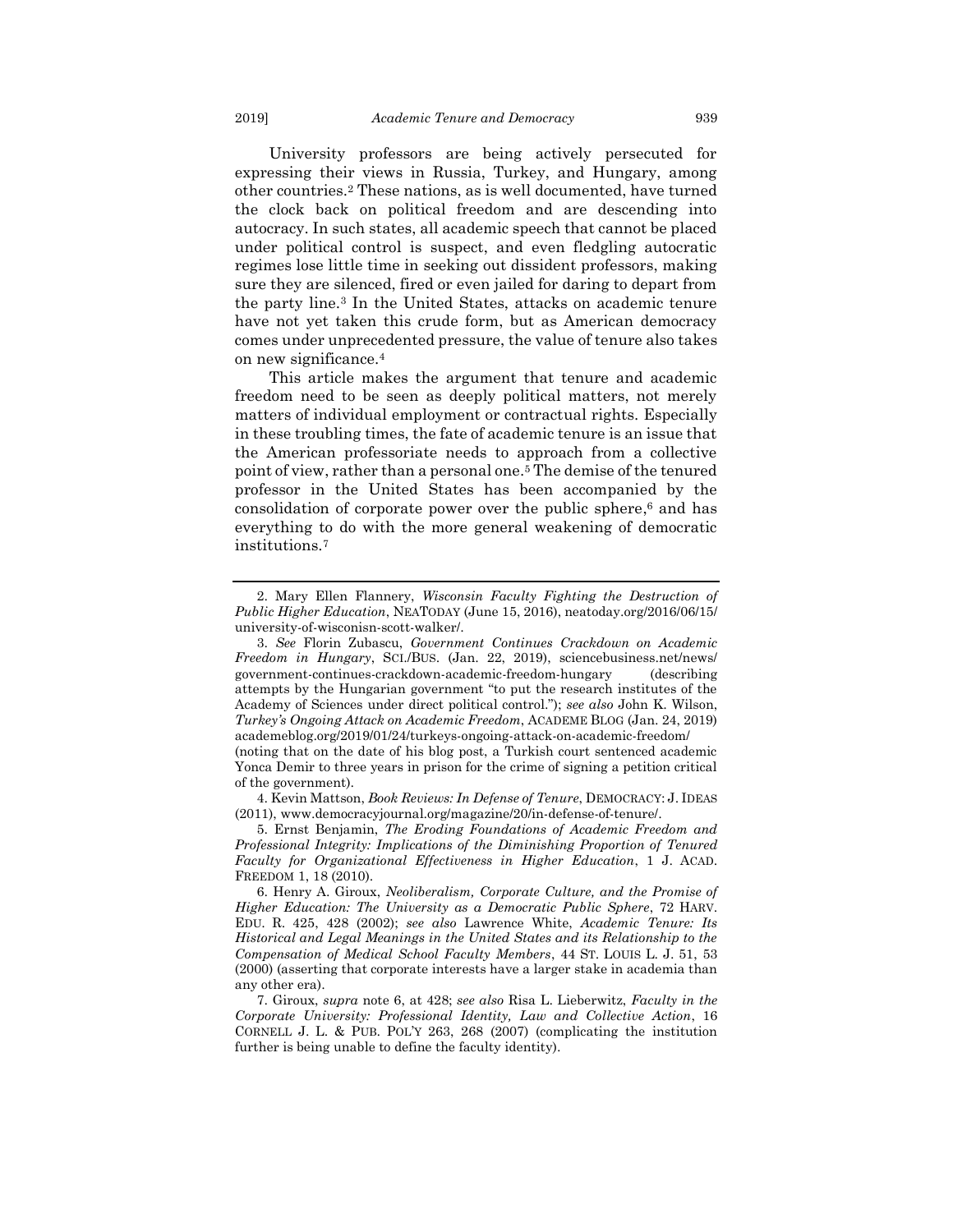<span id="page-4-4"></span><span id="page-4-3"></span><span id="page-4-1"></span>Much has been written about academic tenure, including its history and the current state of play in the courts where tenure rights in particular situations are in question. <sup>8</sup> However, this fundamental reality, that tenure is a political issue, has been largely obscured in the U.S.<sup>9</sup> Academic tenure is in fact one of the pillars of democracy, even if it is not generally described or understood in that way.<sup>10</sup> While the situation of professors and academic staff in Europe is far from perfect, European nations have thought more deeply, and for a longer period of time, about academic freedom and tenure as human rights and as core elements of a functioning democracy.<sup>11</sup> If tenure disappears altogether, this will be another symptom of the banishment of independent voices capable of defending a democratic order that, seen from the vantage point of 2019, appears increasingly under threat.

<span id="page-4-5"></span><span id="page-4-2"></span><span id="page-4-0"></span>In the U.S., hostility to tenure has been presented to the public in terms of whether young students can "afford" to provide professors with "jobs for life"—but this formulation overlooks the central importance of tenure.<sup>12</sup> Indeed, such arguments and rationales are disingenuous distortions put forward by those pursuing other agendas.<sup>13</sup> Both defenders and opponents of

10. Mattson, *supra* note 4.

<sup>8.</sup> *See* Caitlin Rosenthal, *Fundamental Freedom or Fringe Benefit? Rice University and the Administrative History of Tenure, 1935-1963*, 2 AAUP J. ACAD. FREEDOM 11 (2011) (indicating that tenure as we know it has had a short existence regardless of historical precedence); *see also* Mark L. Adams, *The Quest for Tenure: Job Security and Academic Freedom*, 56 CATH. U. L. REV. 67, 73 (2006) (discussing the early twentieth century initiatives to codify academic and employment rights for educators).

<sup>9.</sup> Denise Cummins, *Think Tenure Protects You? With Wealthy Donors and Less Public Funding, Think Again*, PBS NEWS HOUR (Oct. 1, 2014), www.pbs.org/newshour/nation/think-tenure-protects-wealthy-donors-lesspublic-funding-think; *see also* Jeff Charis-Carlson & William Petroski, *Iowa Lawmaker Looking to End Tenure at Public Universities*, DES MOINES REG. (Jan. 12, 2017), www.desmoinesregister.com/story/news/education/2017/01/12/ iowa-lawmaker-looking-end-tenure-public-univerisities/96460626/ (presenting the idea of state representative arguing that universities should have freedom to hire and fire whenever fit).

<sup>11.</sup> *See* Defence of Academic Freedom in the EU's External Action, EUR. PARL. DOC. P8\_TA0483 (2018), www.europarl.europa.eu/RegData/ seance\_pleniere/textes\_adoptes/definitif/2018/11-29/0483/P8\_TA(2018)0483\_ EN.pdf (showing EU leaders signaling the recognition of academic freedom being tied to the promotion of democracy abroad); *see also* Terence Karran, *Academic Freedom in Europe: Reviewing UNESCO's Recommendation*, 57 BRITISH J. EDUC. STUD. 191 (June 2009) (setting out the history of academic freedom in Europe from the Middle Ages to the present, and providing information on the state of play in various European states regarding both academic freedom and tenure).

<sup>12.</sup> Rebecca Schuman, *The Tenure Apocalypse: "Jobs for Life" Are Rare and Mostly Fictitious. Attacks on Them Obscure the Real Problems of Higher Ed.*, SLATE (June 17, 2015), slate.com/human-interest/2015/06/scott-walker-andthe-post-tenure-university-an-apocalyptic-scenario.html.

<sup>13.</sup> *Id.*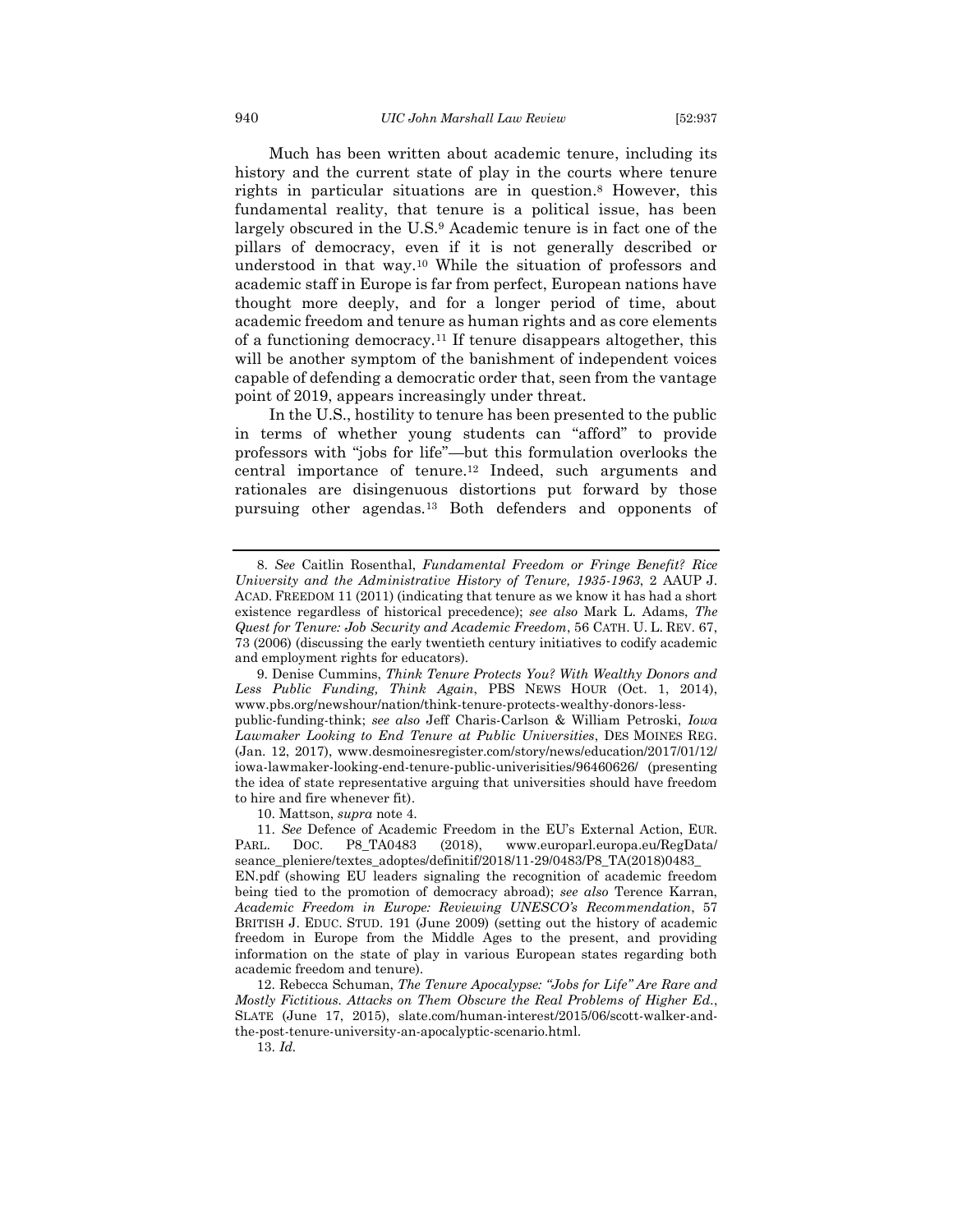academic tenure have generally failed to address the question of where tenure fits within a democratic political order, a matter that is at the heart of the argument presented here.<sup>14</sup>

With that in mind, this article seeks to rebut the idea that tenure is an outdated concept, and that the future of American universities must or should be one of a tenure-less faculty, working under conditions that more closely resemble the corporate model so favored by many academic administrators.<sup>15</sup> The belief has grown that there is inevitability in the erosion of tenure, and that the vast majority of instructors will not enjoy these protections in the future.<sup>16</sup> The supposed inevitability of this process has never been fully explained, except to pin it somewhat vaguely on supposed defects of the professoriate. <sup>17</sup> American society has been led to believe that in some natural or fatalistic way, universities have found themselves no longer able to shoulder the cost of tenured professorships.<sup>18</sup> Oddly, the same universities have proven that they are able to afford extremely well-paid administrators, whose number has expanded rapidly over the past twenty years.<sup>19</sup>

<span id="page-5-0"></span>Notably, the very persons making the argument about the unaffordability of tenured professors are the highly paid administrators whose own worth is seldom if ever questioned. These same administrators, for the most part, also hold the repetitive and duplicative view that costs must be cut, mainly through the removal of tenure rights, for the alleged purpose of "helping the students." 20 For overburdened families, in shock at the staggering price of higher education in America today, they are often all too ready to

17. Schuman, *supra* not[e 12.](#page-4-0)

18. Mark Strasser, *Tenure, Financial Exigency, and the Future of American Law Schools*, 59 WAYNE L. REV. 269, 278 (2013).

19. *See* Colleen Flaherty, *What Remains of Tenure*, INSIDE HIGHER ED. (Dec. 7, 2016), www.insidehighered.com/news/2016/12/07/faculty-membersuniversity-wisconsin-oppose-proposed-change-new-post-tenure-review (discussing the growing power of administrators at the University of Wisconsin as they may have the power to decide whether to tenure professors); *see also* Sol Gittleman, *Tenure Is Disappearing. But It's What Made American Universities the Best in the World,* WASH. POST (Oct. 29, 2015), www.washington post.com/news/grade-point/wp/2015/10/29/tenure-is-disappearing-but-its-whatmade-american-universities-the-best-in-the-world/ (providing the idea that American universities saw their golden age when faculty were protected from arbitrary firings).

20. Jonathan R. Cole, *The Pillaging of America's State Universities*, ATLANTIC (Apr. 10, 2016), www.theatlantic.com/education/archive/2016/04/thepillaging-of-americas-state-universities/477594/.

<sup>14.</sup> *Id.*

<sup>15.</sup> Giroux, *supra* not[e 6,](#page-3-0) at 440.

<sup>16.</sup> Schuman, *supra* note [12;](#page-4-0) *see also* Humeyra Pamuk & Ece Toksabay, *Purge of Academics Leaves Future of Turkish Universities in Doubt*, REUTERS (Mar. 1, 2017), www.reuters.com/article/us-turkey-security-academics/purgeof-academics-leaves-future-of-turkish-universities-in-doubt-idUSKBN1684DE (indicating that Turkish academics fired in the wake of the coup in Turkey fear the implications for Turkish democracy).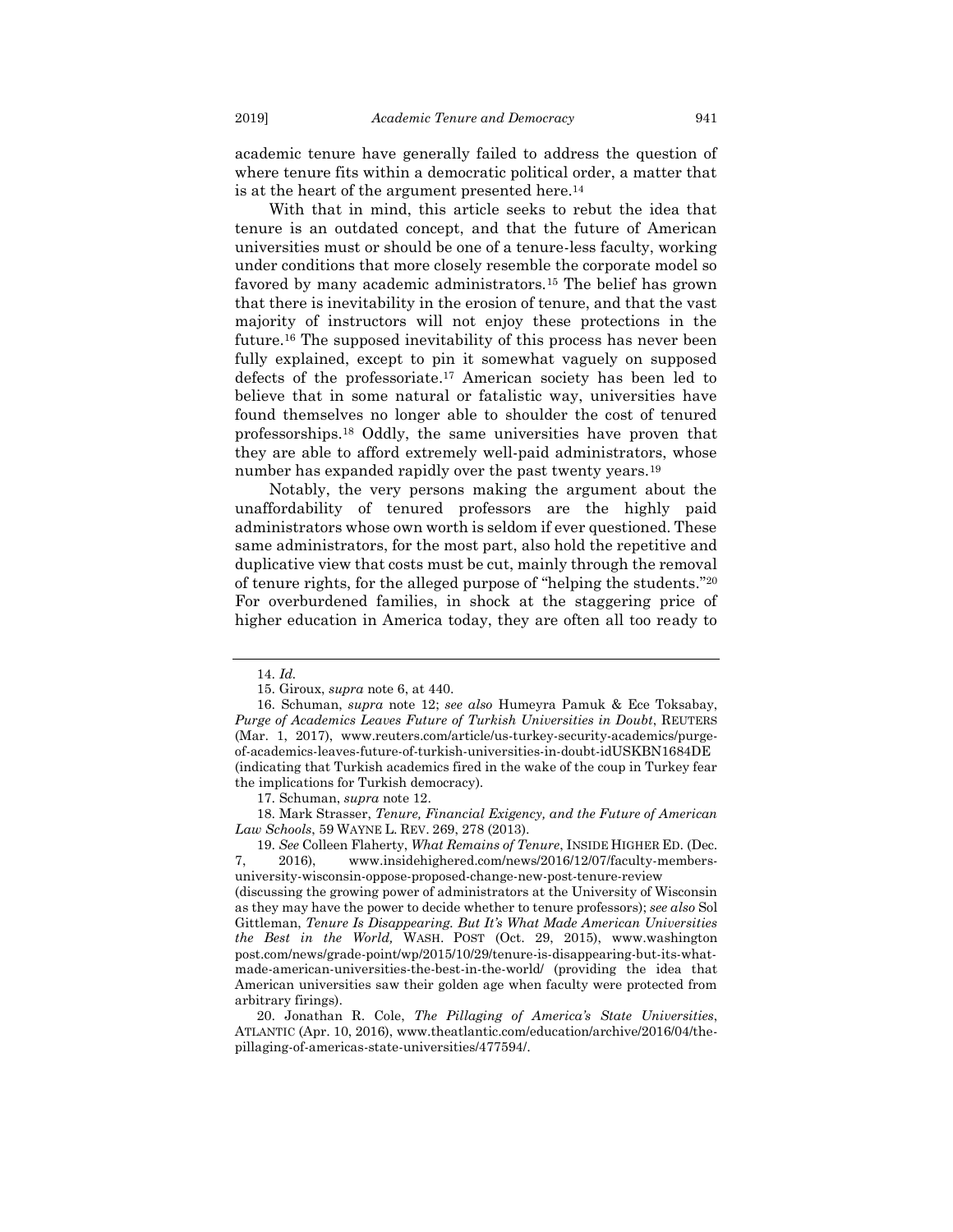<span id="page-6-0"></span>believe that it is the cost of tenure that is driving the inflation, and therefore agree with the view that tenure must somehow be contained.<sup>21</sup> For the affected professoriate, such spurious arguments put them in the difficult position of defending what has been framed as an undue burden on students.

This article also argues that there is no valid basis for accepting the idea, one that has slowly gained credence, that professors are not in the best position to devise curricula and run a university. In decades past, it was assumed that as experts in the teaching of young people, tenured professors were also best positioned to administer the institutions in which the learning occurred.<sup>22</sup> As the corporate model has gained in influence, so too has the notion that professors themselves have to be "managed," and that of course entails the creation of a separate and specialized group of bureaucrats whose main career path lies in educational administration rather than academic life.<sup>23</sup> Again, this notion that the task of professors is separate from the role of administrators is pernicious and unjustified; yet it has grown in influence and general acceptance.

The decline in tenure is neither economically necessary, nor some inevitable outgrowth of the evolution of educational models. Its decline reflects the convenience of the administrator class and the wishes (or suspicions) of often corporate-minded boards of trustees.<sup>24</sup> In the case of public universities located in red states, it reflects the annoyance of conservative state legislators with the outspoken social and political views of tenured faculty, and a wish to bring such persons into line as at-will employees.<sup>25</sup> These legislators often decry the fact that too many professors are "liberal," but it seems that this charge is code for professors being independent-minded and well informed. In addition to these factors, there is also the reality of expanding corporate influence, through the use of targeted donations in support of research into topics such as free markets and libertarian values.<sup>26</sup>

<span id="page-6-1"></span><sup>21.</sup> *Id.*; *see also* Dan Kaufman, *The Destruction of Progressive Wisconsin*, N.Y. TIMES (Jan. 16, 2016), www.nytimes.com/2016/01/17/opinion/campaignstops/the-destruction-of-progressive-wisconsin.html (presenting thoughts on corporate donation allowances and the removal of tenure signals corporate control in Wisconsin).

<sup>22.</sup> Gittleman, *supra* not[e 19.](#page-5-0)

<sup>23.</sup> Giroux, *supra* not[e 6,](#page-3-0) at 440.

<sup>24.</sup> *See id.* (highlighting the existing gaps that emerge from corporate, rather than academic, leadership in universities).

<sup>25.</sup> *Protecting an Independent Faculty Voice*, *infra* not[e 49.](#page-10-0)

<sup>26.</sup> *See* Mark LeVine, *Killing Tenure Is Academia's Point of No Return,* AL JAZEERA AM. (June 5, 2015), america.aljazeera.com/opinions/2015/6/killingtenure-is-academias-point-of-no-return.html (arguing that the abandonment of tenure opens the door to corporate interest and not actual learning); *see also* Maya Nadkarni, *Warning from the Future? Central European University and the Fate of Europe,* SOC'Y FOR CULTURAL ANTHROPOLOGY (Apr. 25, 2018), culanth.org/fieldsights/warnings-from-the-future-central-european-university-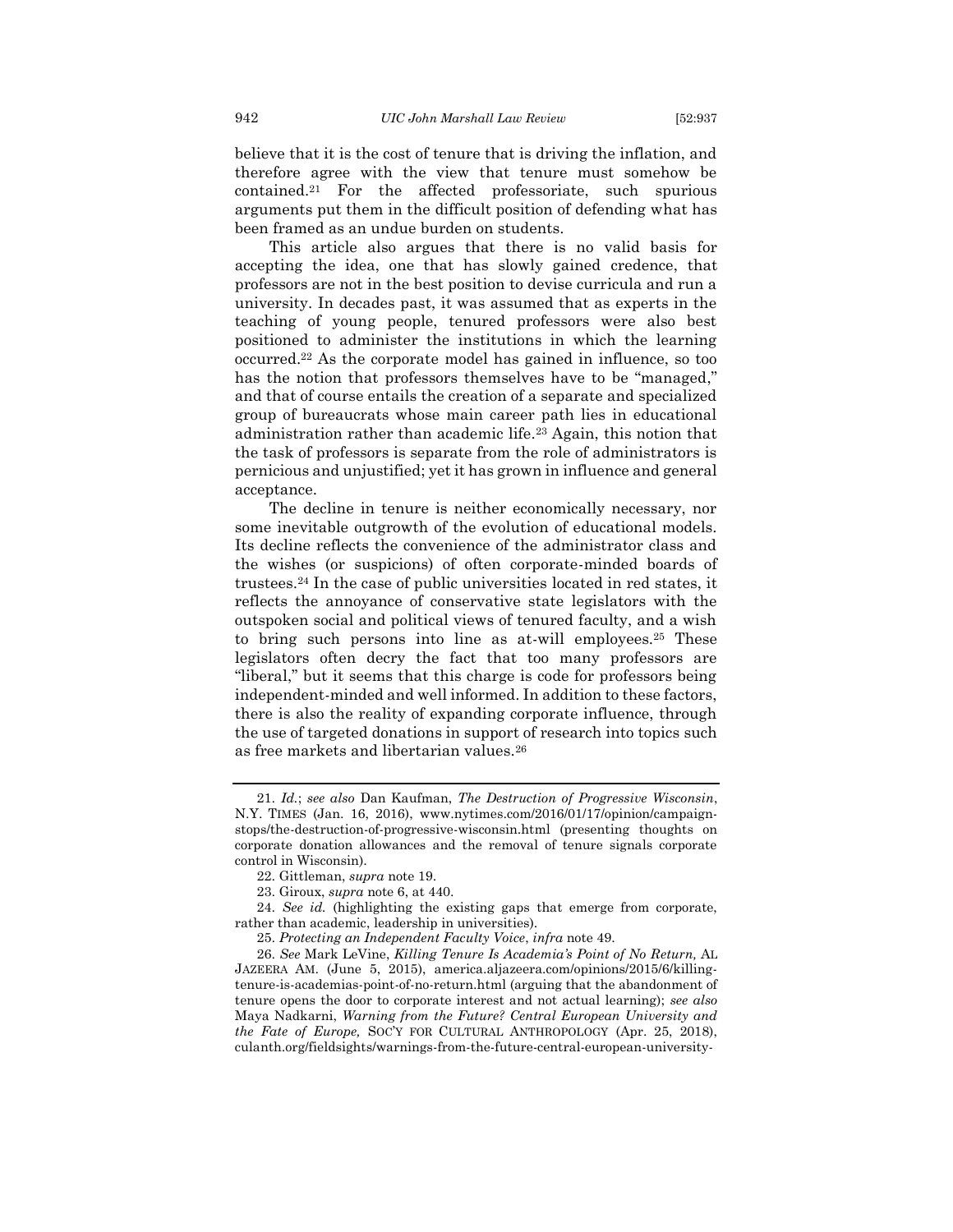<span id="page-7-2"></span><span id="page-7-0"></span>Thus, over the past twenty years or so, academic tenure and all it stands for has been under attack from a variety of sources.<sup>27</sup> As mentioned, politically conservative politicians have even convinced segments of the general public that it is in the public's interest to destroy tenure, based on such arguments as its cost, its supposed reward for poor performance, and its allegedly unjustified shielding of "leftists" and other "unworthies."<sup>28</sup> Until quite recently, it was taken for granted that academic tenure was essential to maintaining the reputation of American colleges and universities as the best in the world.<sup>29</sup> After a lengthy period of study and pretenure apprenticeship, American professors were largely given free rein to determine the direction of the academic enterprise.<sup>30</sup> At some point, this logic was turned on its head and tenure was forced to go on the defensive. The "product" of the academic enterprise was measured in articles written and students made happy, as seen through the lens of the student evaluation.<sup>31</sup>

<span id="page-7-1"></span>Faculties at individual institutions have done their best to defend tenure rights, though not always successfully.<sup>32</sup> Significantly, strategic moves by faculty members, whose tenure is placed under threat, are not coordinated nationally or internationally. In addition, many seem confused as to both the legal and conceptual basis for defending tenure. On the one hand, many are justifiably unsure as to whether tenure-based legal

27. Schuman, *supra* note [12;](#page-4-0) *see also* John Shattuck, Opinion, *Hungary's Attack on Academic Freedom*, BOS. GLOBE (Apr. 3, 2017), www.bostonglobe.com/opinion/2017/04/03/hungary-attack-academicfreedom/sSYNAizjeoevcfqxZV176K/story.html (showing that attacks on academic integrity and tenure is not an American only issue).

28. *Intellectual Freedom the Target of Illiberal Regimes*, UNIV. WORLD NEWS (Dec. 16, 2017), www.universityworldnews.com/post.php?story=2017 1215145815416 [hereinafter *Intellectual Freedom*]; *see also* Matthew J. Flynn, Opinion, *Gov. Scott Walker is Vandalizing UW System*, MILWAUKEE J. SENTINEL (Mar. 22, 2016), www.jsonline.com/story/opinion/contributors/2016/03/22/matthew-j-flynn-govscott-walker-is-vandalizing-uw-system/84929166/ (explaining that no tenure protections prevent a stable professorate from working at universities).

29. Gittleman, *supra* not[e 19.](#page-5-0)

30. *See also* Flynn, *supra* note [28](#page-7-0) (describing the advantages of tenure and the attacks it has recently endured).

31. Donna R. Euben, *Post-Tenure Review: Some Case Law (2005)*, AM. ASS'N U. PROFESSORS (Aug. 2005), www.aaup.org/issues/post-tenure-review/somecase-law.

32. Audrey Williams June, *Frustrated Faculty Struggle to Defend Tenure Before It's Too Late*, CHRON. HIGHER ED. (June 17, 2018), www.chronicle.com/article/Frustrated-Faculty-Struggle-to/243675/; Audrey Williams June, *Court Rejects Law Professor's Assertion That "Tenure" Means Continuous Employment*, CHRON. OF HIGHER ED. (Aug. 7, 2012), www.chronicle.com/article/Court-Rejects-Assertion-That/133403 [hereinafter *Court Rejects*].

and-the-fate-of-europe (explaining that without protections for academics, government oppression can take root early among students being fed propaganda).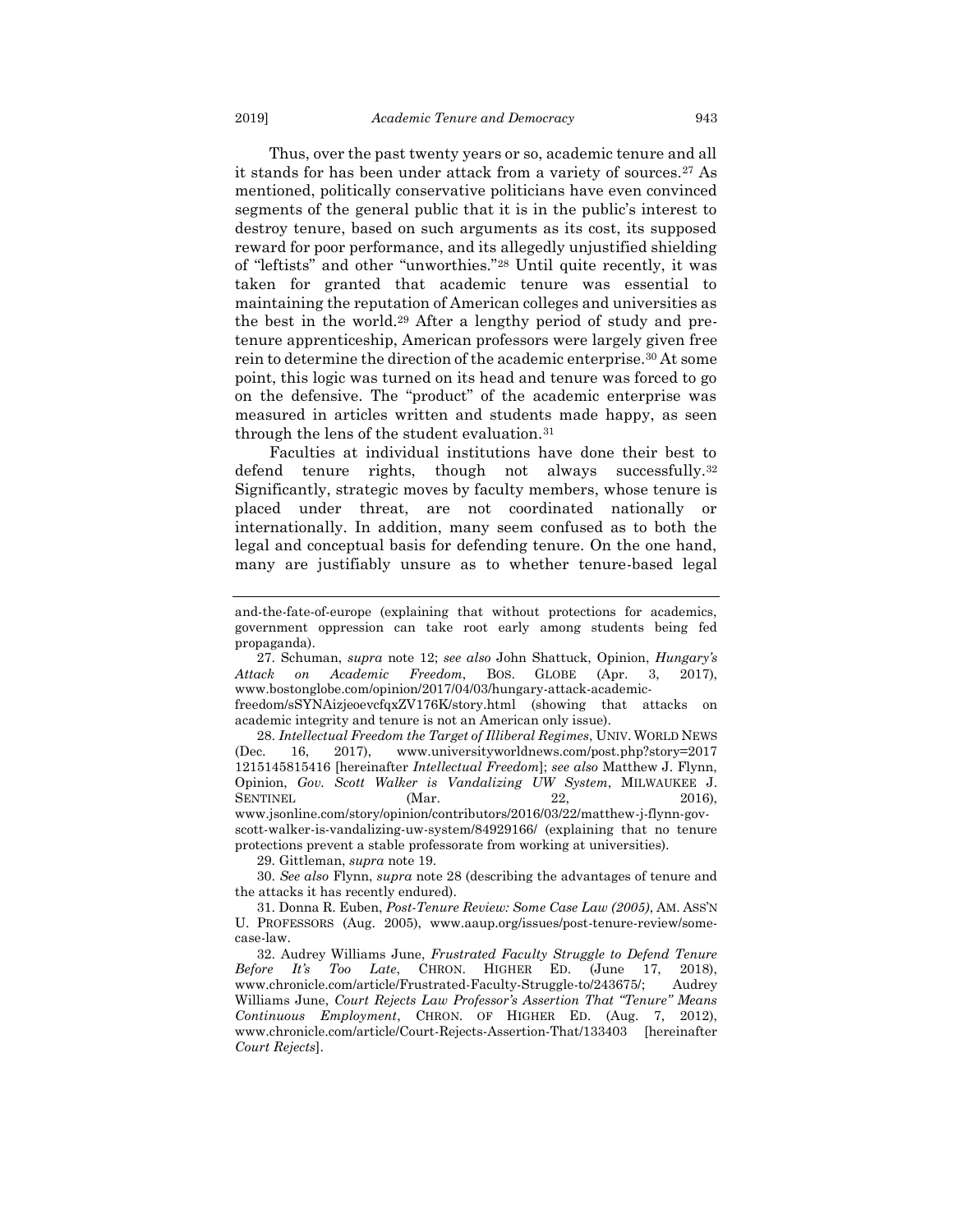arguments would ultimately hold up in litigation.<sup>33</sup> On the other hand, academics have done a poor job in directly addressing the public as to the value of tenure to society and to democracy itself. While tenure has always found its legal basis in the nature of the academic contract, its power was drawn from the traditional assumption of tenure being educationally and socially desirable.<sup>34</sup>

<span id="page-8-1"></span>Overall, the war on tenure does appear to be significantly weakening the practice, if not completely destroying it. It is clear that the proportion of teaching faculty with tenure or on the tenure track is far smaller than was the case a decade or two ago.<sup>35</sup> It has been widely pointed out that no more than thirty percent of the total number of third-level teaching faculty now enjoy the protections of tenure, a staggering drop of nearly a half over the past three decades.<sup>36</sup> This erosion in tenure protection is somewhat analogous to the loss of union protection in the workforce and results from decades of conservative and pro-business hostility to a system of legal protection for workers of all kinds.<sup>37</sup> As a class of workers who had not been subject to the whims of "the boss," tenured professors undoubtedly enjoyed a unique status. As "appointees" of the university rather than mere "employees," they were simultaneously directors and laborers in the enterprise of higher learning.<sup>38</sup> University administrators have managed to erode tenure protections, in part, by describing certain "horror stories" of tenured professors who failed to live up to basic professional standards, thus providing cover for weakening tenure rights for all.<sup>39</sup>

In the academia of recent times, those with tenure must always wonder if a stealth attack by hostile administrators or trustees might be around the corner.<sup>40</sup> A slightly more nuanced way of interpreting the evolving fate of tenure is that it will be reserved for professors in the top layer of private universities. By contrast, less prestigious colleges and universities, as well as public universities, will likely offer a separate range of academic employment options, from tenure-lite (or "fake tenure" as some have called it), to renewable contracts, down to purely at-will arrangements.<sup>41</sup>

39. *Id.* 

<sup>33.</sup> *See Court Rejects*, *supra* not[e 32](#page-7-1) (providing examples of the manner in which tenure and employment contracts have been handled in litigation).

<span id="page-8-0"></span><sup>34.</sup> Gittleman, *supra* not[e 19.](#page-5-0)

<sup>35.</sup> Benjamin, *supra* not[e 5,](#page-3-1) at 4-6.

<sup>36.</sup> *Id.*; *see generally* John M. Badagliacca, *The Decline of Tenure: The Sixth Circuit's Interpretation of Academic Tenure's Substantive Protection*s, 44 SETON HALL L. REV. 905, 916 (2014) (showing how the decision by the courts will throw the tenure system used by universities into free-fall).

<sup>37.</sup> *But see* Giroux, *supra* note [6,](#page-3-0) at 430 (demonstrating how corporate minded restructuring of faculty is at odds with any potential for university unionization).

<sup>38.</sup> Gittleman, *supra* not[e 19.](#page-5-0)

<sup>40.</sup> *Id*.; Flaherty, *supra* note [19.](#page-5-0)

<sup>41.</sup> *See* Katy Savage, *Vermont Law School Revokes Tenure for 75 Percent of Faculty*, VT. DIGGER (July 15, 2018), vtdigger.org/2018/07/15/vermont-law-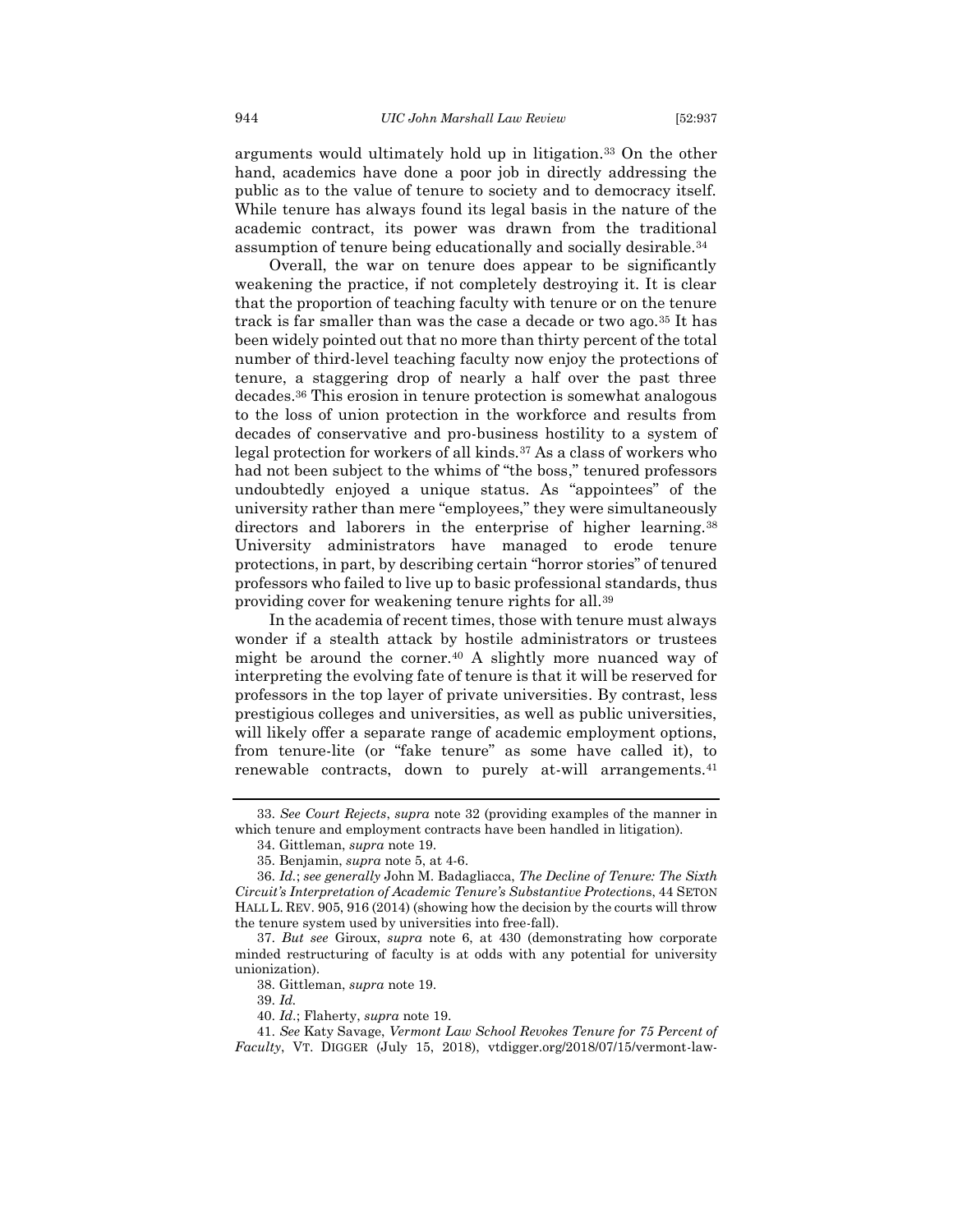Professors will not be consulted on these new arrangements; they will not be allowed to veto the weakening or even elimination of tenure.<sup>42</sup> In rare circumstances, they may choose to fight back with votes of no confidence or other public statements of disapproval. These techniques may or may not succeed in particular instances.<sup>43</sup>

<span id="page-9-1"></span>As with regimes that attack genuine democracy without eliminating sham elections, it is likely that many tenured positions will be seriously weakened through means other than overt elimination.<sup>44</sup> Indeed, this has already happened in many educational institutions. The playbook for this is often the introduction of administrative opportunities to reorganize university programs, often by rewriting the "strategic plan" of the institution.<sup>45</sup> University administrators are adept at framing the dilution of tenure as part of a strategic vision, in the context of which tenured faculty do not have a central role to play, and have in fact become a hindrance.<sup>46</sup> Once upon a time in America, most politicians would not have considered attacking tenure as an institution. In keeping with the aggressive, zero-sum game approach to partisan politics in our time, however, tenure is one more enemy on the to-do list for defeat.

<span id="page-9-0"></span>The implications of this situation go well beyond a threat to the contractual rights of individuals, since the decline of tenure as an institution also has important implications for the relationship of intellectuals to the larger society.<sup>47</sup> While hostility to tenure is often

44. *Hungary Passes Bill Targeting Central European University*, BBC NEWS (Apr. 4, 2017), www.bbc.com/news/world-europe-39493758 [hereinafter *Hungary Passes Bill*]; Laura Mowat, *Orban under Fire as George Soros Refuses to Close his Budapest University*, EXPRESS (June 26, 2018), www.express.co.uk/news/world/980048/George-Soros-CEU-Orban-Hungarycentral-european-university-Budapest; Pablo Gorondi, *Hungary's leader: EU and Soros Seek to "Muslimize" Europe*, SEATTLE TIMES (July 22, 2017), www.seattletimes.com/nation-world/hungarys-leader-eu-and-soros-seek-tomuslimize-europe/; Suzy Hansen*, Inside Turkey's Purge*, N.Y. TIMES MAG. (Apr. 13, 2017), www.nytimes.com/2017/04/13/magazine/inside-turkeys-purge.html.

45. *See* Colleen Flaherty, *'A Different Kind of University',* INSIDE HIGHER ED. (Mar. 13, 2018), www.insidehighered.com/news/2018/03/13/facultymembers-wisconsin-stevens-point-react-plan-cut-13-majors (showing that the removal of majors for more "job oriented" ones disrupts the purpose of academia).

46. *Id.*

school-revokes-tenure-75-percent-faculty/ (providing the statistic that Vermont Law School fired 75 percent of faculty in response to consistent budget deficit); *see also* Adams, *supra* not[e 8,](#page-4-1) at 69 (explaining that the trajectory of tenure is a constant battle between job security and financial limitations); *see also* Flynn, *supra* note [28](#page-7-0) (referencing "fake tenure" in the context of the University of Wisconsin and cuts by Governor Walker); Colleen Flaherty, *'Fake' Tenure*, INSIDE HIGHER ED. (Mar. 11, 2016), www.insidehighered.com/news/ 2016/03/11/u-wisconsin-board-regents-approves-new-tenure-policies-despitefaculty-concerns.

<sup>42.</sup> Flaherty, *supra* not[e 19.](#page-5-0)

<sup>43.</sup> Flannery, *supra* note 2.

<sup>47.</sup> Mark Lowen, *Turkey Brain Drain: Crackdown Pushes Intellectuals Out*,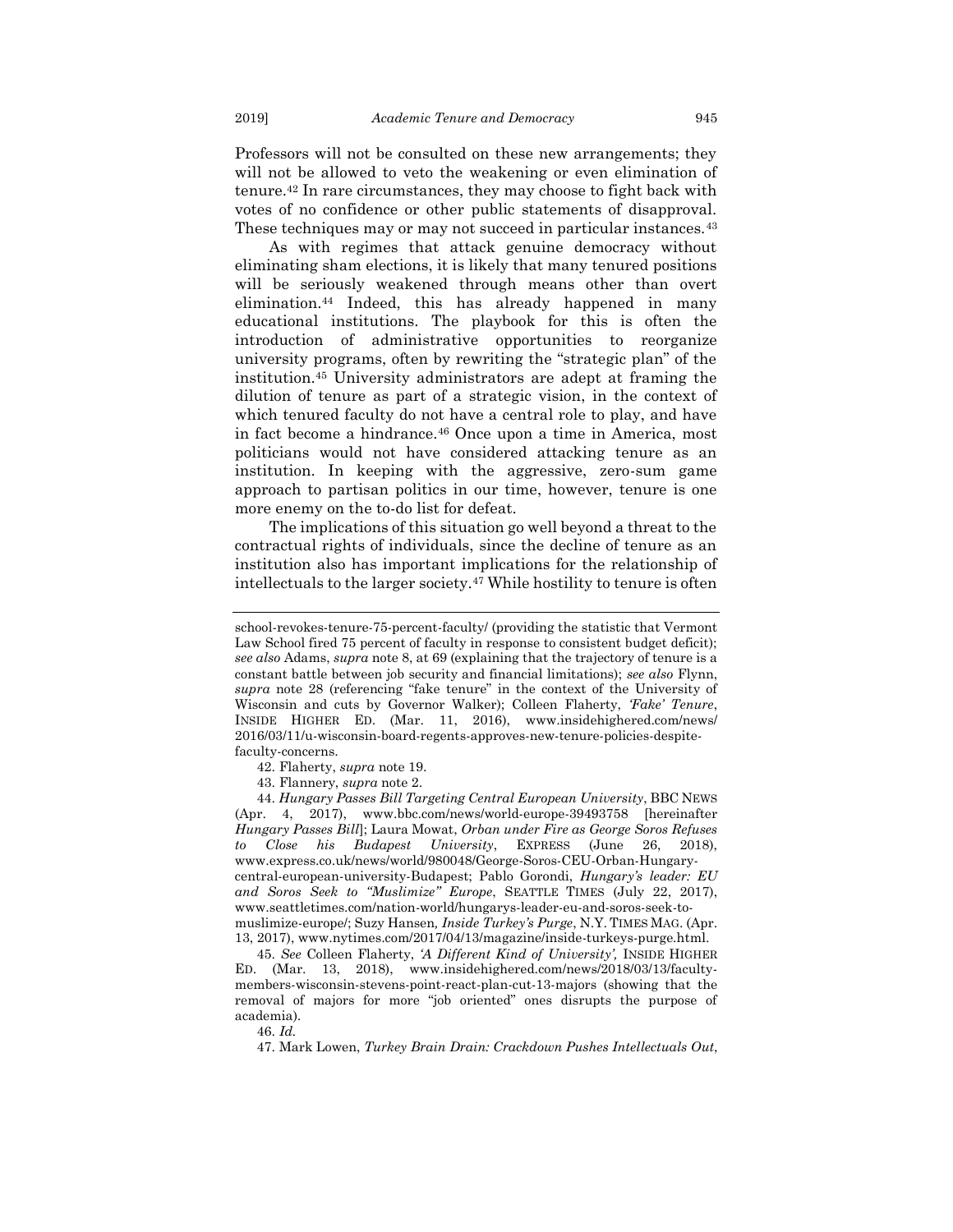<span id="page-10-0"></span>couched in terms of enhancing efficiency and professional performance, most attacks on tenure are political to some degree. In recent months, there have been rumblings concerning the creation of a "watch list" of faculty members in American universities with supposedly dangerous left-wing biases, an obvious throwback to McCarthyism, and an uncomfortable harbinger of possible things to come under a fiercely reactionary administration.<sup>48</sup> The alleged transgressions of these faculty members include expressions of support for what are considered to be "liberal causes," such as Black Lives Matter, Palestinian rights, immigrant rights or LGBT rights.<sup>49</sup> Yet the stakes in this antifaculty crusade go much beyond these matters, as the war on tenure strikes a blow at the heart of academic freedom itself, perhaps a prelude to the death of autonomous academic life as this idea has been understood in the United States for over at least the last hundred years.<sup>50</sup> As with the right to vote, the right to think, speak and write freely is what allows the academic class to respond in real time to political and social events, without fear of retaliation.<sup>51</sup> Properly understood, academic tenure is a concept with *two*  indispensable components: academic freedom *and* employment security.<sup>52</sup> For tenure to have real meaning, both of these elements are necessary.

<span id="page-10-1"></span>At this moment in American history, it is important to consider what difference all this makes. Does tenure at large make a measurable contribution to our collective political and social debates? Indeed, in the age of fake news, does an article written by

BBC NEWS (Dec. 28, 2017), www.bbc.com/news/world-europe-42433668/; Philip L. Merkel, *Scholar or Practitioner? Rethinking Qualifications for Entry-Level Tenure-Track Professors at Fourth-Tier Law Schools*, 44 CAP. U. L. REV. 507, 543 (2016); *Intellectual Freedom*, *supra* not[e 28.](#page-7-0)

<sup>48.</sup> *Intellectual Freedom*, *supra* note [28.](#page-7-0)

<sup>49.</sup> *See Protecting an Independent Faculty Voice: Academic Freedom after Garcetti v. Ceballos*, AM. ASS'N U. PROFESSORS 67, 77 (July 21, 2016), www.aaup.org/report/protecting-independent-faculty-voice-academic-freedomafter-garcetti-v-ceballos [hereinafter *Protecting an Independent Faculty Voice*] (outlining the evolution and implications of faculty speech rights and education consequences).

<sup>50.</sup> Zamudio-Suaréz, *infra* note [119.](#page-21-0)

<sup>51.</sup> *See* David L. Hudson, Jr., *No Free Speech for You*, SLATE (Aug. 4, 2017) slate.com/news-and-politics/2017/08/anthony-kennedy-has-the-chance-to-undohis-worst-first-amendment-decision.html (citing *Garcetti v. Ceballos* as one of the worst decision from the Supreme Court, there still exists little to no protections for workers to exercise free speech in the workplace without being at risk for retaliation or termination from their position).

<sup>52.</sup> *See* Adams, *supra* note [8,](#page-4-1) at 67 (introducing the idea that tenure has evolved with the idea that security promotes stronger faculty achievements); *see also* BENJAMIN GINSBURG, THE FALL OF THE FACULTY: THE RISE OF THE ALL ADMINISTRATIVE UNIVERSITY AND WHY IT MATTERS 132 (2011) (asserting not only that Academics play an important role in creating new ideas for society, but that society is dependent upon the freedom academics must have to "inquire, study, and evaluate.").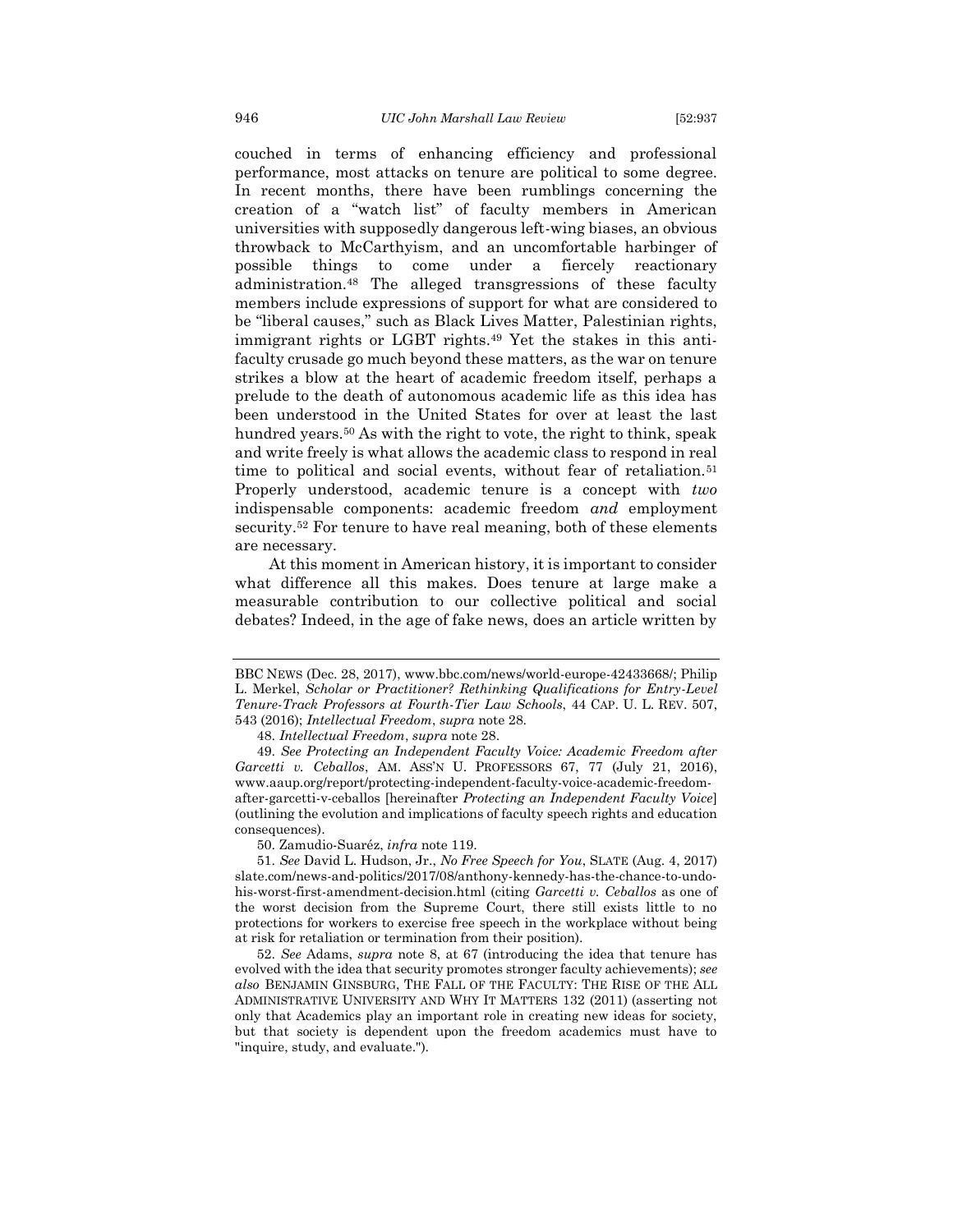a professor (especially in a non-science field), understood by relatively few experts, make any significant contribution to the common good? The argument in favor of tenure rests on the belief that ideas and facts are important, and more significantly, that the writing and speaking of academics are vital components in the production of human knowledge.<sup>53</sup> But given that the very existence of "facts" is currently being disputed, with unwelcome news increasingly denounced as "fake news," and with false information influencing the election cycles of the entire Western world, it is important to be realistic concerning how much of a contribution academic discourse can actually make.<sup>54</sup> Even within the academic world, few are highlighting the contribution to be made by autonomous tenured faculty in holding the line against political coercion, in the many places where democracy and civil liberties are under threat. This article argues that the very presence of tenured professors, unbeholden to internal or external leadership, is nevertheless politically vital.

<span id="page-11-0"></span>The essence of university tenure is that it conceives of academic personnel as autonomous and self-directed appointees of the university, in a category quite distinct from other kinds of employees.<sup>55</sup> In a tenure regime, decisions on what to teach, what to write about and how to arrange university affairs should be led in collaboration with the other university stakeholders—by the faculties, without being put through the permission-granting filter of "the boss," namely university provosts, presidents, boards of trustees, corporate donors or outside political figures. Each unit of the university, under a classical view of tenure, should stand at arm's length from every other, each representing a pillar of university concern, with none capable of over-running the other. Traditionally, however, as the front-line members of the academic profession, tenured professors enjoyed the greatest deference, and tenure was considered to be a reflection of that unique status.<sup>56</sup>

In addition, it is faculty as a collective body who have been relied upon as capable of lighting the way in the social or political darkness when need be. In the multi-polar university, the faculty had been seen until recently as particularly essential to the

<sup>53.</sup> Hudson, *supra* not[e 51.](#page-10-1)

<sup>54.</sup> Todd Gitlin, *Promoting Knowledge in an Age of Unreason*, CHRON. HIGHER ED. (Mar. 9, 2017), www.chronicle.com/article/Promoting-Knowledgein-an-Age/239434.

<sup>55.</sup> *But see* Nico Savidge, *Changes to Tenure, Budget and Regents Show Extent of Scott Walker's Impact on UW*, WIS. ST. J. (Mar. 27, 2016), madison.com/wsj/news/local/education/university/changes-to-tenure-budgetand-regents-show-extent-of-scott/article\_90954155-df31-5fdb-bb93-

dd93a0f81225.html (explaining how governmental attempts to remove autonomy from universities show a misunderstanding of how universities survive).

<sup>56.</sup> Gittleman, *supra* not[e 19.](#page-5-0)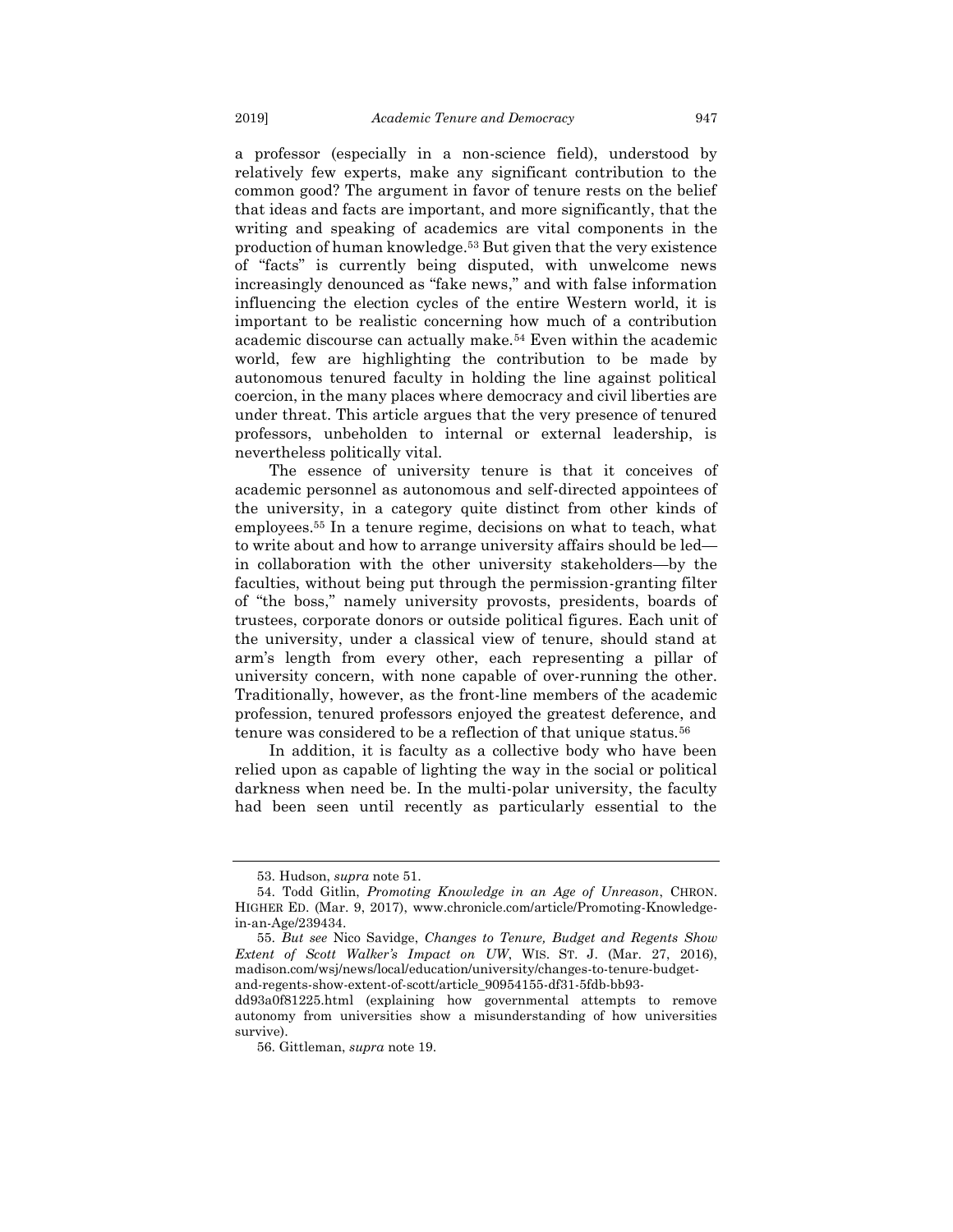<span id="page-12-2"></span>academic enterprise.<sup>57</sup> Systems of "ranking" and evaluating faculty have been avoided, as such treatment implies that faculty members are interchangeable or replaceable, depending on their measured value to their institutions, and—in the parlance of administrators— "to the students."<sup>58</sup> The very idea of granting tenure is implicitly a recognition that the person receiving tenure is qualified to act in this capacity over the long-term, not merely by providing the services of teaching, committee chairing and producing works of attention-getting scholarship, but rather by molding young minds, preserving fundamental knowledge and exerting broad intellectual influence.<sup>59</sup> In this regard, there is something quasi-mystical at the heart of the classical tenure idea, in a way decidedly at odds with our modern educational instrumentalism.<sup>60</sup>

<span id="page-12-0"></span>Indeed, the aspect of modern faculty life that has apparently provoked the greatest conservative ire is this very autonomy of faculty, as protected by the tenure system. This autonomy has frequently been mischaracterized as a lack of "accountability," an alleged defect university administrators believe themselves capable of fixing through the imposition of such structures as "post-tenure review." <sup>61</sup> Without question, tenure as a symbol of that autonomy has been systematically whittled away by various hostile forces in recent years, and the drive to make faculty more compliant, relative to the central administration of the university and/or corporate values, is apparent.<sup>62</sup> To compare the lives and freedoms of university faculties thirty years ago and today is to realize the extent of the destruction.<sup>63</sup> There have been many forces arrayed against the autonomy of faculty members, but the unity of purpose of tenure's opponents is striking. Faculty must be reined in; faculty

<span id="page-12-1"></span><sup>57.</sup> *See* Scott Jaschik, *Big Union Win*, INSIDE HIGHER ED. (May 15, 2018), www.insidehighered.com/news/2015/01/02/nlrb-ruling-shifts-legal-ground-

faculty-unions-private-colleges (establishing that the National Labor Relations Board classified full time, non-tenured track employees under a standard for managerial positions).

<sup>58.</sup> Barbara A. Lee & Mark R. Davies, *No More "Business as Usual" in Higher Education: Implications for U.S. and U.K. Faculty*, 40 J. C. & U. L. 499, 500 (2014).

<sup>59.</sup> *See generally* Merkel, *supra* note [47,](#page-9-0) at 523 (providing the context of history of the American Bar Association and the education and research models in law school education).

<sup>60.</sup> Schuman, *supra* not[e 12;](#page-4-2) *see also* J. Royce Fichtner & Lou Ann Simpson, *Trimming the Deadwood: Removing Tenured Faculty for Cause*, 41 J. C. & U. L. 25, 31 (2015) (providing counterpoints to the myth that tenure encourages laziness among faculty).

<sup>61.</sup> Euben, *supra* note 31.

<sup>62.</sup> Bridget R. Nugent & Julee T. Flood, *Rescuing Academic Freedom from Garcetti v. Ceballos: An Evaluation of Current Case Law and a Proposal for the Protection of Core Academic, Administrative, and Advisory Speech*, 40 J. C. & U. L. 115, 154 (2014).

<sup>63.</sup> Rebecca Schuman, *The End of Research in Wisconsin*, SLATE (Mar. 21, 2016), slate.com/human-interest/2016/03/university-of-wisconsin-and-the-after math-of-destroying-professor-tenure.html.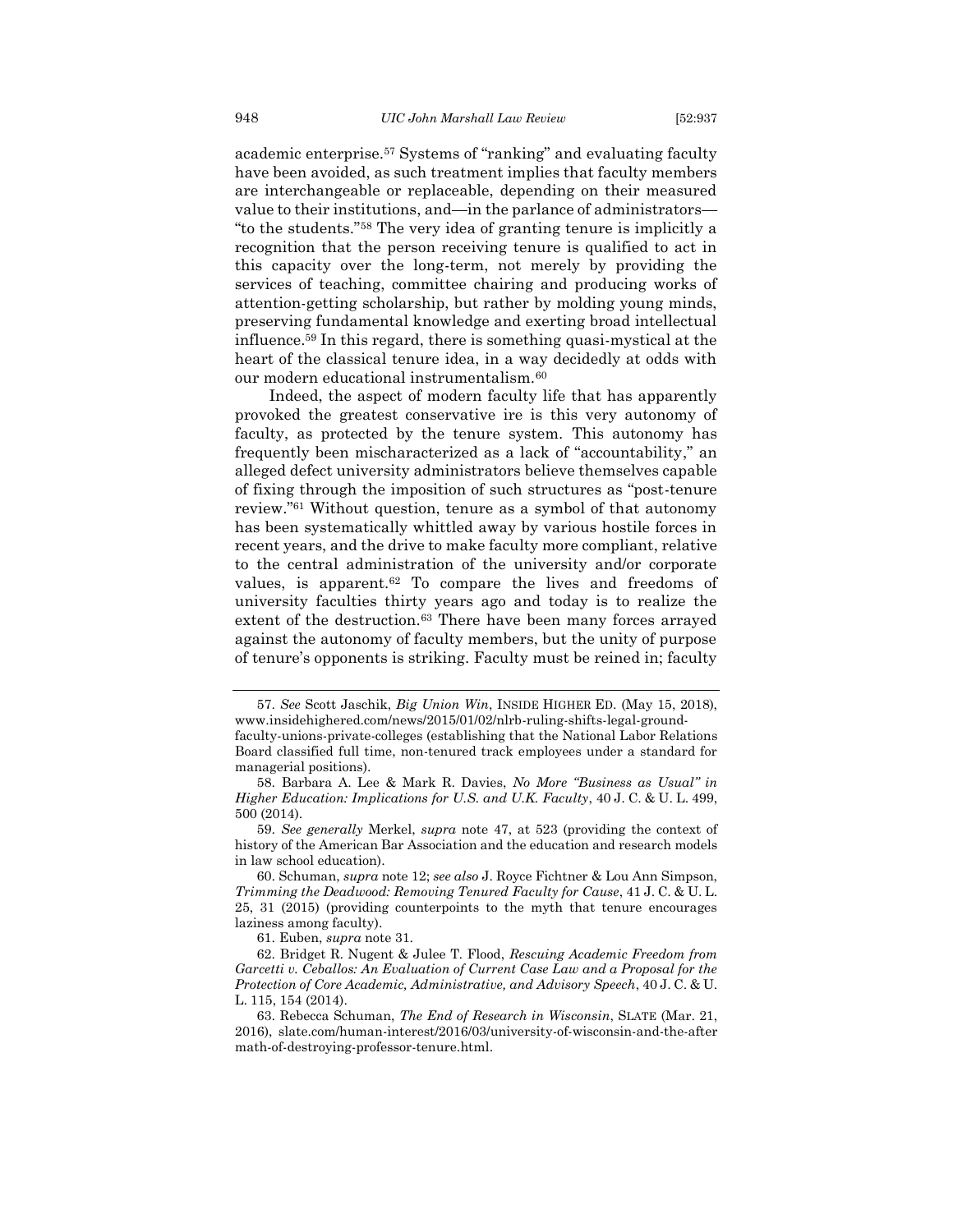must be controlled in their self-expression and academic performance. Faculty must be evaluated according to criteria of efficiency and productivity; to not do so would "harm the students." Not only is the concept of the self-directed faculty member at odds with the American preference for "at will" employer-employee relationships, it is also increasingly at variance with a polarized and right-leaning political atmosphere.<sup>64</sup>

#### <span id="page-13-0"></span>*B. The False Lure of Professorial Accountability*

Cast in terms of accountability, university administrations have sought to discredit tenured, and thus independent, faculty members as irresponsible and out of step with today's modern, more efficient and corporate-minded age.<sup>65</sup> In arguments about the value of tenure, one often hears representatives of university administrations give examples of particular tenured faculty who have come to be underperforming over time—perhaps less popular or effective as teachers.<sup>66</sup> Despite the fact that it is well established that anonymous student evaluations are rife with prejudices, these evaluations are frequently used against tenured professors as a way to reduce their self-confidence and put them on a remedial track under the supposed guidance of the administration.<sup>67</sup> While even the most avid advocate of tenure rights would not say that gross incompetence should be overlooked, many administrators would like to have the power to dismiss tenured professors for not being as high performing as they could be, or as someone else might be.<sup>68</sup> However, random examples of defects in individual faculty performance are not germane to the larger question of where tenure fits systemically within the political landscape, nationally or globally. As this larger battle plays out, skirmishes often take place around the question of the scope of "just cause" as grounds for the firing of a professor, an issue to be discussed below.<sup>69</sup>

Although the legal analyses governing the state of play for tenure rights in public versus private institutions differ somewhat, the role and importance of tenure in these contexts are actually very

<sup>64.</sup> *See also* Matthew Jay Hertzog, *The Misapplication of Garcetti in Higher Education*, 2015 B.Y.U. EDUC. & L. J. 203, 205 (2015) (showing that the lack of funding leaves universities open to political skewing in lieu of donations).

<sup>65.</sup> Giroux, *supra* note [6;](#page-3-0) *see also* Flaherty, *supra* note [19](#page-5-0) (arguing that administrative power over faculty reviews further erodes tenure).

<sup>66.</sup> Flaherty, *supra* not[e 19.](#page-5-0)

<sup>67.</sup> Euben, *supra* not[e 61.](#page-12-0)

<sup>68.</sup> Flaherty, *supra* note [19;](#page-5-0) David Rabban, *The Regrettable Underenforcement of Incompetence as Cause to Dismiss Tenured Faculty*, 91 IND. L. J. 39, 43 (2015).

<sup>69.</sup> Adams, *supra* not[e 8,](#page-4-1) at 71-72, 93. Just cause is the traditional basis for the termination of a tenured professor; it implies egregious failure to live up to the professional expectations of the job, or some other form of significant malfeasance*. Id.*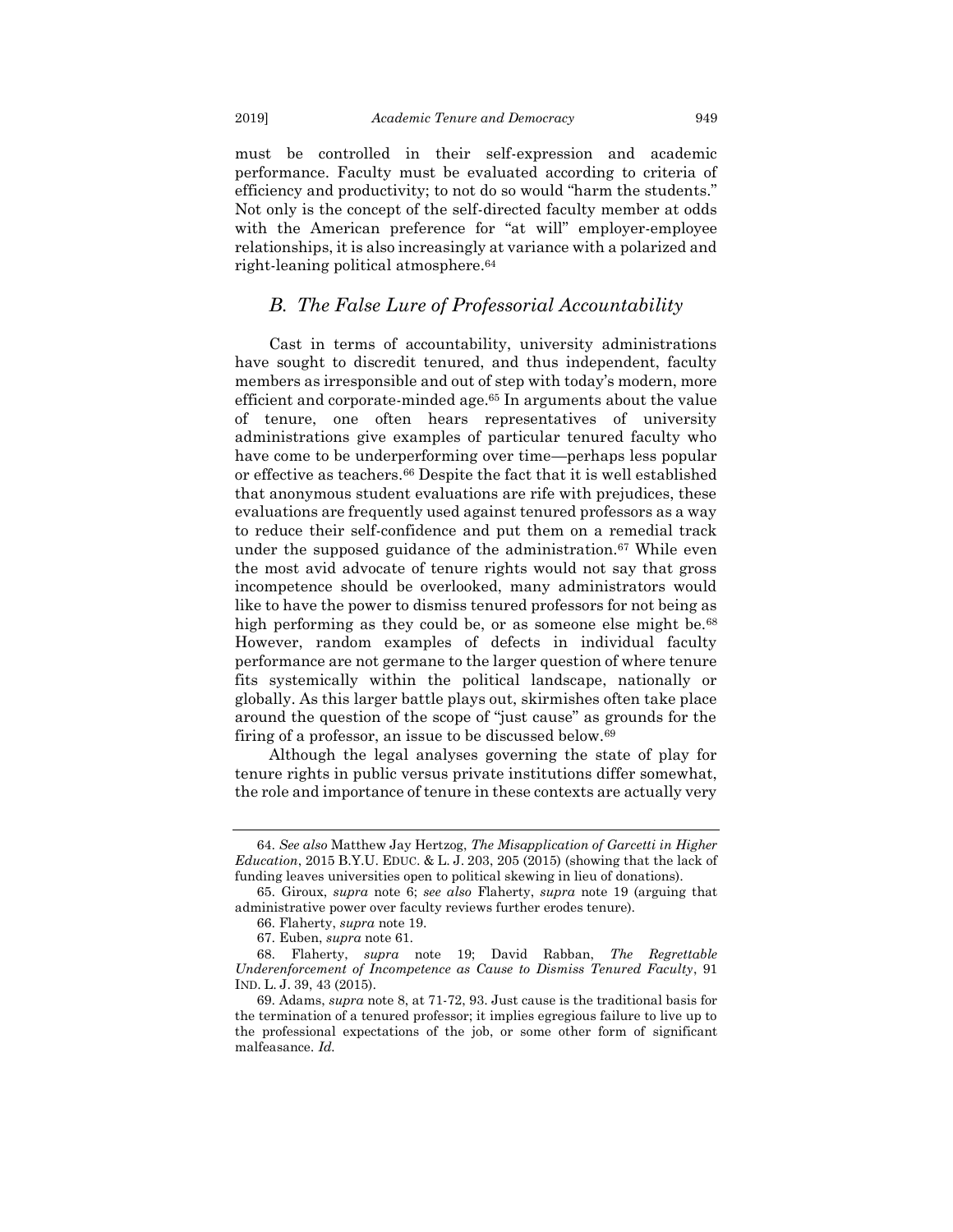similar.<sup>70</sup> When seen from the perspective of a democratic society, it matters little whether a faculty member is employed at a private or public institution. As in Wisconsin and other states, most recently Arkansas, conservative legislators have engaged in elaborate legal attacks on the institution of tenure at public universities in recent years.<sup>71</sup> At private institutions, administrators have adopted the rhetoric of corporate efficiency in order to achieve the same results.<sup>72</sup> But for the purpose of going beyond piecemeal attempts to save tenure rights for individual faculty members, it is important to acknowledge the negative implications for society, generally, of a national faculty working without a tenure system that preserves their autonomy from either corporate or political influences.

<span id="page-14-0"></span>Wherever one falls on the tenure issue, the percentage of faculty at colleges and universities who enjoy the protection of tenure has already been greatly reduced over time, and the proportion of non-tenured teaching staff in higher education is likely to increase.<sup>73</sup> It is astonishing that such a large percentage of tenured professors have been replaced by adjunct faculty who work under genuinely terrible teaching conditions, often being paid a pittance for individual courses.<sup>74</sup> It is difficult to reconcile the traditionally high status of the professoriate with the indifferent treatment received by this new army of semi-employed academics. After all, such adjunct faculty have also undergone years of study and academic attainment, to find themselves being treated with what can only be said to be professional contempt. While this stark devaluation in the status of university teachers might be attributable to a drastic need for cost-saving, no such treatment of administrators has been noted. There are few, if any, higher

Savidge, *supra* note [55;](#page-11-0) Valerie Strauss, *A University of Wisconsin Campus Pushes Plan to Drop 13 Majors – including English, History and Philosophy,* WASH. POST (Mar. 21, 2018), www.washingtonpost.com/news/answersheet/wp/2018/03/21/university-of-wisconsin-campus-pushes-plan-to-drop-13 majors-including-english-history-and-philosophy/; Opinion, *Weaker tenure at* 

<sup>70.</sup> *Id.* 

<sup>71.</sup> *Id.*

<sup>72.</sup> Schuman, *supra* note [63;](#page-12-1) Cathy Sandeen, *Wisconsin Controversy: with Fewer Tenured Positions, Who Benefits from Academic Freedom?*, CONVERSATION (June 25, 2015), theconversation.com/wisconsin-controversywith-fewer-tenured-positions-who-benefits-from-academic-freedom-43167;

*the University of Wisconsin Weakens Academic Freedom*, MILWAUKEE J. SENTINEL (June 12, 2015), archive.jsonline.com/news/opinion/weaker-tenureat-the-university-of-wisconsin-weakens-academic-freedom-b99518100z1-

<sup>307129221.</sup>html/; Monica Davey & Tamar Lewin, *Unions Subdued, Scott Walker Turns to Tenure at Wisconsin Colleges*, N.Y. TIMES (June 4, 2015), nyti.ms/1Qv6Xk3; Flaherty, *supra* note [19;](#page-5-0) Flynn, *supra* note [28;](#page-7-0) Colleen Flaherty, *Wisconsin in Wyoming?,* INSIDER HIGHER ED. (May 15, 2018), www.insidehighered.com/news/2018/05/15/proposed-changes-shared-

governance-university-wyoming-recall-those-passed-wisconsin; Kaufman, *supra* note [21.](#page-6-0)

<sup>73.</sup> Benjamin, *supra* not[e 5,](#page-3-1) at 18.

<sup>74.</sup> *Id.*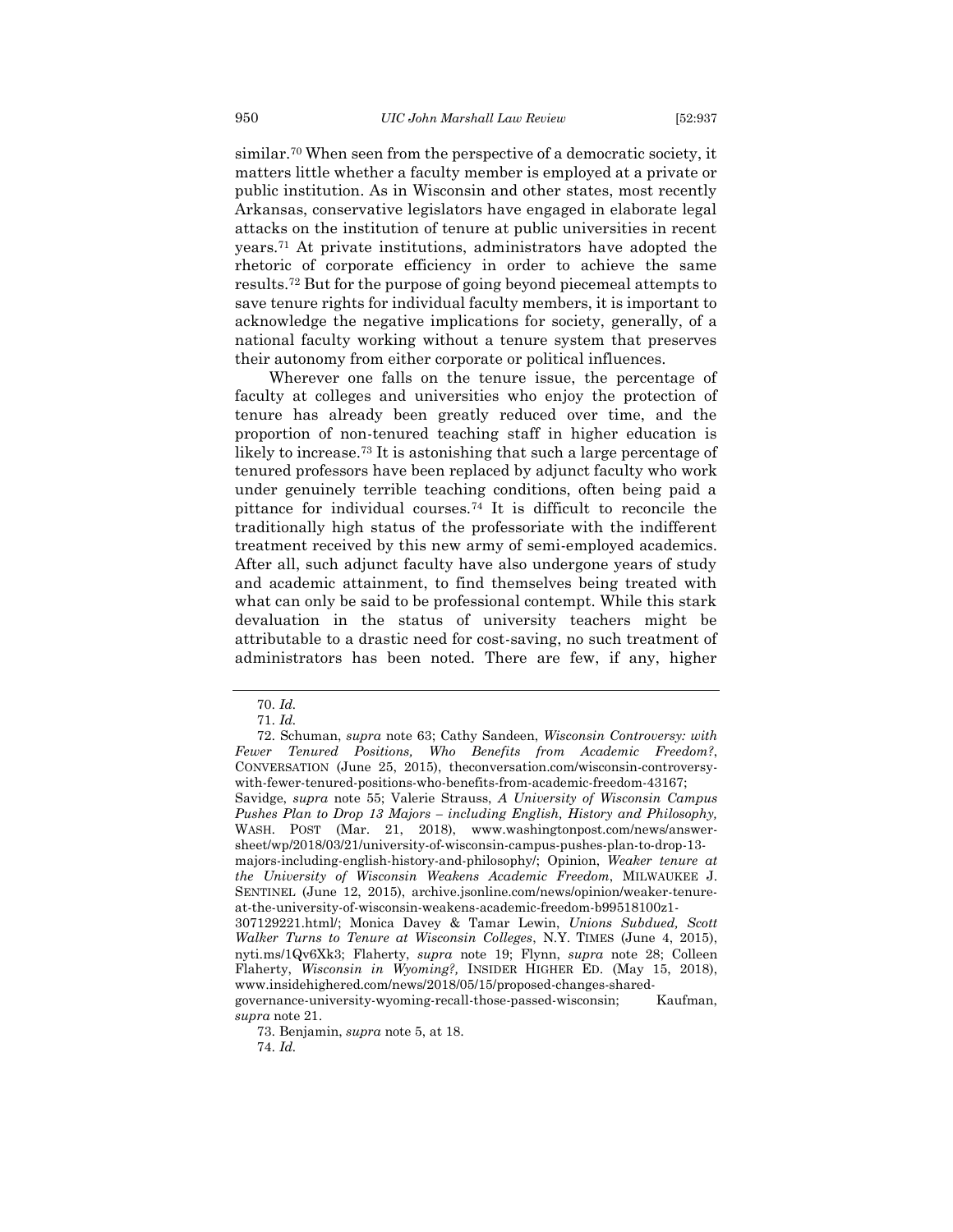<span id="page-15-1"></span>education administrators who are forced to work at several different campuses, receiving small compensation for each job.<sup>75</sup> As has been pointed out, as many administrators make very similar points in different institutions, "administrative sharing" could be a better and fairer way to save on salary expenditure than treating adjunct professors in the disparaging way that has become all too common.<sup>76</sup>

<span id="page-15-0"></span>Institutional attacks on tenure should no longer surprise us, although affected faculties almost always appear to be caught off guard. While individual colleges and universities still engage in the tenure battle as if each time were the first, the larger war has already taken its toll. The value of a professor to the institution has been effectively recast in terms of student service and effectiveness rankings.<sup>77</sup> Except for the most elite institutions, the prestige of scholarship as a professional aspiration has been successfully downplayed, on the grounds that so much of what passes for scholarship is of little "practical" use.<sup>78</sup> Even scholarship itself is no longer allowed to stand on the strength of its own ideas. Rather, each academic article is evaluated by schools and departments in terms of its "impact" ranking—and thus, also in terms of the prestige benefits captured by the institution as a result of the publication.<sup>79</sup> Ideas have been presented as a luxury neither the university nor the nation can afford, and more importantly, an addon that students cannot afford. Political and historical inquiry that favors democracy and freedom have been presented as "biased" and "liberal" and thus out of the mainstream. Both hostile state legislatures and suspicious central university administrations have managed to convince much of the public that they—rather than faculty members— know better what should be taught to students, and how.<sup>80</sup>

One question before us is what exactly is left of tenure, and the relative viability of the struggle to preserve it. In order to understand particular examples of attacks on tenure, it is important to consider tenure's social value in addition to its legal standing. When we say that tenure must be defended, or that tenure rights have been eroded, what exactly do we mean? What is the state of play for tenure rights in the United States, and abroad? If the battle is essentially over, and if tenure for the academic rank and file has been vanquished, should faculties accept their fate and

<sup>75.</sup> Audrey Williams June, *Can Faculty Workload Be Captured in a Database?*, CHRON. HIGHER ED. (July 15, 2018), www.chronicle.com/ article/Can-Faculty-Workload-Be/243890.

<sup>76.</sup> *Id.*

<sup>77.</sup> *See generally* Alexis M. Jordan & Shaheen M. Christie, *The Graduate Student Experience in the Neoliberal Academy*, 6 ANUAC 69, 69-70 (2017) (arguing academic fulfillment is secondary to what a university can produce via graduate students).

<sup>78.</sup> *Id.*

<sup>79.</sup> *Id.*

<sup>80.</sup> Lieberwitz, *supra* not[e 7,](#page-3-2) at 285-86.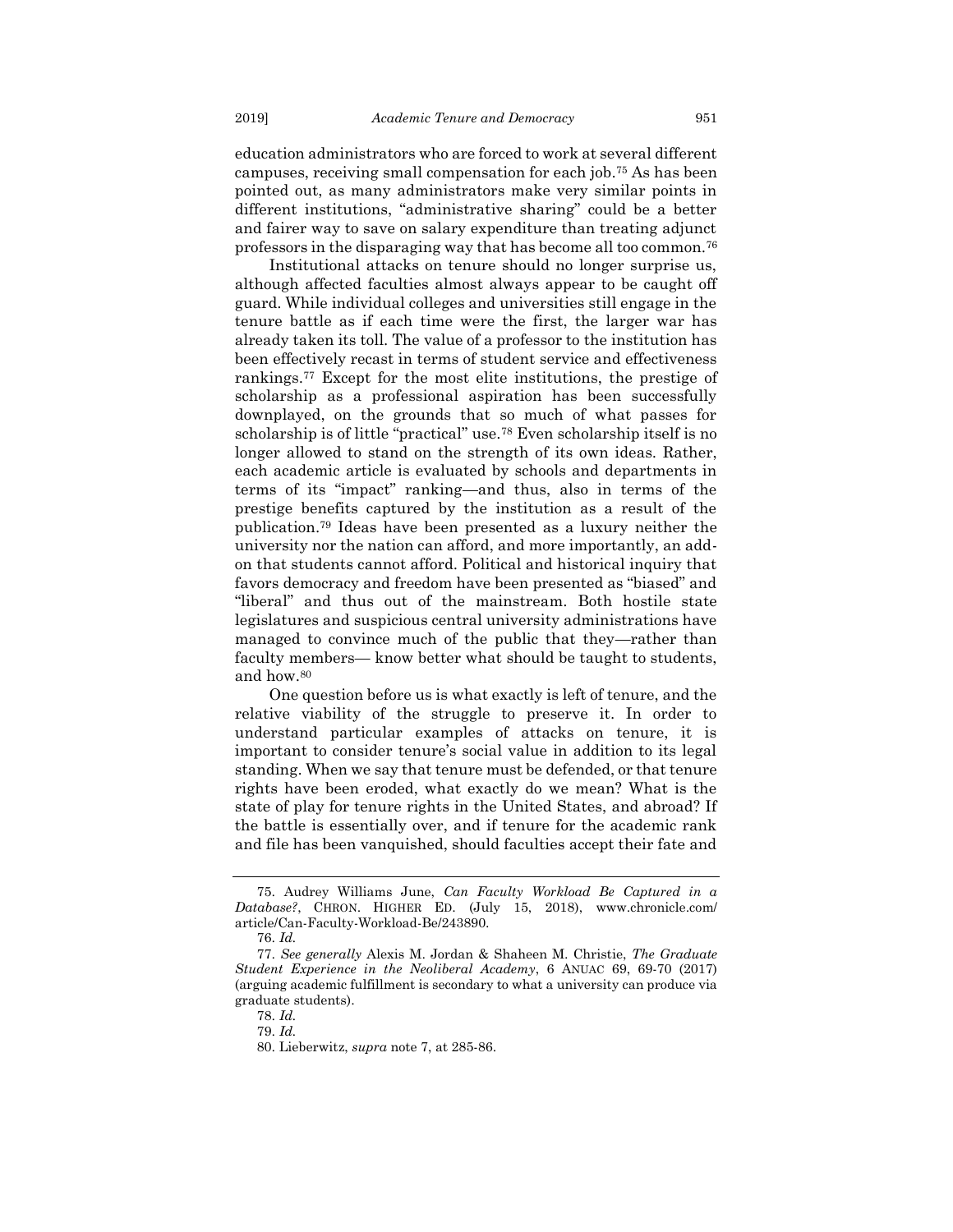move on—or continue to stand and fight? Or, more likely, have faculties failed miserably to fight as a group, unwilling to take on the defense of tenure as a national effort? As conditional tenure becomes more common, will business-minded trustees, wealthy donors and politicians achieve their aims without a direct or explicit philosophical confrontation with tenure? In other words, should we accept that we are years into a war of attrition, and that acts of resistance will not avail much at this stage?

<span id="page-16-1"></span>The problems besetting the institution of tenure are similar across the United States, despite differences in descriptive and geographical contexts. Tenure is by no means a concept unique to the U.S., of course, and indeed began within the medieval European university system.<sup>81</sup> In European countries where public universities predominate, many professors enjoy the considerable protections of the civil service, and thus do not have to agonize over tenure as much as in the U.S. Most European countries recognize that third-level teachers should be protected under a human rights rationale, by reference to the nature of academic freedom.<sup>82</sup> International comparisons are obviously useful and important as the U.S. watches the erosion of tenure take place in real time. If academic tenure is still capable of supporting democratic institutions, it is obviously worth the effort to protect tenure rights, and to affirm higher education's traditional reliance on the free and unrestrained professor. Thus, exactly how weak or strong "tenure" is as a legal and social pillar of democracy serves as a vital indicator of the strength of democracy itself.

The rise of illiberal regimes in various parts of the world have seen corresponding attacks on academic freedom. Academics in Russia have been punished for failing to support the Russian annexation of Crimea in the recent conflict in Ukraine, and repressive regimes in both Turkey and Hungary have targeted liberal academic institutions as enemies of the state, as part of a bid for increased autocratic power.<sup>83</sup> Any rigorous analysis of the

<span id="page-16-0"></span><sup>81.</sup> Adams, *supra* not[e 8,](#page-4-1) at 67.

<sup>82.</sup> *But see* David Matthews, *Academic Freedom at Risk in Italy*, INSIDE HIGHER ED. (May 30, 2019), www.insiderhighered.com/news/2019/05/30/ scholars-fear-future-academic-freedom-italy (explaining that political actors are beginning to make the argument that universities have a "duty of loyalty to the state" throwing into question the parameters in which academics are allowed to operate in as educators. Italy, in recent years, has seen attacks from the far-right "The League" party and the deputy Prime Minister Matteo Salvini calling the "professoroni" a leftist bastion that allegedly oppose his policies. There is a further disconnect between politicians and university members with government leaders believing that the university system is not producing anything of merit to the country)*.*

<sup>83.</sup> *See* Neil MacFarquhar, *To Many in Crimea, Corruption Seems No Less at Home Under Russian Rule*, N.Y. TIMES (Aug. 13, 2015), www.nytimes.com/ 2015/08/14/world/europe/in-crimea-a-disputed-beach-is-a-symbol-of-

corruption.html (showing that Russian annexation and speech repression has diminished university capabilities on an international scale); Anna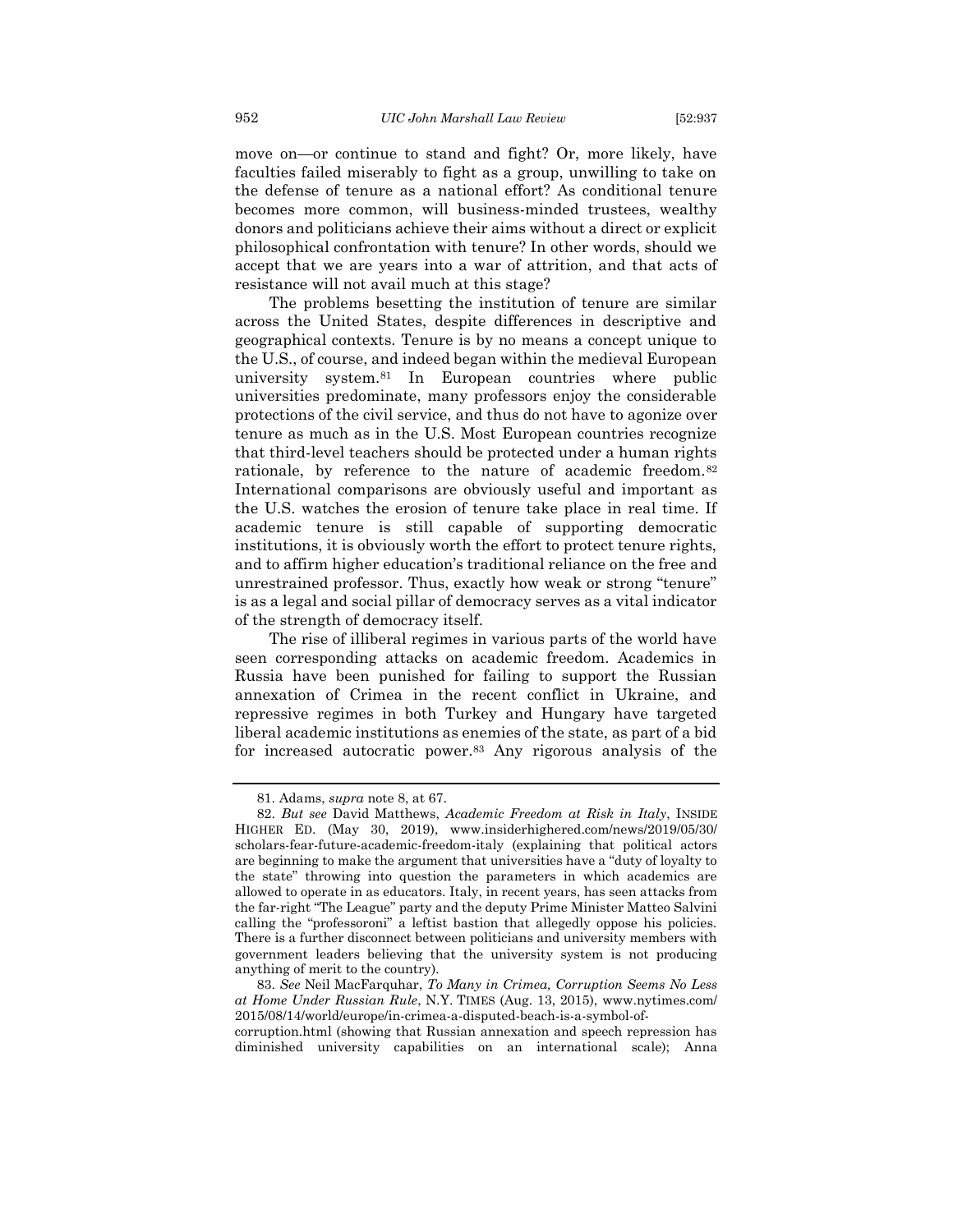current value and meaning of tenure must assume that unexpected political repression could appear at any time, including in the United States.<sup>84</sup> In such a worst case scenario, would our political life be diminished without the contribution of tenured faculty, able to exercise full academic freedom? The correct answer seems to be yes, without question. As the United States enters a period in which attacks on freedom of the press may become routine, appeals to efficiency and individual accountability are inadequate reasons for dismantling what had been an independent social institution. Merely because not all tenured professors "speak truth to power" does not mean that tenure as a system fails to provide important

#### <span id="page-17-1"></span>*C. Who Wants to Litigate?*

There are two principal means by which tenure may be undermined by a hostile university administration: the first is through a broad, systematic attack on the tenure rights of the entire faculty, and the second is through the selective "weeding out" of disfavored faculty, thus daring individuals to fight back. Indeed, it is not uncommon, as in the recent egregious example at Vermont Law School, to see an administration simultaneously moving against the *system* of tenure as well as individuals and their particular tenure rights.<sup>86</sup> Where individual tenure rights are under threat, affected professors first wish to know what their chances are of obtaining relief against the university.<sup>87</sup> That is, how strong a legal defense against termination does tenure provide; how reliable is a contract that contains tenure language? As an initial matter, any such litigation is unpleasant, expensive and frightening to the affected individual. It is far more likely that the university will offer a "buy-out" of some kind and that the professor will choose to walk away without engaging in protracted litigation.<sup>88</sup> It is also likely that no affected professor will relish the uncertain prospect of litigating the meaning of tenure as it relates to his or her particular

<span id="page-17-0"></span>protection for those who do.<sup>85</sup>

Borschevskaya, *Professor Who Failed to Support Putin Line on Crimea Fired*, EUR. FOUND. FOR DEMOCRACY (Mar. 26, 2014), europeandemocracy.eu/2014 /03/professor-who-failed-to-support-putin-line-on-crimea-fired/; Hansen, *supra* not[e 44;](#page-9-1) Lowen, *supra* not[e 47;](#page-9-0) Shattuck, *supra* not[e 27.](#page-7-2)

<sup>84.</sup> *See generally* MacFarquhar, *supra* note [83](#page-16-0) (describing the political oppression that is present in other countries, including Russia and Crimea).

<sup>85.</sup> Adams, *supra* not[e 8,](#page-4-1) at 88-89.

<sup>86.</sup> Mark A. Cohen, *When the Numbers Don't Add Up: Vermont Law School's Tenured Faculty Purge and What It Portends*, FORBES (July 18, 2018), www.forbes.com/sites/markcohen1/2018/07/18/when-the-numbers-dont-addup-vermont-law-schools-tenured-faculty-purge-and-what-it-portends/; Savage, *supra* note [41.](#page-8-0)

<sup>87.</sup> *Id.*; *see also* Kevin Mattson, *supra* not[e 10](#page-4-3) (arguing speech is not simply personal but impacts the ability to work as an academic).

<sup>88.</sup> *Id.*; Jordan & Christie, *supra* note [77,](#page-15-0) at 72-73.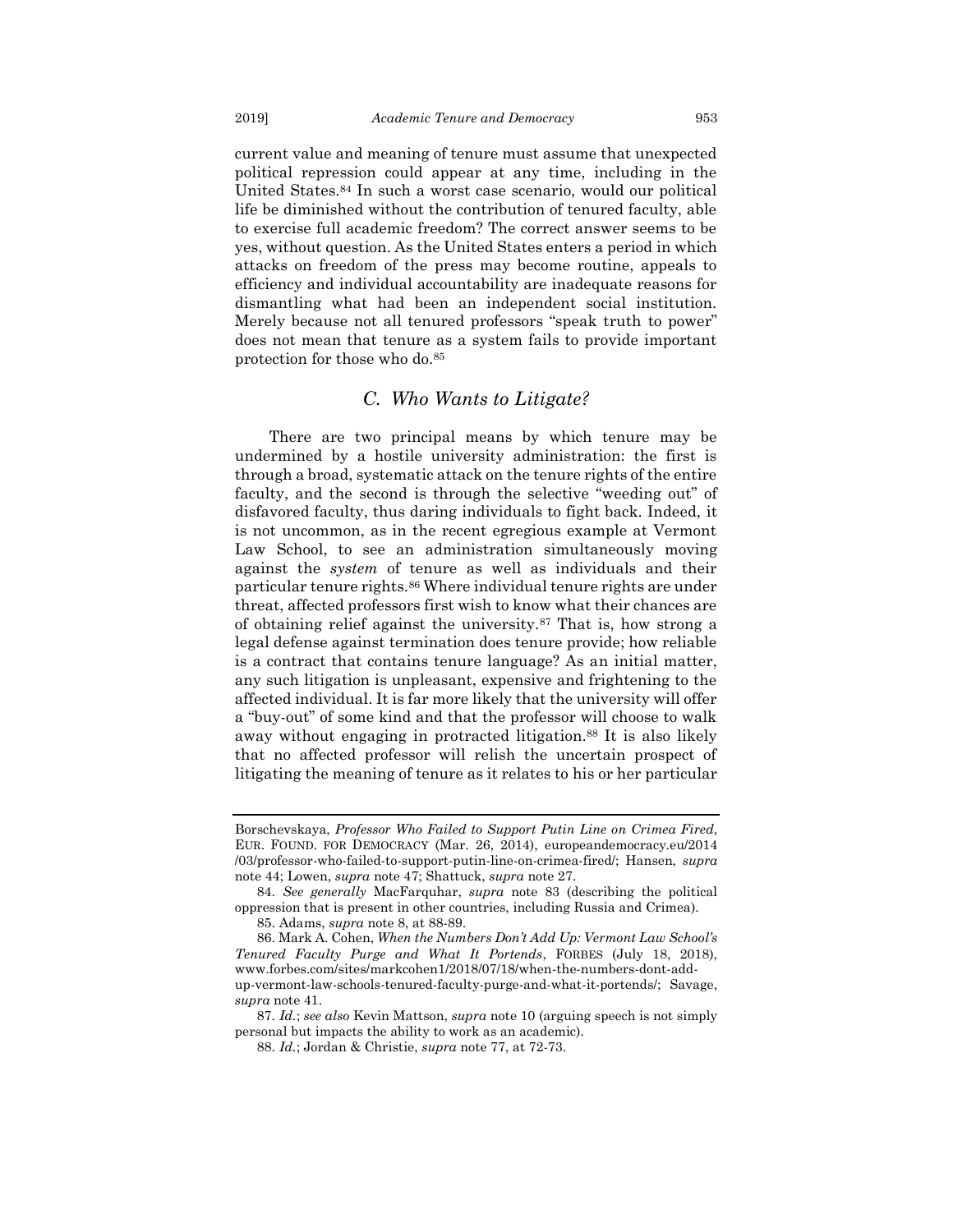situation.

The recent case of terminated law professor Lynn Branham provides the perfect example of what makes litigation in this area so unappealing.<sup>89</sup> In that case, both the federal District Court and Court of Appeals in Michigan reduced tenure to only one-half of its essential meaning by focusing on academic freedom only, without any regard for the job security aspects of tenure as traditionally understood.<sup>90</sup> As to the particular facts, Professor Branham had been a law professor for 23 years.<sup>91</sup> As is common practice, she received a letter of renewal each year, which indicated her salary for the coming year and referred to her as a *tenured* professor.<sup>92</sup> As is also common practice, the letter provided no explicit definition of "tenure" for this purpose, though her contract did contain a "Policy 201" that referred to the concept of tenure without explicitly indicating that tenure includes a right to permanent employment.<sup>93</sup> Unlike other universities, there was no source indicating with sufficient clarity the university's view or understanding of tenure.<sup>94</sup> Judges in both courts concluded, rather absurdly, that the renewal of Branham's contract with tenure was no more than a year-by-year commitment on the university's part, with a promise of academic freedom *within the year specified in the renewal letter*. 95

The argument has been made that the courts could easily have looked to the American tradition of tenure, as found in the AAUP (American Association of University Professors) definitions,<sup>96</sup> as well as to the usage and practice in other universities, but this was not the approach taken by these courts. Instead, as mentioned, the courts adopted a somewhat illogical legal position, to the effect that the length of Professor Branham's contract was only the year referenced in her renewal letter, and not the much longer period of time embedded in the *concept* of tenure itself.<sup>97</sup> It seems an obvious point that academic freedom without job security does not amount to very much, and certainly does not attain the goals found in the original concept of tenure. If the judges of the Branham courts are correct, all the university needs to do is wait until the end of a particular academic year, and terminate the offending professor hardly a recipe for ensuring the intellectual autonomy of an independent scholar.<sup>98</sup> For tenure to be tenure, it must consist of two equal dimensions: that of freedom to research, speak and write,

<sup>89.</sup> Branham v. Thomas M. Cooley L. Sch., 689 F.3d 558 (6th Cir. 2012).

<sup>90.</sup> *Id.* at 562.

<sup>91.</sup> *Id.* at 561.

<sup>92.</sup> *Id.* at 561.

<sup>93.</sup> *Id.* at 562.

<sup>94.</sup> *Id.*

<sup>95.</sup> *Id.* at 562-63.

<sup>96.</sup> *See also* Euben, *supra* note [61](#page-12-0) (setting forth the synthesis of the legality and implications of how post-tenure review is carried out and by whom).

<sup>97.</sup> *Branham*, 689 F.3d at 562-63.

<sup>98.</sup> *Id.* at 562.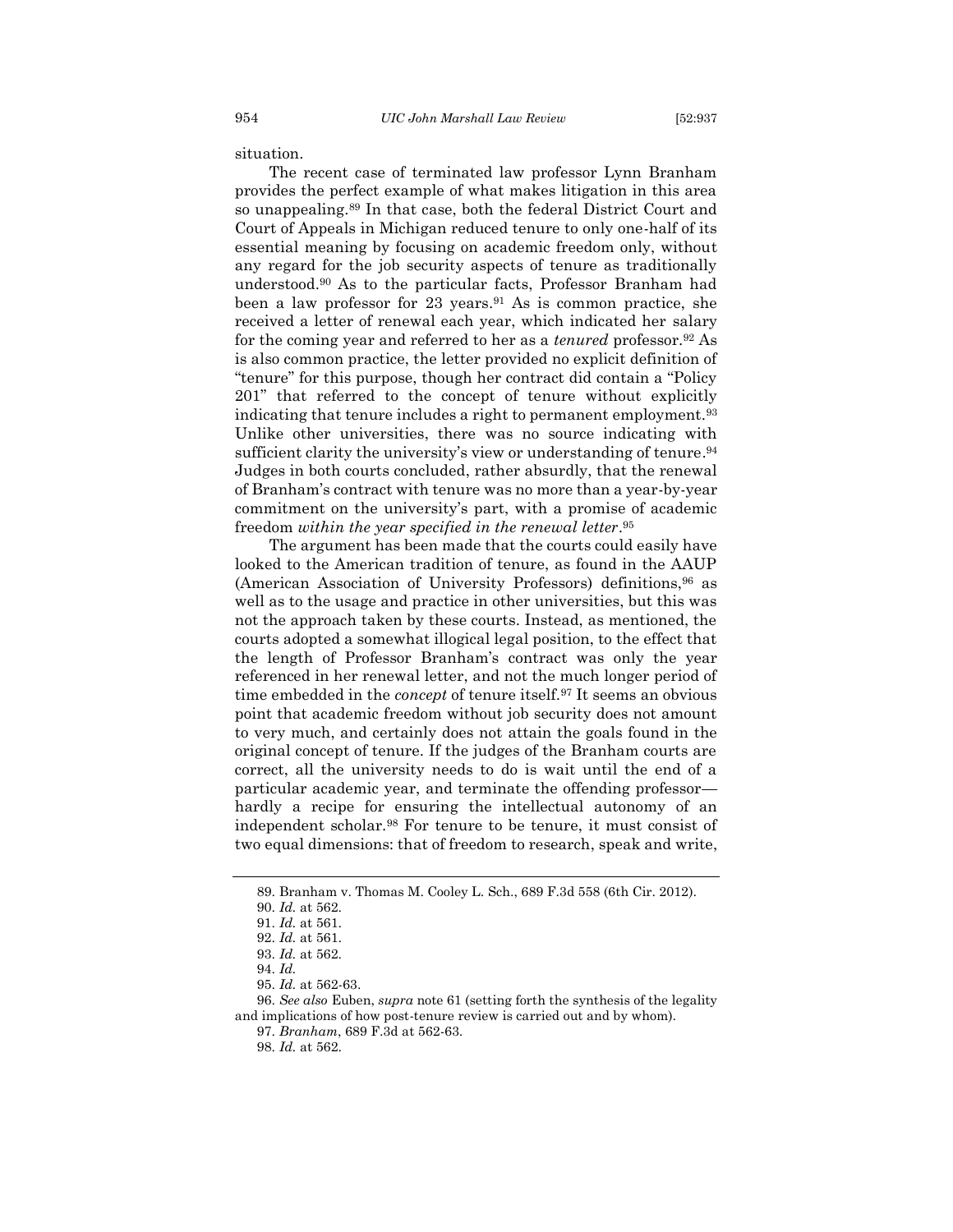and that of job security that continues unless and until there is a finding of just cause to terminate the professor's employment.<sup>99</sup> Branham sought a hearing on the meaning of just cause, something the courts refused to grant her.<sup>100</sup> Just cause has traditionally been understood as an *egregious* professional failure, not a relatively trivial failure to please the boss, or delight the students.<sup>101</sup>

The best approach for tenured faculty who have not yet experienced attacks on tenure would be to make sure that their faculty handbook or other document spells out the terms of tenure, and to not assume that the university administration is on board with the nature of the tenure rights the faculty assumes are in place. <sup>102</sup> Where terms and conditions are left unspecified, litigation in defense of individual contractual rights is a very uncertain undertaking. Invoking the professor's own understanding of his or her tenure rights will not provide adequate protection, and it is folly to expect that one's colleagues will step up in one's defense. In such a case, it is likely that personal defects and failures will be magnified, and the resulting successful termination will have the effect of weakening everyone's tenure rights in the long term.

Universities are increasingly aware of the importance of the documents underlying the institution of tenure as it relates to particular educational establishments. In that regard, new administrators (presidents, provosts, etc.) often come onto the scene with the intention to reorder the relationship between faculty and central administration, generally by diminishing the value and reliability of tenure, and often by focusing on faculty handbooks and program or personnel review procedures.<sup>103</sup> In Wisconsin and other "red" states, governors and legislatures have instituted programs that reduce the power of faculties in state colleges and universities.<sup>104</sup> Program review, program closure, post-tenure review and evaluation, have all been cleverly used as a way of reducing the value of tenure and the role of professors, yet without taking heat for eliminating tenure completely.<sup>105</sup> Such innovations have the effect of pitting professors against each other in a competitive way, and tend to make faculties more dependent on, and more eager to please, top administrators.

The very recent example of Vermont Law School is particularly

<sup>99.</sup> *Id.*; Adams, *supra* not[e 8,](#page-4-1) at 67.

<sup>100.</sup> *Branham*, 689 F.3d at 562-64.

<sup>101.</sup> *Branham*, 689 F.3d at 558.

<sup>102.</sup> *See Faculty Handbook Guide*, AMERICAN ASS'N U. PROFESSORS, www.aaup.org/our-programs/legal-program/faculty-handbooks-guide (last visited Dec. 3, 2019) (explaining that well-written faculty handbooks can provide a great deal of assistance to a faculty member defending tenure rights).

<sup>103.</sup> Flynn, *supra* not[e 28.](#page-7-0)

<sup>104.</sup> *Id.*

<sup>105.</sup> Flaherty, *supra* note [19;](#page-5-0) *see also* Gittleman, *supra* not[e 19](#page-5-0) (explaining that the safety provided by tenure allows for intellectual enlightenment to flourish, rather than stagnate).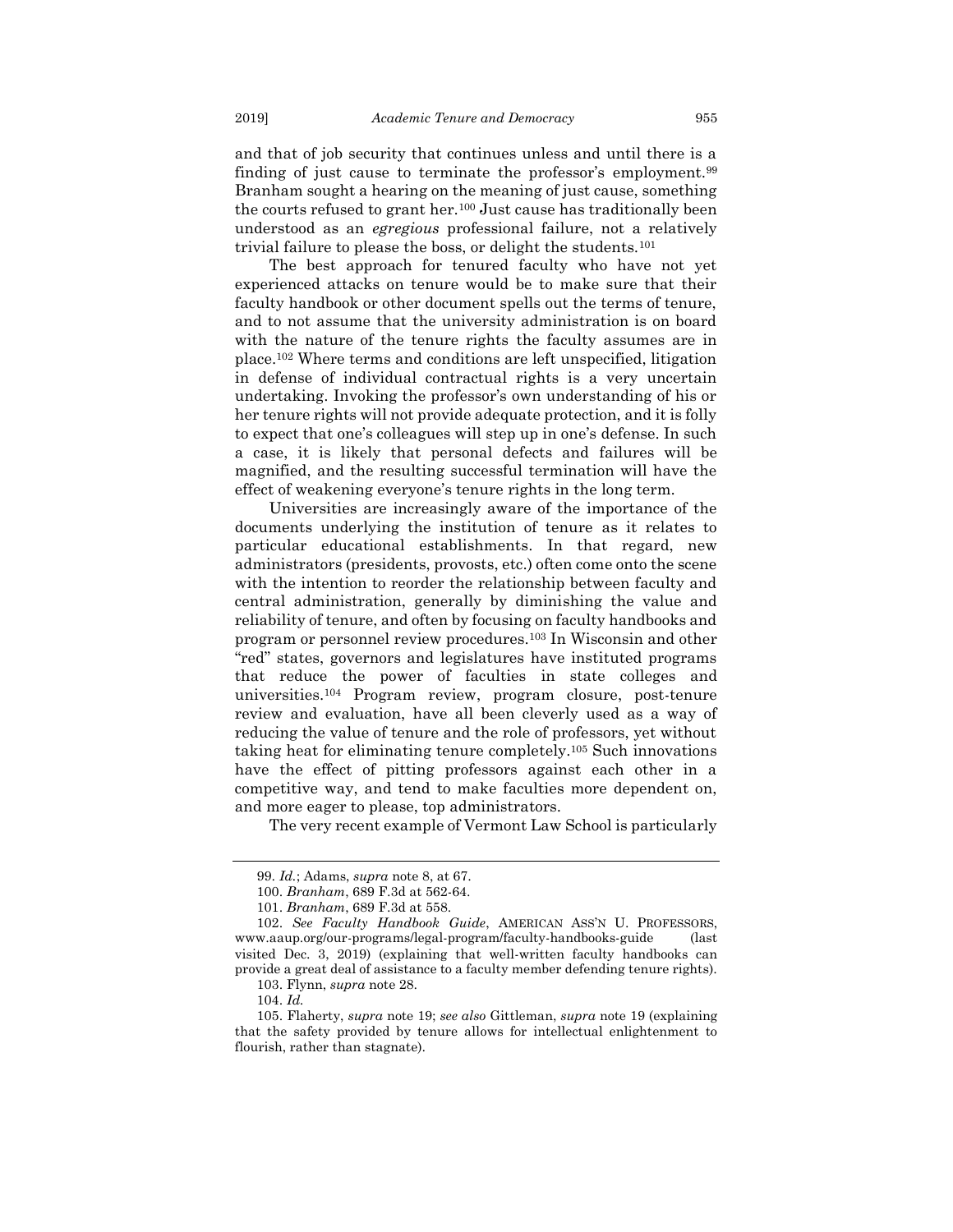shocking in the audacity of its hostility to tenure.<sup>106</sup> As will be discussed below, in that case, a new president essentially called in individual faculty amounting to seventy-five percent of the total tenured faculty, told them he was eliminating their tenure, and asked them to either agree to this change, or be fired on the spot.<sup>107</sup> If they agreed to the change, presumably out of fear and confusion, he then required them to sign a non-disclosure agreement (NDA).<sup>108</sup> The propriety of using NDAs to cover up administrative behavior in non-profit institutions is very questionable and deserves an entire academic inquiry of its own.<sup>109</sup>

A third and less obvious means of weakening tenure is of course to hire new academic personnel without tenure, otherwise known as the "separate faculty tracks" approach.<sup>110</sup> This requires the college or university to invent new job titles that imply less than fully integrated academic roles for persons who are visitors, instructors, scholars in residence, etc.<sup>111</sup> While the position of "adjunct" is proper for a person with another outside career and a willingness to share knowledge on a course-by-course basis, it is utterly inappropriate, and corrosive to the academic enterprise, to take on large numbers of adjuncts as poorly paid, low-status employees who carry out the functions fully tenured and integrated professors ought to be carrying out.<sup>112</sup>

#### II. WHAT'S SO GREAT ABOUT TENURE?

# <span id="page-20-1"></span><span id="page-20-0"></span>*A. The Faculty at the Heart of the University: Companion Concepts*

Notwithstanding the claims of critics, tenure has always been about far more than job security, let alone the protection of those who seek to coast by with poor performance.<sup>113</sup> Wide reading in the history and development of academic tenure reveals that legal and political struggles between scholars and authorities go back centuries, and that the idea of academic tenure—even if not its settled practice—is far from new.<sup>114</sup> Despite frequent and recurring

<sup>106.</sup> Savage, *supra* not[e 41.](#page-8-0)

<sup>107.</sup> *Id.*

<sup>108.</sup> *Id.*

<sup>109.</sup> *Id.*

<sup>110.</sup> *See* Cummins, *supra* note [9](#page-4-4) (showing how a professor was fired for tweets criticizing Israel's war in Gaza before being able to start position).

<sup>111.</sup> *See generally* Benjamin, *supra* note [5,](#page-3-1) at 15.

<sup>112.</sup> *See* Jordan & Christie, *supra* note [77,](#page-15-0) at 70-72 (explaining that a funding scarcity leaves adjunct faculty vulnerable to dismissal and forces a cycle of limited work options).

<sup>113.</sup> *See* Adams, *supra* not[e 8,](#page-4-1) at 67 (showing that security is only a portion of what tenure does, while the reputation of a university relies on it as well); Schuman, *supra* note [12.](#page-4-2)

<sup>114.</sup> *See* Adams, *supra* note [8,](#page-4-1) at 71-72 (explaining that the very root of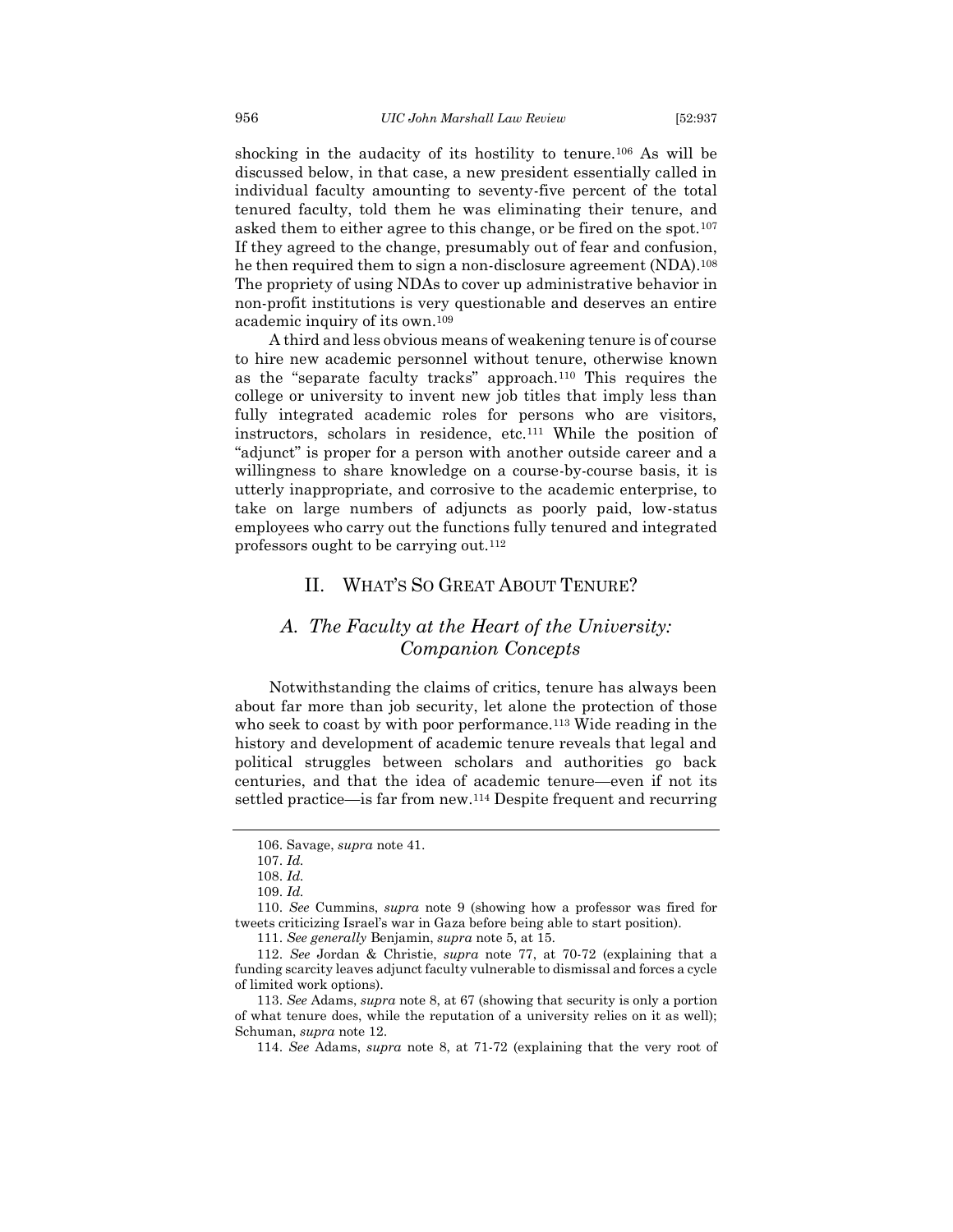skirmishes with established religious and political authorities, the notion that scholars must be free from outside interference would have been familiar to thinkers many years before the actual "system" of tenure was put into place.<sup>115</sup> In other words, academic freedom predates contemporary understandings of "tenure" as a recognizable institution. In modern times, we must go one step further to argue that no society can be fully free and democratic without both academic freedom and tenure; professorial independence is that important.<sup>116</sup>

<span id="page-21-1"></span>In its roots, the design of academic tenure is inextricably linked to the idea of the university—a place apart, where deeply reasoned conclusions rule and informed debate is the primary activity.<sup>117</sup> Tenure has a profound connection with the concept of the unfettered gathering of specialized knowledge, and thus of human enlightenment.<sup>118</sup> Whereas ordinary business is unavoidably aligned with self-interest and tainted alliances, academic life ideally exists for the sake of a larger social purpose—to speak truth to power, guided by values that exist apart from those that hold sway in the world of business.<sup>119</sup> Just as the university existed to support creative action through the fostering of ideas, the faculty were meant to be the leaders in that process, unconfined by the need to gratify those in power. In that sense, the story of religious repression of academic freedom in the Middle Ages is scarcely

arkansas/. The importance of free speech among academics, the professorate and their students is the bedrock to an effective and rigorous academic program. *Id*. The curtailing of free speech in academia limits that potential for students to learn and grow and removes protections from professors that may not share the same beliefs of their deans or board members. *Id.* Tenure protects those faculty members who are facilitating more comprehensive learning through the exercise of free speech. *Id; see also* George Leef, *A Lawsuit to Protect Academic Freedom in a Surprising State*, NAT'L REV. (July 12, 2019), www.nationalreview.com/corner/a-lawsuit-to-protect-academic-freedom-in-asurprising-state/ (showing how the lack of protections for faculty prompted a lawsuit to protect tenure and the professorate).

118. *See* Jordan & Christie, *supra* note [77,](#page-15-0) at 70 (explaining that the ultimate purpose of tenure is thrown into question when economic value may not match with "enlightenment"); *see also* Shattuck, *supra* not[e 27](#page-7-2) (considering in the context of Hungary, academic freedom is inherently tied to liberal democracy).

<span id="page-21-0"></span>tenure's origin is about protection, which has endured over centuries). 115. *Id.*

<sup>116.</sup> Joshua Silverstein & Robert Steinbuch, *Professors Fight to Save Free Speech on Campus and Academic Freedom in Arkansas*, JAMES G. MARTIN CTR. FOR ACAD. RENEWAL (July 12, 2019), www.jamesgmartin.center/2019/07/ professors-fight-to-save-free-speech-on-campus-and-academic-freedom-in-

<sup>117.</sup> *But see* Merkel, *supra* note [47,](#page-9-0) at 509 (presenting the idea that the enduring argument of function in academia affects how tenure is embraced).

<sup>119.</sup> *See* Fernanda Zamudio-Suaréz, *Missouri Lawmaker Who Wants to Eliminate Tenure Says It's 'Un-American,'* CHRON. HIGHER EDUC. (Jan. 12, 2017), www.chronicle.com/article/Missouri-Lawmaker-Who-Wants-to/238886 (introducing the argument from a lawmaker that tenure leaves people "immune" from accountability).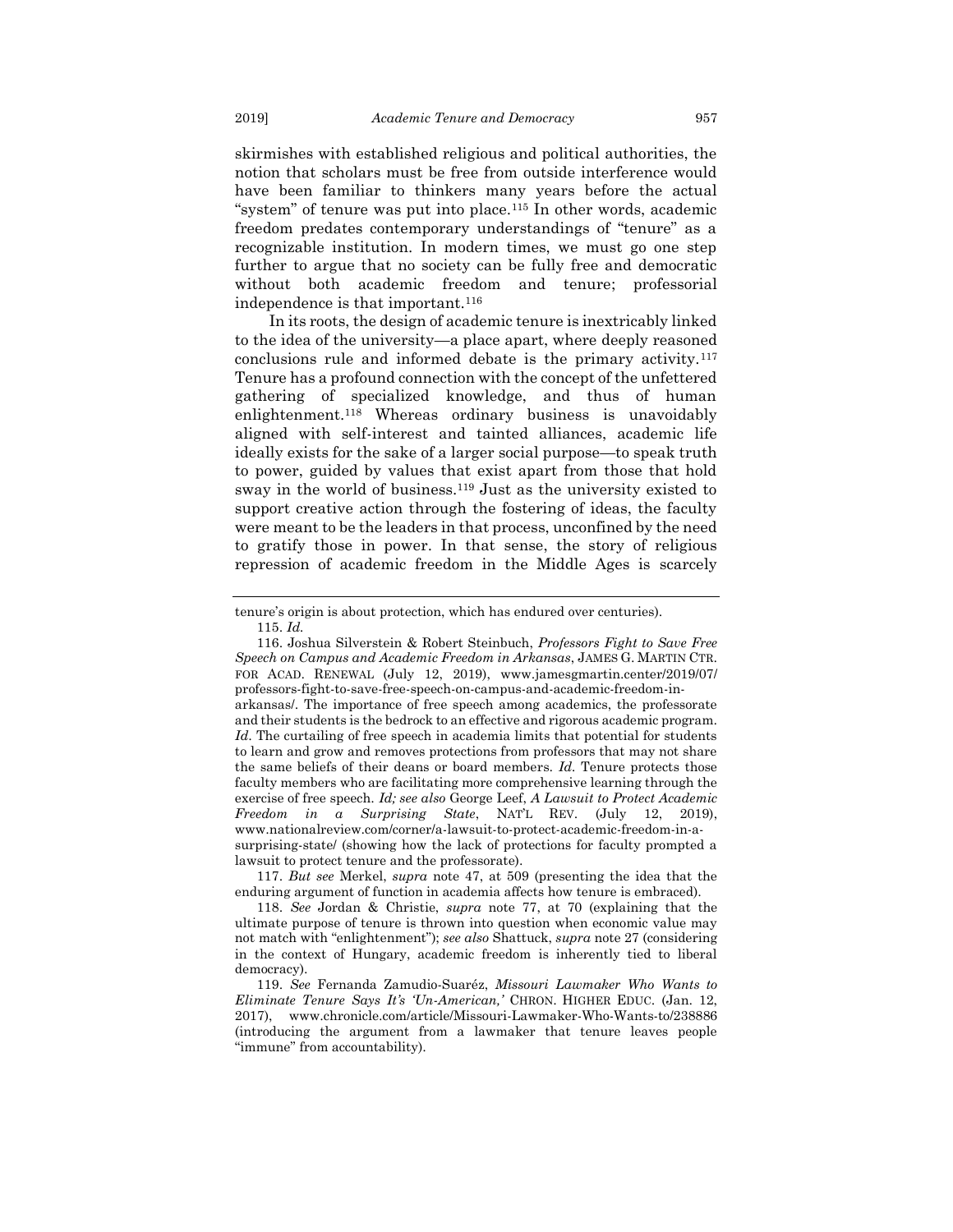different from the political firings of professors in late nineteenth century America.<sup>120</sup> In contemporary times, in the U.S. and elsewhere, there has been an attempt to undermine and dethrone the idea of free scholarly endeavor as a sacred mission, and it could happen that over the next ten or twenty years, tenure becomes a rare and unusual honor, as opposed to a mainstream academic right.<sup>121</sup>

Indeed, properly understood, faculty were historically seen as the only stakeholders qualified to direct university governance. While in recent times, trustees and administrators have sought to project an image of the university as run by competent and skeptical bosses, with academic faculty taking their marching orders from above, this is a complete perversion of the original idea of the university.<sup>122</sup> While any university requires some degree of oversight and organization, faculty are hired specifically *for their knowledge*, knowledge which is assumed to grow and evolve over time under the right conditions. As we have increasingly emphasized the role of students as the consumers of the taught "product" of the university, this unique capacity of the faculty has been lost when translated into the modern, corporate-minded world.<sup>123</sup> As universities have become increasingly tuitiondependent and as tuition has risen, faculty members have come to be seen as "earners" within the university.<sup>124</sup> If their power to attract students is great enough, and if students are sufficiently entertained and impressed, the professors have earned their keep.<sup>125</sup>

<span id="page-22-0"></span>In addition, as financially strapped universities have emphasized their dedication to practical and relevant forms of knowledge, they have simultaneously devalued the importance of ideas and insights that exist independently and apart from immediate relevance to career ambitions of students.<sup>126</sup> As

<sup>120.</sup> Karran, *supra* not[e 11.](#page-4-5)

<sup>121.</sup> *See* Badagliacca, *supra* note [36,](#page-8-1) at 910 (asserting that the initial purpose of having a faculty pursuing scholarship was enlightenment); *see also* Matthews, *supra* note [82](#page-16-1) (explaining further the importance of peer review, rather than administrative oppression).

<sup>122.</sup> Adams, *supra* not[e 8,](#page-4-1) at 71-73.

<sup>123.</sup> Giroux, *supra* not[e 6,](#page-3-0) at 430; Lieberwitz, *supra* not[e 7,](#page-3-2) at 301; LeVine, *supra* note [26.](#page-6-1)

<sup>124.</sup> Giroux, *supra* note [6,](#page-3-0) at 447-48.

<sup>125.</sup> *See History of Tenure*, HIGHER ED PROFESSOR (Apr. 23, 2018), higheredprofessor.com/2018/04/23/history-of-tenure/ (discussing the history of tenure arising in twelfth or thirteenth century European universities and developing into what was known prior to World War I as "the German Model" of research focused academia with secured positions for faculty. Slowly, that model has been replaced with a model of corporate profit making that conflicts with the so-called "German Model.").

<sup>126.</sup> *See* Deirdre Fernandes, *Tufts Professors Sue Over New Fund-Raising Requirements*, BOS. GLOBE (Dec. 12, 2019), www.bostonglobe.com/metro/2019/ 12/12/tufts-professors-sue-over-new-fund-raising-requirements/hJauSJjRn9ug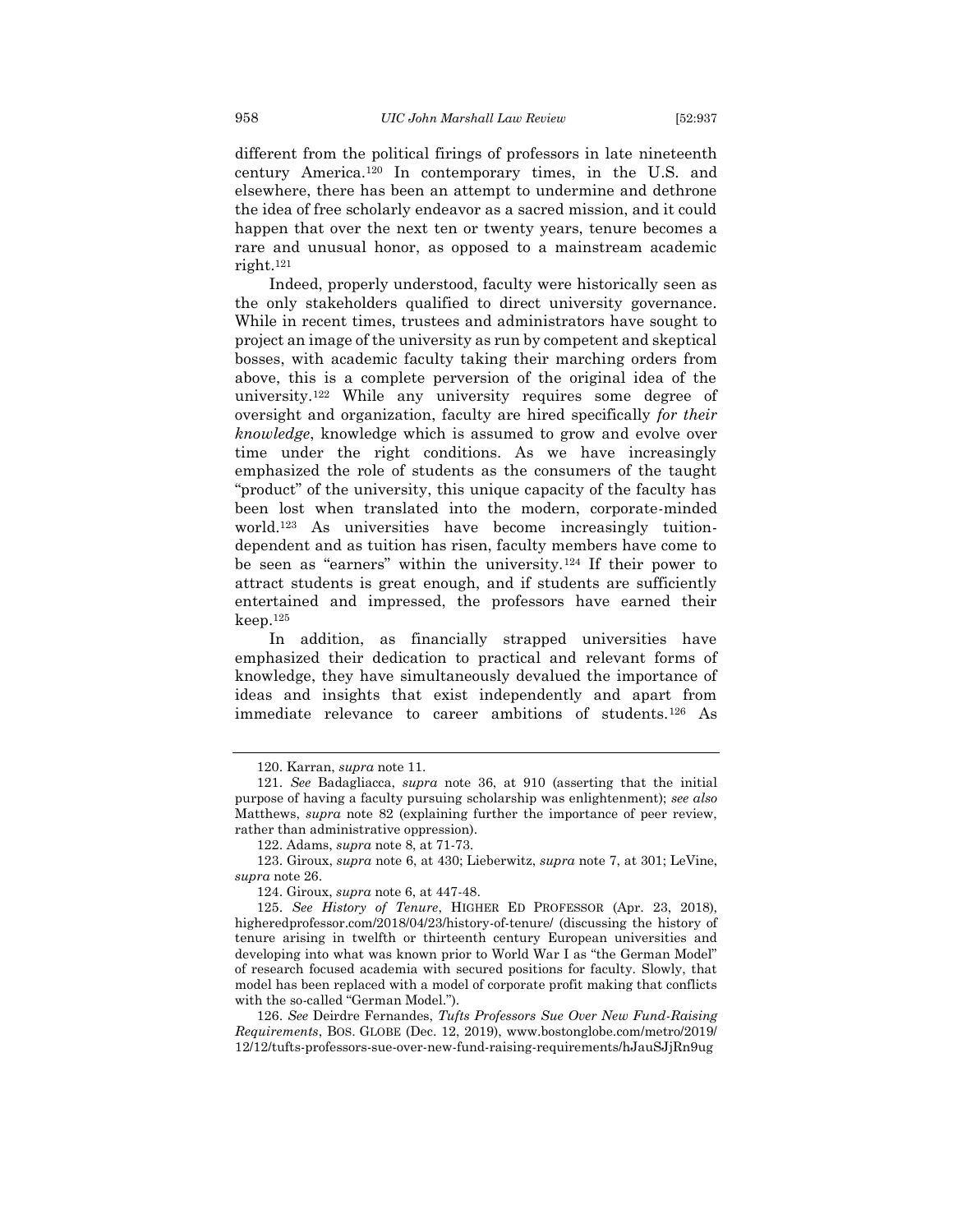university education in the United States has become more expensive, it is noteworthy that the departments being eliminated first are almost always humanities (including history and literature) and languages, areas of study that are arguably the most significant in today's world.<sup>127</sup> It may be that the restoration of tenure's prestige and importance will require the restoration of a collective belief in the importance of ideas, and the need to build the university around ideas.<sup>128</sup> It cannot be taken for granted that most people appreciate the value and enduring importance of ideas, and it is unclear where this rediscovery might come from.

## <span id="page-23-0"></span>*B. Tenure in America—Its Often-Remarked Rise and Fall*

Tenure was first established in the United States on a formal basis after a series of high-profile incidents involving the sacking of outspoken professors at private universities.<sup>129</sup> The system of tenure took root in both private and public institutions and was to some extent an indicator of the quality and seriousness of a college or university. For many decades in the United States, few institutions of higher learning would have considered a no-tenure policy for its faculty.

While no-tenure institutions of higher learning have proliferated in recent years, at most American colleges and universities, tenure has been considered to be a vital part of the academic landscape.<sup>130</sup> Not only were faculty set free from the demands of state legislatures in public universities, but also from the control of wealthy sponsors of private colleges.<sup>131</sup> The notion that those powerful enough to set up a college or university were also in a position to restrict the academic and political output of the

ALoJ4zz1zL/story.html (discussing Tufts Medical School, where tenured professors are potentially being forced out as a result of new requirements that professors raise specific funding amounts).

<sup>127.</sup> *See* Nico Savidge, *Tenure Shouldn't Protect Faculty Who Are 'No Longer Needed,' UW System President Says*, WISC. ST. J. (May 10, 2016), madison.com/ wsj/news/local/education/university/tenure-shouldn-t-protect-faculty-who-areno-longer-needed/article\_fcafb1c7-4a84-5ed8-870e-1fe0f73f69d7.html (showing that a university president sees tenure as protecting people who are not pursuing scholarship, or being redundant); James C. Wetherbe, *It's Time for Tenure to Lose Tenure*, HARV. BUS. REV. (Mar. 13, 2013), hbr.org/2013/03/itstime-for-tenure-to-lose-te; *see also* Strauss, *supra* not[e 72](#page-14-0) (describing the trend of seeing certain majors as more valuable than others in the humanities).

<sup>128.</sup> *History of Tenure*, *supra* not[e 125.](#page-22-0)

<sup>129.</sup> *Id.*

<sup>130.</sup> *See generally* William Van Alstyne, *Tenure: A Summary, Explanation, and "Defense"*, AM. ASS'N UNI. PROFESSORS BULL. 328, 330 (1971) (looking objectively at what tenure is supposed to be, and what it is in present use).

<sup>131.</sup> *See* Cummins, *supra* note [9](#page-4-4) (explaining that tenure is no longer as protective vis a vis corporate influences, compared with earlier times).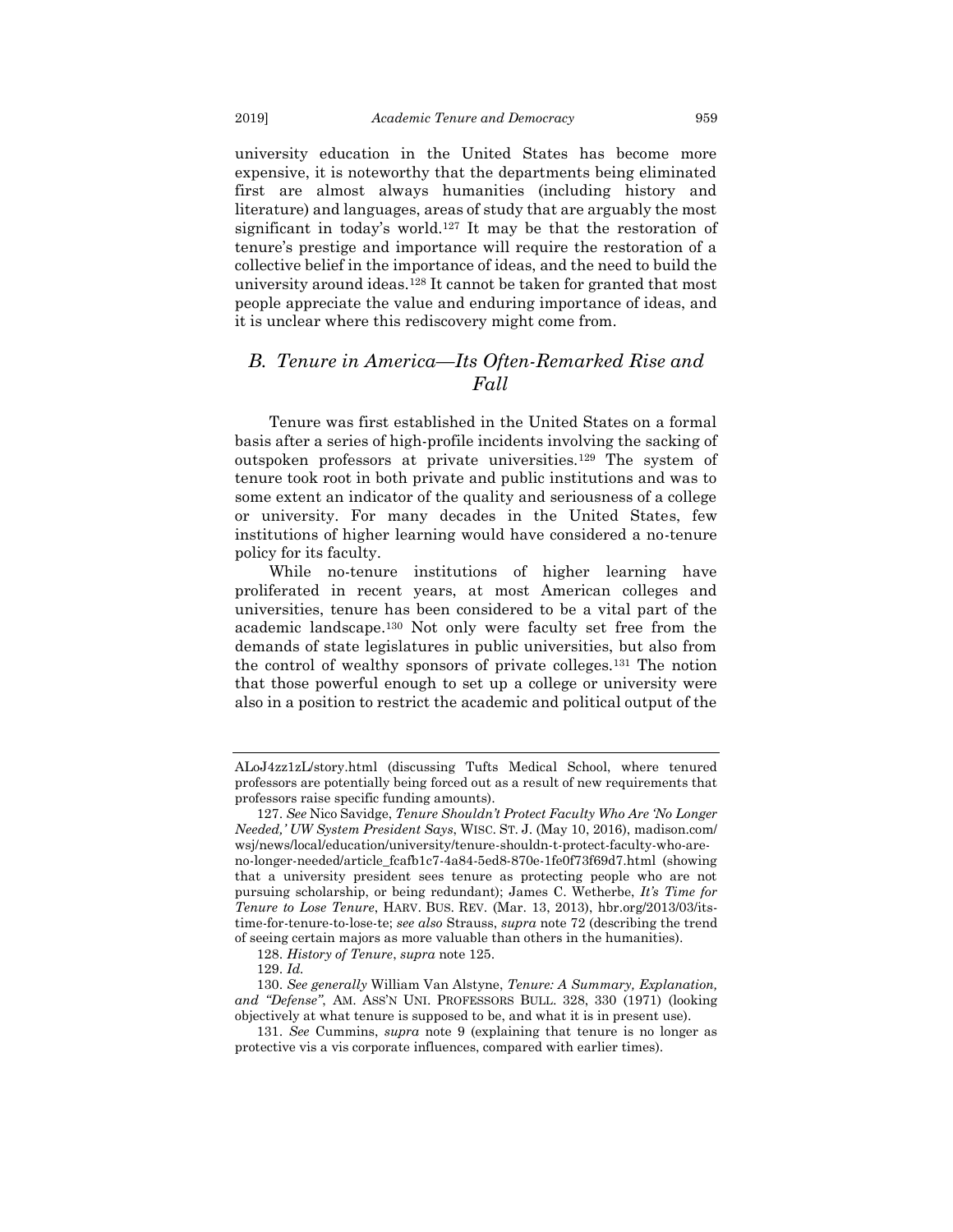faculty was roundly rejected by American society as a whole.<sup>132</sup> High level (and highly paid) university administrators who are currently making a name for themselves by weakening tenure should consider the strong possibility that they are also irrevocably harming the quality and international reputation of American higher education.

#### <span id="page-24-0"></span>*1. On the founding of the AAUP—its goals and the AAUP "mindset"*

The American Association of University Professors ("AAUP") was created to assist in the protection of the American professoriate, and its foundational documents spelled out in clear prose the principled bases for tenure and academic freedom.<sup>133</sup> For many decades, the AAUP standards were often incorporated by reference into university faculty handbooks and other instruments; the AAUP view of things was accepted as relatively uncontroversial and its publications were generally granted *de facto* legal authority by colleges and universities.<sup>134</sup> It was not until the recent emphasis on business-based models of university organization that administrators and trustees began to banish reference to AAUP standards, in favor of a new, less faculty-friendly, approach.<sup>135</sup>

Looking back, it is extraordinary to consider what the AAUP managed to achieve, especially given the strong personalities of the founders of America's early private universities.<sup>136</sup> In the current political climate, it is almost unthinkable that a body like the AAUP would be established, and in turn, exert the kind of influence that the AAUP did beginning one hundred years ago. Though the AAUP came into being in reaction to the late nineteenth century treatment of certain academic personnel at colleges and universities that had been established by rich and powerful patrons across the United States, it doggedly continues to offer legal help and expert commentary wherever tenure rights are under threat.<sup>137</sup> In many ways, it is the failure of the American professoriate to think collectively that guarantees the continuing relevance of the AAUP.<sup>138</sup>

Tenure was not an explicit feature of the earliest American universities, which were staffed by young men with professional

<sup>132.</sup> *Id.* 

<sup>133.</sup> *See Protecting an Independent Faculty Voice*, *supra* not[e 49](#page-10-0) (putting the professorate on notice of how lower courts interpret the right to faculty free speech).

<sup>134.</sup> *Id.*

<sup>135.</sup> *Id.* 

<sup>136.</sup> *History of Tenure*, *supra* not[e 125.](#page-22-0)

<sup>137.</sup> *Protecting an Independent Faculty Voice*, *supra* note [49.](#page-10-0)

<sup>138.</sup> *Id.* Note that whenever there is a "raid" on tenure by an ambitious administration, the AAUP is always ready to investigate and assist with advice and analysis. *Id.*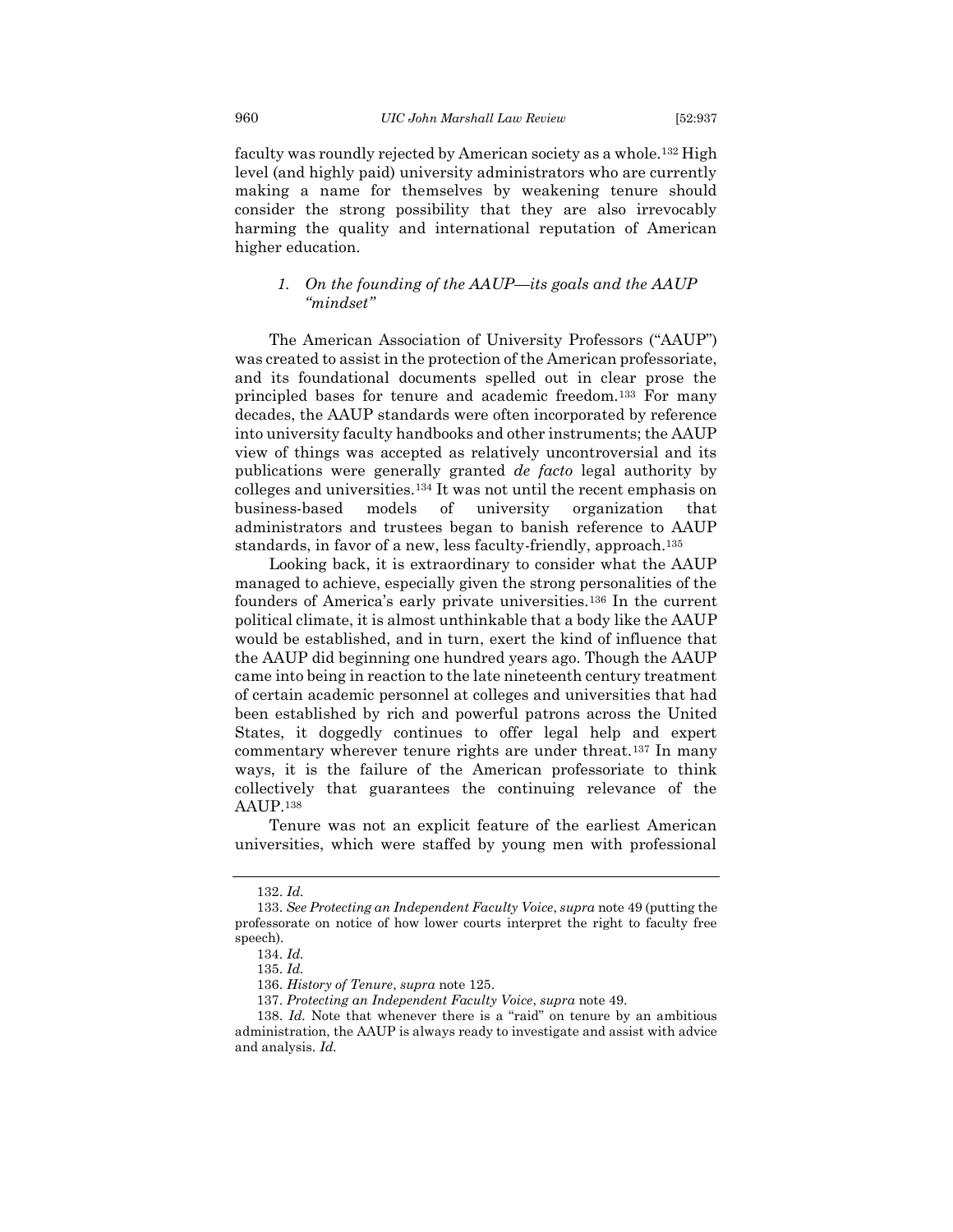<span id="page-25-0"></span>ambitions, often with plans to enter the clergy, and who taught third-level students as a temporary or part time job.<sup>139</sup> It was expected that these academic employees would adhere to the generally understood religious and political beliefs dominant at the time, and in line with the ethos of the particular university in which they taught.<sup>140</sup> They were usually taken on under yearly contracts, and as academia was not yet seen as a stable career, the issue of permanency seemed to not arise at the time. <sup>141</sup> In order for tenure to become an established element in higher education in the United States, certain historical transitions had to occur. The first of these was the professionalization of academia as a career path, a necessary precondition to considering professors as deserving of special deference.<sup>142</sup>

Throughout the nineteenth century, and in particular after the Civil War, the proliferation of colleges and universities, both public and private, gave rise to the college professor as a recognized and prestigious career path—in the same way doctors and engineers were seen as professionals enjoying a certain elevated status in society.<sup>143</sup> This process of professionalization also led to curricular specialization and the development of high levels of academic expertise in various disciplines.<sup>144</sup> No longer were college and university professors mere generalists, waiting for their chance to enter the Church or other professions; rather, the university was the site of this new profession and the special role of the professor came to be broadly recognized.<sup>145</sup>

<span id="page-25-1"></span>Several high-profile firings of professors for their views are often mentioned as the catalysts for the creation of the AAUP, and the establishment of the intellectual "aura" of the academic profession.<sup>146</sup> Perhaps the most famous is the tale of Professor Ross at Stanford University, who was fired by Stanford's founder for his anti-business views.<sup>147</sup> Whether implicitly or explicitly, this set up a clear conflict between the university founders, with their particular beliefs, and the independence of newly professionalized academic personnel. The resulting publicity led directly to the

<sup>139.</sup> *See* Dr. Arthur Gross-Schaefer et al., *Being Honest About Tenure in the United States: The Need for Tenure System Reform Within Institutions of Higher Education,* 3 INT'L J. SOC. STUD. 25, 26-27 (2015) (demonstrating that tenure's history shows an evolution of intent to preserve knowledge safely among academics); *see also History of Tenure*, *supra* note [125](#page-22-0) (establishing the chronology of the AAUP's founding and how tenure has evolved during its existence).

<sup>140.</sup> Gross-Schaefer et al., *supra* not[e 139139,](#page-25-0) at 26-27.

<sup>141.</sup> *Id.*

<sup>142.</sup> *Id.*

<sup>143.</sup> *History of Tenure*, *supra* not[e 125.](#page-22-0)

<sup>144.</sup> *Id.* 

<sup>145.</sup> *Id.*

<sup>146.</sup> *Id.*

<sup>147.</sup> Hans-Joerg Tiede, "*To Make Collective Action Possible": The Founding of the AAUP*, AAUP J. ACAD. FREEDOM 1, 9 (2014).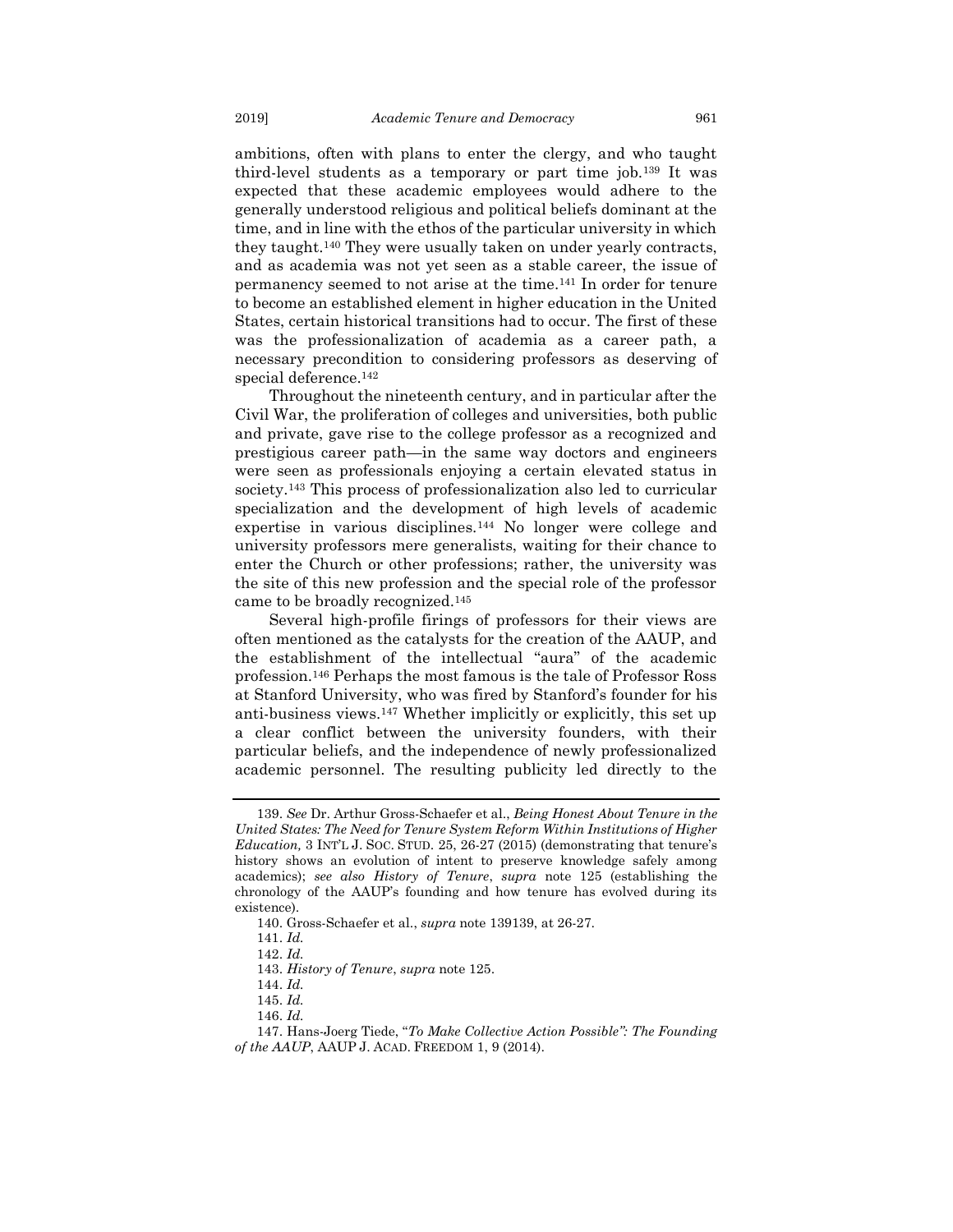creation of the AAUP as an influential advocacy body.<sup>148</sup>

In fact, the AAUP was created through the collaborative efforts of three professional bodies, the subject matter of which was prominent in higher education—the American Economic Association, the American Sociological Society, and the American Political Science Association.<sup>149</sup> These scholarly associations worked together to investigate the more notorious terminations of faculty, ostensibly because of their stated political views.<sup>150</sup> As the story is told, it makes perfect sense that this collaboration among professional bodies would lead to a new organization, one of whose functions was to look into allegations of unfair and politically motivated treatment of faculty.<sup>151</sup>

The first president of the AAUP was the famous scientist John Dewey, and from its very inception, the organization began to attract interest and members.<sup>152</sup> This degree of early success is surely indicative of a pent-up demand for protection against capricious treatment by the founders of America's fast-proliferating colleges and universities. The academic idealism of the organization is reflected in its foundational documents, in particular the 1915 Declaration of Principles on Academic Freedom and Academic Tenure.<sup>153</sup> The 1915 Declaration addressed the need to maintain academic freedom not only by granting tenure to faculty, but also through systematic university support for the protection of academic freedom.<sup>154</sup> The further 1940 Statement by the AAUP was in part a re-affirmation of the 1915 statement supporting academic freedom and tenure, but also sought to promote public understanding of the value of these structures.<sup>155</sup> In the years since the original 1915 Declaration, American case law has approached the notion of academic freedom in terms of both free speech and academic integrity.<sup>156</sup>

Conservatives hostile to a supposedly unaccountable professoriate have criticized tenure as providing a "job for life" whether deserved or not, but the AAUP standards did not, in fact, provide such broad protection.<sup>157</sup> Rather, the main contribution of the AAUP standards was the insistence that the tenured professor

<sup>148.</sup> *1915 Declaration*, *supra* note [1.](#page-2-2)

<sup>149.</sup> Tiede, *supra* note [147,](#page-25-1) at 9.

<sup>150.</sup> *Id.*

<sup>151.</sup> *Id.* 

<sup>152.</sup> *Id.* at 16.

<sup>153.</sup> *1915 Declaration*, *supra* note [1.](#page-2-2)

<sup>154.</sup> *Id.*

<sup>155.</sup> *See also* Silverstein & Steinbuch, *supra* note [116](#page-21-1) (fearing corporate influence and the potential removal of faculty).

<sup>156.</sup> *See* Lane v. Franks, 573 U.S. 228, 242 (2014) (asserting that faculty testimony during a trial is considered First Amendment speech); *see also* Garcetti v. Ceballos, 547 U.S. 410, 419 (2006) (setting forth that speech made in relation to employment position is subject to managerial discipline).

<sup>157.</sup> Schuman, *supra* note [12.](#page-4-2)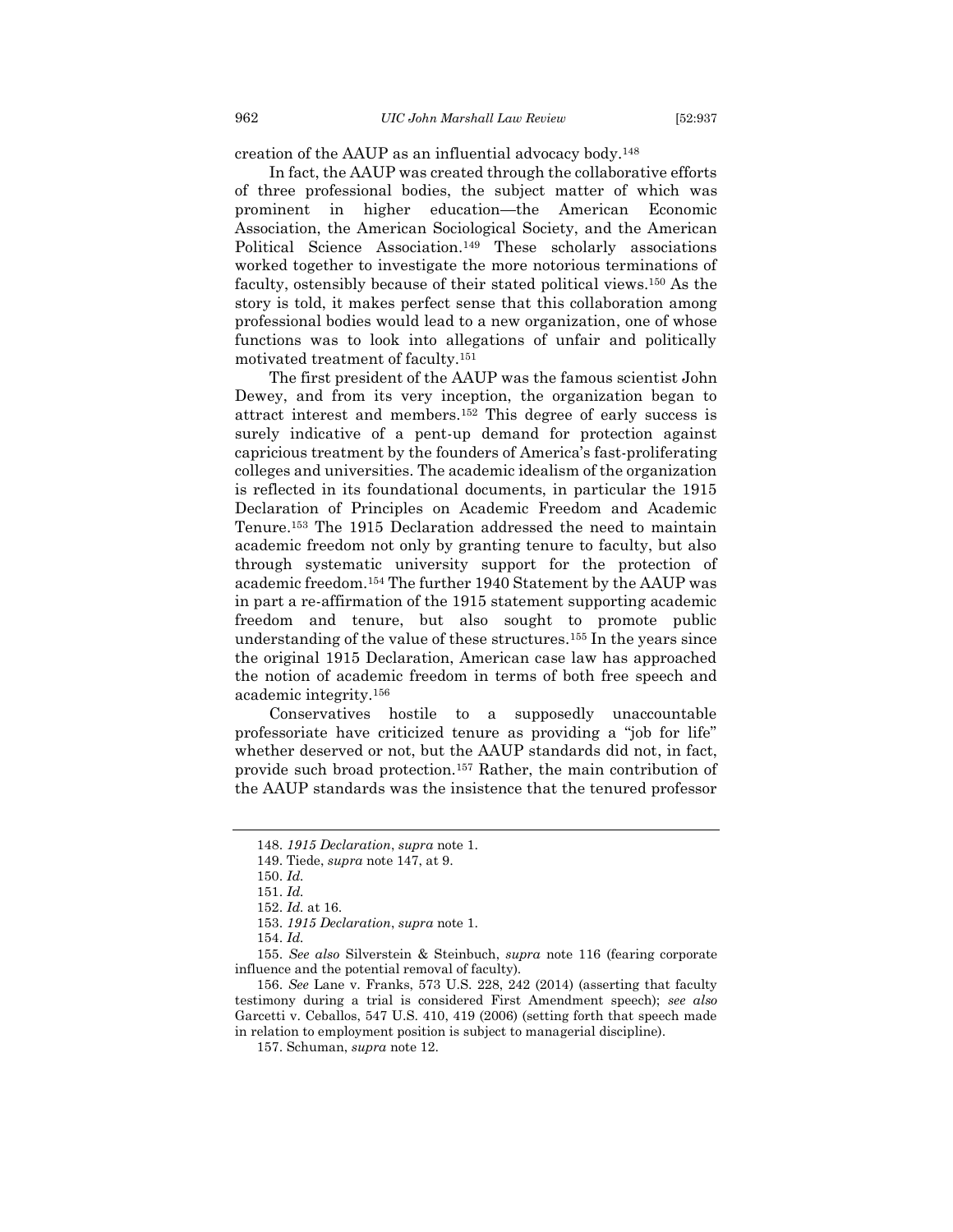<span id="page-27-0"></span>should only be terminated *for just cause*, which was understood to include a *gross* failure to perform the basic duties of the tenured faculty member.<sup>158</sup> While insisting that the tenured professor should not be treated as an at-will employee, the AAUP was unequivocal in its view that tenured faculty nevertheless had to meet a certain standard of performance in order to enjoy the protection of tenure.<sup>159</sup>

The AAUP standards certainly did not allow colleges and universities to terminate faculty for their political viewpoints, minor insubordination, or relatively insignificant failures to live up to performance standards. It would take something far more egregious to trigger the AAUP standard—which was unabashedly favorable towards the newly prestigious profession. Under the AAUP standards, faculty were seen as a cohort apart—not as corporate employees, employees at will, nor as employees on mere long-term contracts—but rather as appointees of the university, with special rights and status that recognized and honored the unique role of the academic personality and contribution within the wider society.<sup>160</sup>

The aspect of the AAUP perspective that is perhaps most difficult for the public to grasp is that tenured faculty are assumed to want to carry out the university's mission. To that extent, faculty members have traditionally been treated as a separated selfpolicing or self-regulating group, subject mainly to their own sense of professional excellence and the spirit of academic inquiry.<sup>161</sup> Within reasonable limits, exclusive of gross failures to live up to professional norms, the faculty were to be trusted as the keepers of the university's founding goals. Administrators who have made it their mission to weaken tenure have tried to create a counternarrative to this one, chipping away at the idea that professors could possibly be relied upon to behave faithfully to their own academic ideals, without the application of coercion from either the administration or the board of trustees.<sup>162</sup>

A related problem was how the faculty would be treated in the event of institutional financial woes that might tempt the

<sup>158.</sup> *Id.*; *see also* Ira P. Robbins, *Exploring the Concept of Post-Tenure Review in Law Schools*, 9 STAN. L. & POL'Y REV. 387, 397 (1998) (describing how posttenure review provides opportunities to protect and remove faculty for shortcomings).

<sup>159.</sup> *See Protecting an Independent Faculty Voice*, *supra* not[e 49](#page-10-0) (explaining the AAUP examination of what position related speech means in the scope of job performance).

<sup>160.</sup> *Id.*; *see* Nadkarni, *supra* not[e 26](#page-6-1) (arguing that free speech and academia is painted by government as dangerous to society).

<sup>161.</sup> *See* James J. Fishman, *Tenure and Its Discontents: The Worst Form of Employment Relationship Save All of the Others*, 21 PACE L. REV. 159, 167 (2000) (showing that the relationship tenured faculty have with administration is toxic and bleeds into student learning experiences).

<sup>162.</sup> *Id.*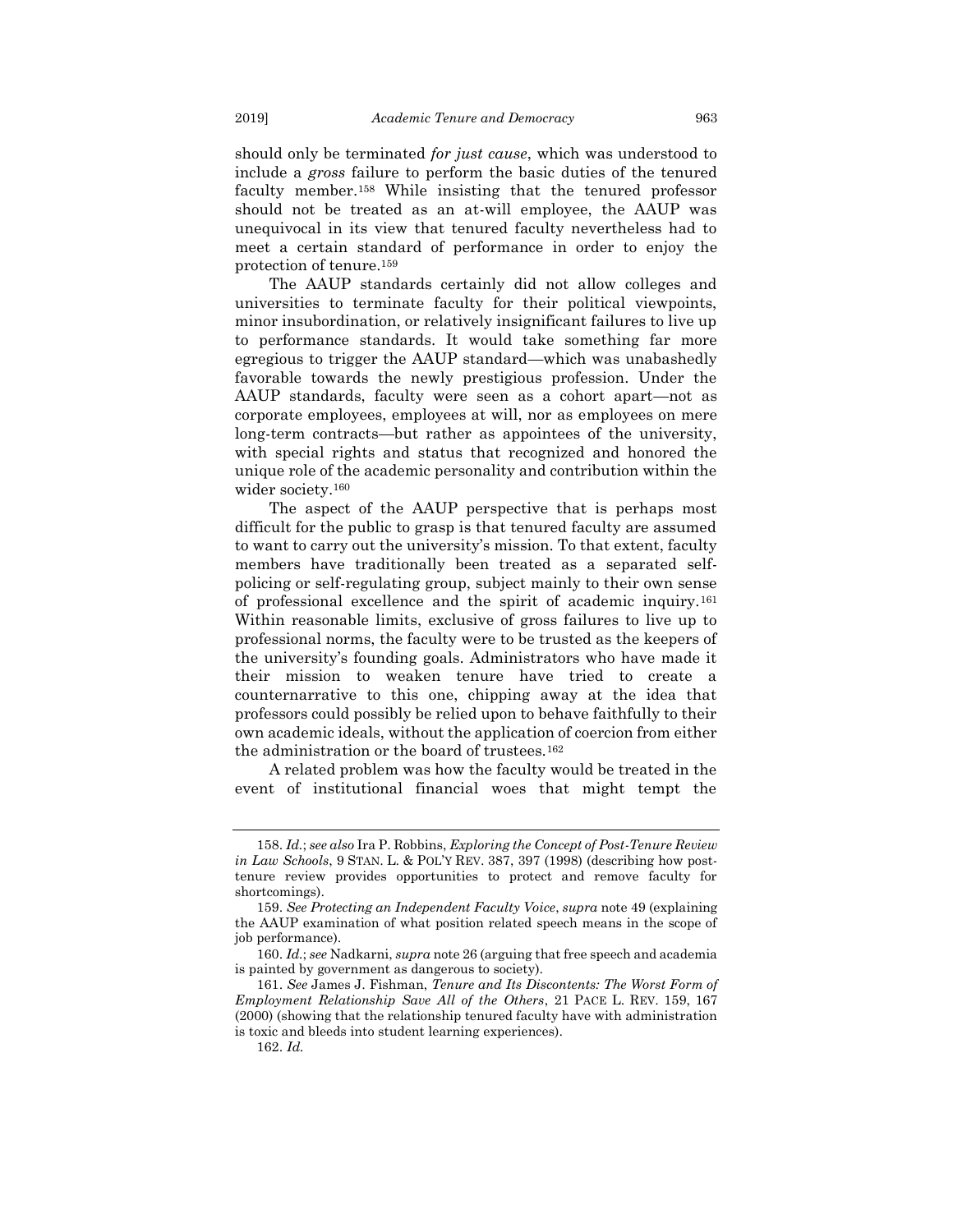administration and trustees to downsize in the name of fiscal management.<sup>163</sup> Here, too, the faculty enjoyed significant protection under the AAUP vision. While common sense dictated that universities would at times have to downsize or shift resources, the AAUP standards placed distinct procedural and reputational costs on the university for doing so and demanded that it not move to terminate faculty as an initial matter and without broad consultation and agreement.<sup>164</sup> Rather, the university was placed under an evidentiary burden and required to demonstrate that there was a genuine financial need, or "financial exigency" for proceeding with the faculty terminations.<sup>165</sup> That such a dire situation actually existed would have to be agreed to by representatives of the faculty.<sup>166</sup> It is obvious that no university administration is eager to have the world see the institution as under a financial cloud, and therefore, it would hesitate before actually declaring such a "financial exigency." Central administrators have worked hard in recent years to change this earlier, pro-faculty equation, and to grant themselves wide latitude to make "business decisions" that could include the elimination of programs and, by extension, the elimination of faculty.<sup>167</sup> Allowing university employers to terminate professors in the name of efficiency was a kind of discretion decidedly not envisaged under the AAUP standards. Termination of faculty for financial reasons was not impossible, but another kind of "cost," a reputational one, would be imposed on the institution.

It is likely that the widely-acknowledged quality of education in American colleges and universities has stemmed directly from the freedom of thought and expression enjoyed by professors.<sup>168</sup> Once undue burdens are placed on academic freedom, professional behavior turns in the direction of conforming to the restrictions, and the consequences are an intellectual outcome that has lost its unpredictability and its ultimate creativity.<sup>169</sup>

<sup>163.</sup> Schuman, *supra* note [12.](#page-4-2)

<sup>164.</sup> *Id.* 

<sup>165.</sup> *See* Lee Gardner, *Want to Kill Tenure? Be Careful What You Wish For*, CHRON. HIGHER ED. (June 18, 2018), www.chronicle.com/article/Want-to-Kill-Tenure-Be/243674 (arguing that the bulk of criticism of tenure is external, while tenure is already scarce in academia).

<sup>166.</sup> *Id.*

<sup>167.</sup> *Id.*

<sup>168.</sup> *But see* Merkel, *supra* not[e 47,](#page-9-0) at 521 (showing that the shift in hiring has emphasized practice-oriented teaching, rather than intellectualism).

<sup>169.</sup> *Id.*; *see also* Shattuck, *supra* note [27](#page-7-2) (setting forth that academics in Hungary are no longer acting as intellectuals but as arms of the state for propaganda purposes); Hansen, *supra* note [44.](#page-9-1)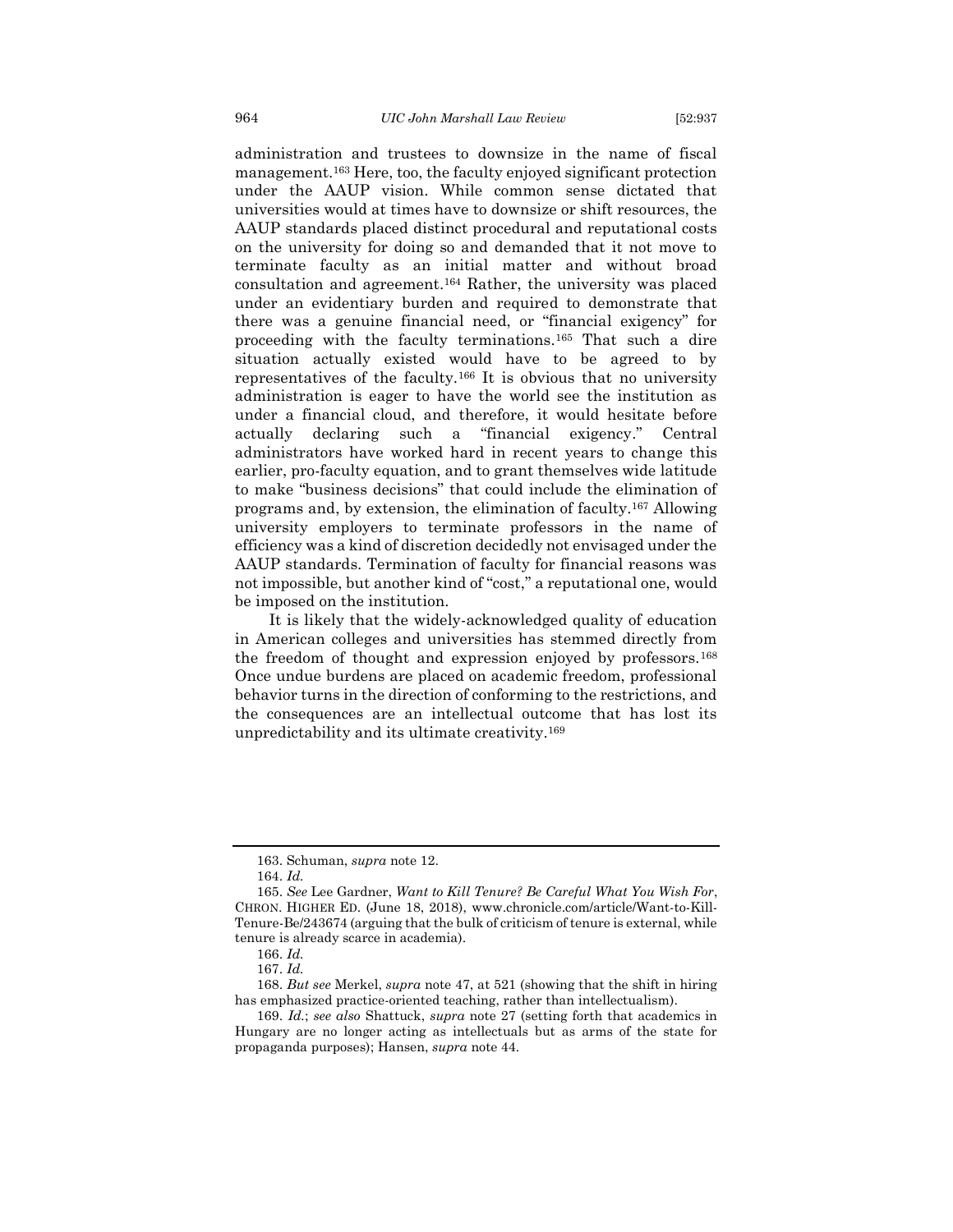## <span id="page-29-0"></span>III. HOW THE ATTACK ON TENURE PROCEEDS: THE LOGIC OF AN UNRAVELING

# <span id="page-29-1"></span>*A. The Public University: A Case Study of the University of Wisconsin*

Over the past ten years, public universities in red states have engaged in anti-tenure warfare under the direction of Republican governors and legislatures. This phenomenon further bolsters the view that tenure is inherently political and, in the case of public universities, the impulse to weaken tenure is also political in nature. It should be asked why this is happening in red states particularly, and what exactly Republican state governments have in mind as they go after tenure rights. It is a long-standing complaint of right-wing politicians that professors are spoiled and excessively liberal as a group, and undeserving of the kind of "job for life" that most other people do not enjoy.<sup>170</sup> But is the problem that professors are "liberal," or that they are deep thinkers, with access to facts and data that make them more inclined to be rational in their beliefs? As a nation becomes more inclined to rely on propaganda in its political debates, tolerance for reasoned discourse grows inevitably less.<sup>171</sup>

It is interesting to note that the anti-tenure negativity of red state politicians is rarely, if ever, aimed at groups such as police or fire unions.<sup>172</sup> As with university tenure, public school teachers' unions also experience this kind of negative attack.<sup>173</sup> Hostile politicians invoke the "job for life" meme as a way of enlisting opposition to tenure, by telling the public that they are paying for underworked professors in the form of inflated tuition costs.<sup>174</sup> The fact is that budget cuts targeting higher education are far more relevant to the out-of-pocket cost of tuition than is tenure.<sup>175</sup> In addition to public sector unions (including teachers' unions), GOPmajority legislatures seem to believe that tenured professors represent a threat to their dominance of state politics, and also that students should not be learning as much in the fields of humanities, including history, civics and foreign languages.<sup>176</sup> In the case of the University of Wisconsin, the University of Iowa and other public institutions, legislators have pushed the concept that universities should be engaged more directly in job training, and that professors

<sup>170.</sup> Schuman, *supra* note [12.](#page-4-2)

<sup>171.</sup> Kaufman, *supra* not[e 21.](#page-6-0)

<sup>172.</sup> *See generally* Giroux, *supra* note [6,](#page-3-0) 454-55 (discussing the idea of anticorporate struggles and student protests).

<sup>173.</sup> *Id.*

<sup>174.</sup> *See* Kaufman, *supra* not[e 21](#page-6-0) (arguing that Wisconsin public employees as a whole are losing protections).

<sup>175.</sup> *Id.*

<sup>176.</sup> *Id.*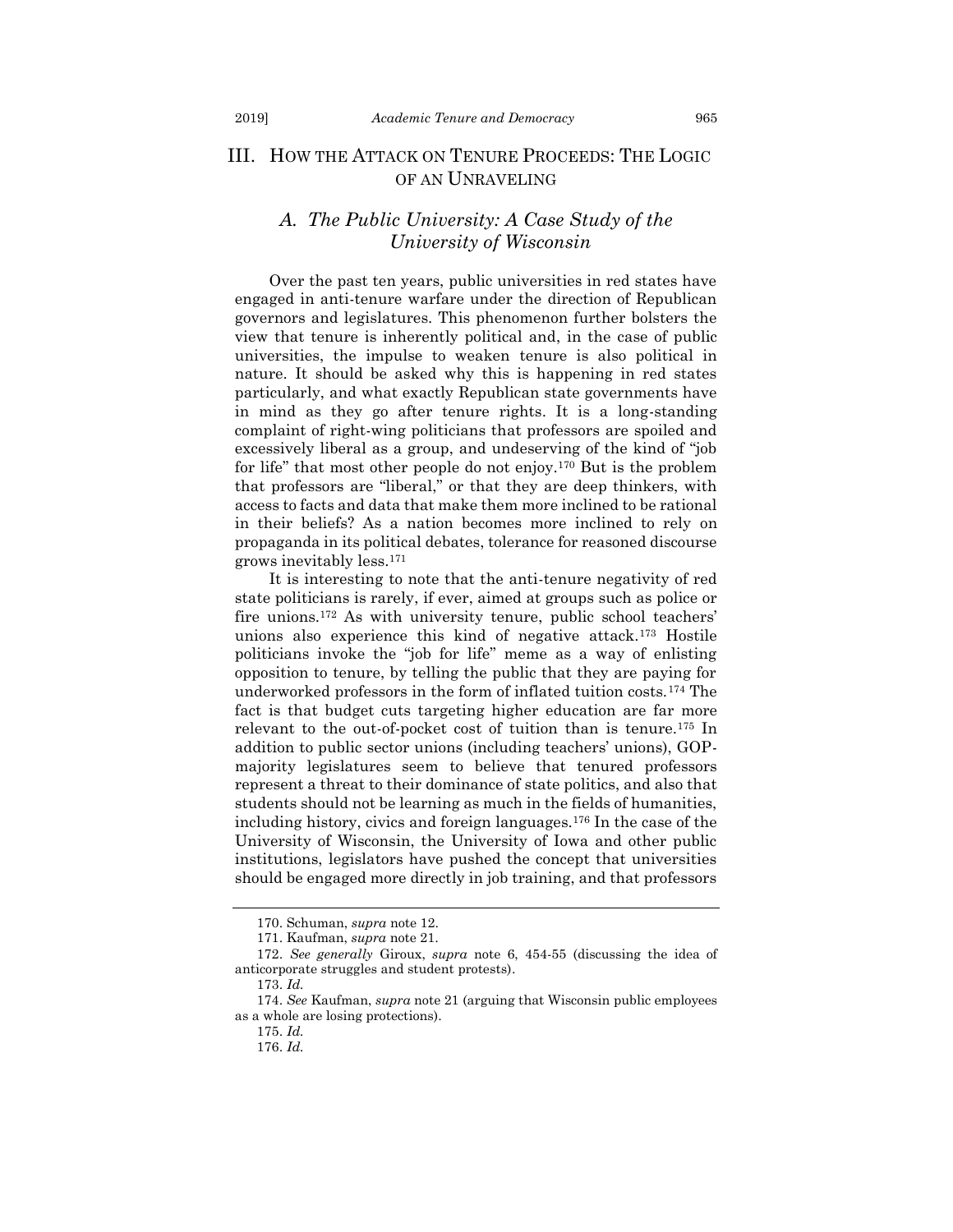should be subject to a regime of review that weakens, and in many cases, eliminates tenure.<sup>177</sup>

It is no accident that red states have turned away from the more humanistic subjects, now preferring engineering and careeroriented training.<sup>178</sup> This can be presented to the public in two ways: one, as a way of counteracting supposed "poor performance" by professors, and two, by making university education both more affordable and more practically relevant, thus placating the public as to possible legislative motives.<sup>179</sup> As parents are increasingly concerned about the debt burden borne by their children, it is a fairly easy task to blame this on overpaid professors, as opposed to tax cuts given to corporations and the wealthy, leaving little for the state to provide for public education. This tragic misperception on the part of the public has left professors, as a group, exposed to popular wrath, a situation exploited to the maximum by politicians such as Wisconsin's former governor, Scott Walker.<sup>180</sup>

The University of Wisconsin has long been known as one of America's premier research universities, a powerhouse of scholarship and intellectual inquiry in every conceivable subject. During the Vietnam War, Wisconsin found itself in the crosswinds, with frequent anti-war demonstrations participated in by a politically engaged student body.<sup>181</sup> The state of Wisconsin was famous during that period for its liberal politics, tolerance, and notably for its impressive university. Over many decades, the UW-Madison campus has enjoyed a high level of respect among academics and students.<sup>182</sup> However, the UW system experienced a significant loss in funding between 2011 and 2018, amounting to over 250 million dollars being cut.<sup>183</sup> As has also happened in other states, a Republican governor and friendly Republican legislature made it a priority to clip the wings of an independent faculty, by

<sup>177.</sup> *See generally* Merkel, *supra* note [47,](#page-9-0) at 535 (arguing that jobs as the end goal skews the role in academia); Claudette Riley, *Proposal Aims to Eliminate College Tenure, Require Disclosure of Degree Costs, Job Options*, SPRINGFIELD NEWS-LEADER (Jan. 19, 2017), www.news-leader.com/ story/news/education/2017/01/19/proposal-aims-eliminate-college-tenurerequire-disclosure-degree-costs-job-options/96506412/; Zamudio-Suaréz, *supra*

not[e 119.](#page-21-0)

<sup>178.</sup> *See* Sandeen, *supra* not[e 72.](#page-14-0)

<sup>179.</sup> *Id.*

<sup>180.</sup> Flynn, *supra* not[e 28.](#page-7-0)

<sup>181.</sup> *See* Scott Bauer, *FBI Releases 1970 UW Bombing Documents*, MILWAUKEE J. SENTINEL (Apr. 6, 2011), archive.jsonline.com/news/wisconsin/119369749.html/ (discussing one of the most volatile periods in UW history where students bombed a building on campus in protest over the University's cooperation with military research).

<sup>182.</sup> *University of Wisconsin, Madison*, FORBES, www.forbes.com/colleges/ university-of-wisconsin-madison/ (last visited Oct. 14, 2019).

<sup>183.</sup> Luke Schaetzel, *Just How Much Has the UW System Lost Since 2011?*, OBSERVATORY (Nov. 9, 2016), observatory.journalism.wisc.edu/2016/11/09/justhow-much-has-the-uw-system-lost-since-2011/.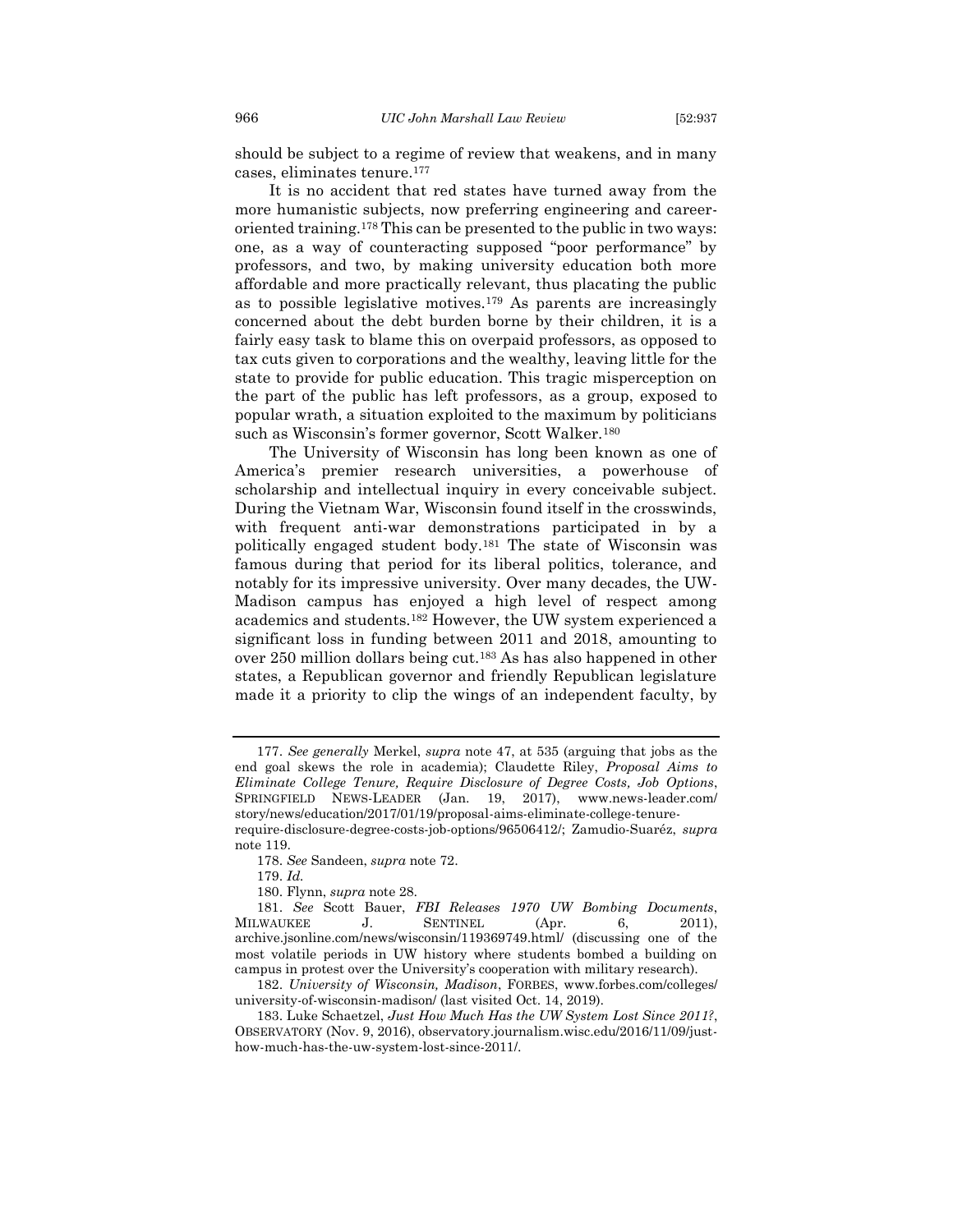changing the terms and conditions of tenure.<sup>184</sup> As mentioned above, Scott Walker took on the special mission of destroying the public sector unions in Wisconsin, as well as weakening tenure for UW's world-renown faculty.<sup>185</sup> A college dropout himself, he could hardly be said to be an intellectual in any sense.<sup>186</sup> He knew precisely what he wanted to achieve, however, in ending the independence and free-thinking of the UW professoriate.<sup>187</sup>

Walker did not choose the slash and burn route when it came to tenure, instead working with his appointed university regents in order to create what some called "fake tenure" or "tenure lite." <sup>188</sup> In contrast to the high and difficult standard set by the AAUP for terminating faculty positions, Walker made it easier to eliminate positions following certain periodic review procedures, a favorite method of attacking faculty without seeming to do so, and making it difficult for faculty to defend themselves without appearing to be against review itself.<sup>189</sup>

It was precisely that characteristic of faculty autonomy and faculty control that was lost in the regime Walker brought into being— the very result he sought.<sup>190</sup> Professors could be eliminated in situations where program review led to a decision to close or downsize the program, potentially tied to the perceived value of the degree or department. Walker repeatedly propped up his proposals and efforts to reshape the state university system as a way to cut costs, ensure accountability and guarantee graduates were better prepared for jobs.<sup>191</sup> Other red states have followed Walker's lead, transforming universities from potential sources of social critique to career training grounds, with teaching personnel dependent on the goodwill of administrators and politicians.<sup>192</sup> This process represents a severe loss to the nation itself.<sup>193</sup> It should come as no surprise that the University of Arkansas board of trustees has recently agreed to change the definition of "just cause" for purposes of terminating tenured faculty—now including not only the original four reasons for termination, but an astonishing eighteen, including not being sufficiently "collegial!"<sup>194</sup> The matter is being challenged

<sup>184.</sup> *Id.*

<sup>185.</sup> *See* Kaufman, *supra* not[e 21](#page-6-0) (describing the actions of Scott Walker and the effects of actions aimed at public sector unions and university faculty).

<sup>186.</sup> *Id.*

<sup>187.</sup> *See* Flynn, *supra* note [28](#page-7-0) (describing the expansion of reasons the university can rely on as just cause for firing tenured professors).

<sup>188.</sup> *Id.*

<sup>189.</sup> *Id.*

<sup>190.</sup> *Id.*

<sup>191.</sup> *Id.*

<sup>192.</sup> *Id.*

<sup>193.</sup> Alice Miranda Ollstein, *Backlash Against Scott Walker's War on the University of Wisconsin*, THINKPROGRESS (June 17, 2015), www.think progress.org/backlash-against-scott-walkers-war-on-the-university-ofwisconsin-f8bb7d3a5e91/.

<sup>194.</sup> *See generally* Max Brantley, *Lawsuit Challenges University of Arkansas*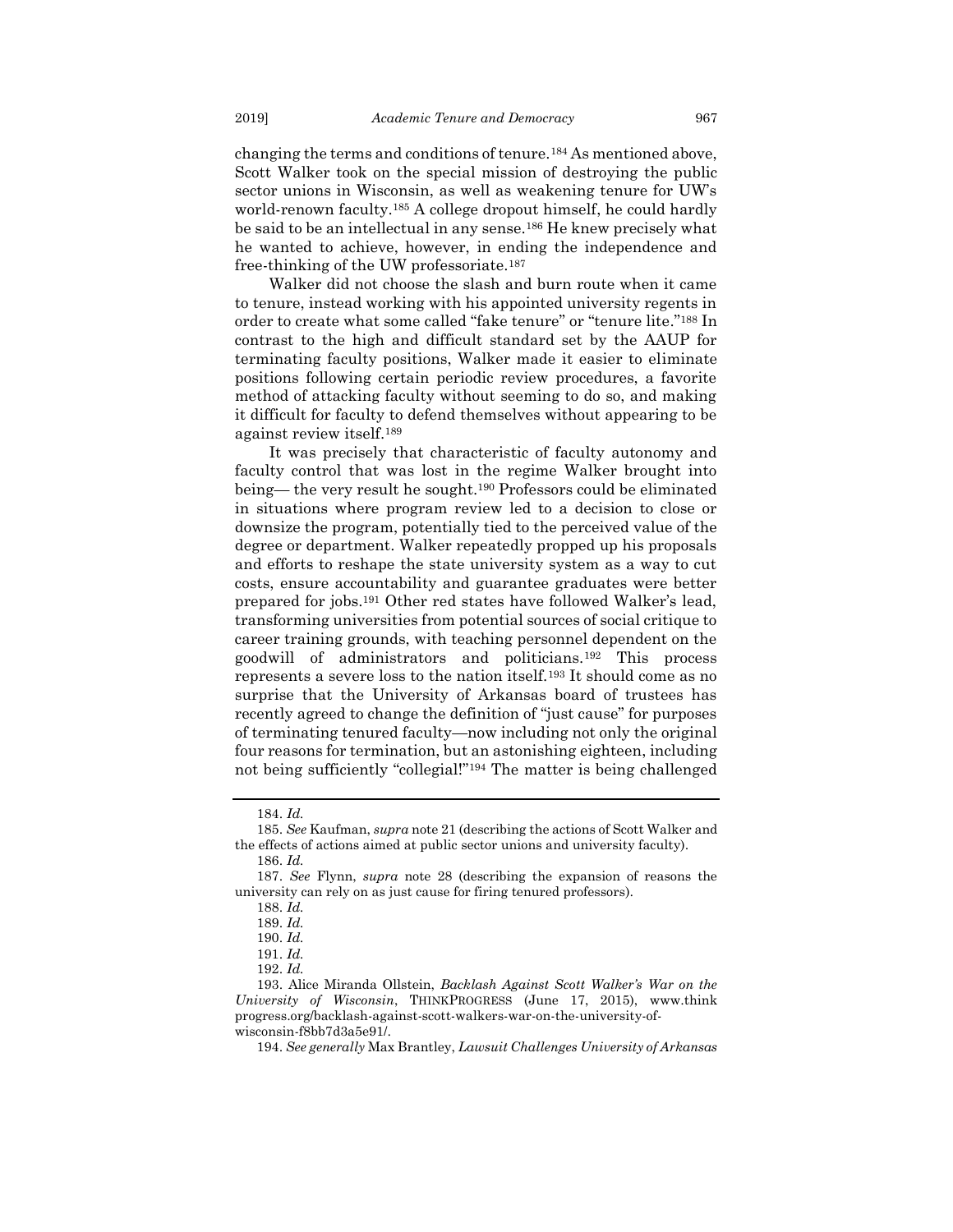in court by tenured faculty, although with little or no hope that the policy change can be permanently resisted.<sup>195</sup>

# <span id="page-32-0"></span>*B. A Private Law School with a Public Interest Image Takes an Axe to Tenure*

Tenure is disappearing at a rapid pace in private institutions of higher education, both explicitly and in more discreet ways, as outlined above. The percentage of courses being taught by grossly underpaid adjunct faculty is well-known.<sup>196</sup> Tenured faculty are increasingly seen as the privileged minority, thus making it harder for them to gain sympathy when their tenure is under attack by central university administration. However, certain aggressive moves against faculty still have the power to startle and amaze the public, such as the recent move by Vermont Law School ("VLS") to remove tenure protection for almost all faculty.<sup>197</sup>

What makes this case particularly interesting is that it involves a law school, especially one best known as a powerhouse in environmental law.<sup>198</sup> Ironically, their new president was an adjunct professor at the school, but one who came from the corporate side of environmental law, not the environmental protection side.<sup>199</sup> Like many other law schools, VLS had suffered in recent years from declining enrollment, leading to reduced revenues, but it had been recently working its way back into financial solvency. <sup>200</sup> With a relatively modest one million dollar deficit being run each year, the newly installed president took this as his opportunity to make a stealth run at the institution of tenure at VLS, essentially frightening tenured faculty into agreeing to work without tenure or resign.<sup>201</sup> As mentioned above, he was assisted in this stealth plan by accompanying non-disclosure agreements, which would keep the full scope of his actions from the public gaze.

Lost in the story was the irony that by eliminating the separate and very highly paid administrative positions (of which the president was one), and instead rotating these upper administration positions among faculty, the deficit could have been

*Tenure Policy*, ARK. TIMES (June 1, 2019), www.arktimes.com/arkansasblog/2019/06/01/lawsuit-challenges-university-of-arkansas-tenure-policy (showing the expansion of reasons the university can use as just cause for firing

tenured professors).

<sup>195.</sup> *Id.* 

<sup>196.</sup> *See generally* Benjamin, *supra* not[e 5,](#page-3-1) at 14 (explaining the history of the effects of bureaucratic organization on the professorate).

<sup>197.</sup> Savage, *supra* not[e 41.](#page-8-0)

<sup>198.</sup> *Id.*

<sup>199.</sup> *Id.*

<sup>200.</sup> *Id.*

<sup>201.</sup> Cohen, *supra* note [86.](#page-17-1)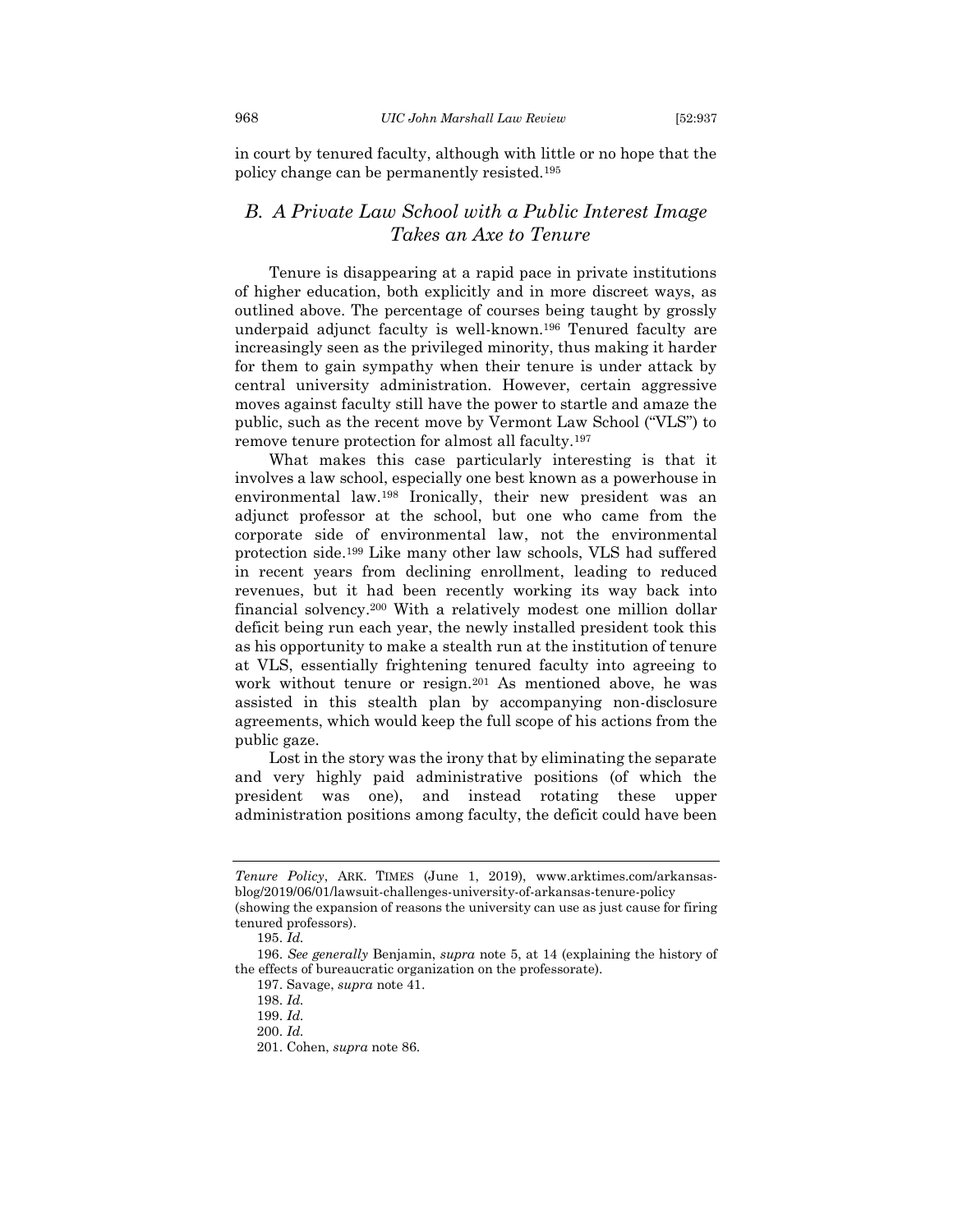easily dealt with in that manner.<sup>202</sup> In the VLS example, the NDA guaranteed that there could be no public discussions by the affected persons, so that the administration would control the narrative completely.<sup>203</sup> The fact that several of the president's own close associates retained tenure was a further irony. The president casually used the phrase "financial exigencies" (in the plural) in a way that distorted the original purpose of that concept, as set out in the relevant AAUP documents.<sup>204</sup>

As envisioned by the AAUP, financial exigency could only be used to eliminate tenured positions if the sense of urgency was broadly shared across the university, including by the faculty, and that the university would be required to make a declaration to that effect, for which there would inevitably be a reputational price.<sup>205</sup> Instead, the VLS president treated this notion like a set of passing troubles that would, as in the business setting, allow him to terminate or weaken faculty positions at-will.<sup>206</sup> The VLS case appeared to demonstrate a well thought through attempt to suppress faculty comment and dissent, preventing such faculty moves as adopting no confidence resolutions or otherwise undermining the credibility and authority of top administrators.<sup>207</sup>

It is instructive that the new president of VLS has publicly stated that his actions made the law school "[a] much better place than it was two months ago"—as if eliminating tenure as we have known it is a positive development.<sup>208</sup> Leadership in other law schools remained silent. As argued above, faculties need to work together, and with a renewed sense of purpose, to save what is left of tenure, especially in light of tenure's importance in a free society. Because the cost of law school in particular is so enormous, and the prospects of making a large enough salary to justify the costs are so slim, Vermont's attack on tenure is feeding into an "I told you so" narrative, wherein the weakening of tenure is a logical extension of the supposed crisis in professional salaries relative to tuition.<sup>209</sup> The events at Vermont Law School may well prove to be an audacious turning point in a long-running tragedy within higher education.<sup>210</sup>

In the wake of these actions at VLS, the AAUP decided to issue a rare censure of the school.<sup>211</sup> In unusually strong language, the

<sup>202.</sup> *Id.* 

<sup>203.</sup> *Id.*

<sup>204.</sup> Savage, *supra* not[e 41.](#page-8-0)

<sup>205.</sup> *See* Euben, *supra* note [61](#page-12-0) (showing that the post-tenure review trend is on the increase and often mandated, prompting AAUP guidance recommendations).

<sup>206.</sup> Cohen, *supra* note [86.](#page-17-1)

<sup>207.</sup> *Id.*

<sup>208.</sup> *Id.*; Amanda Reilly, *Vermont Law School Hires New Director*, E&E NEWS (Aug. 6, 2018), www.eenews.net/stories/1060092829.

<sup>209.</sup> Savage, *supra* not[e 41.](#page-8-0)

<sup>210.</sup> *Id*.

<sup>211.</sup> *Unacceptable Conditions for Academic Governance at Vermont Law*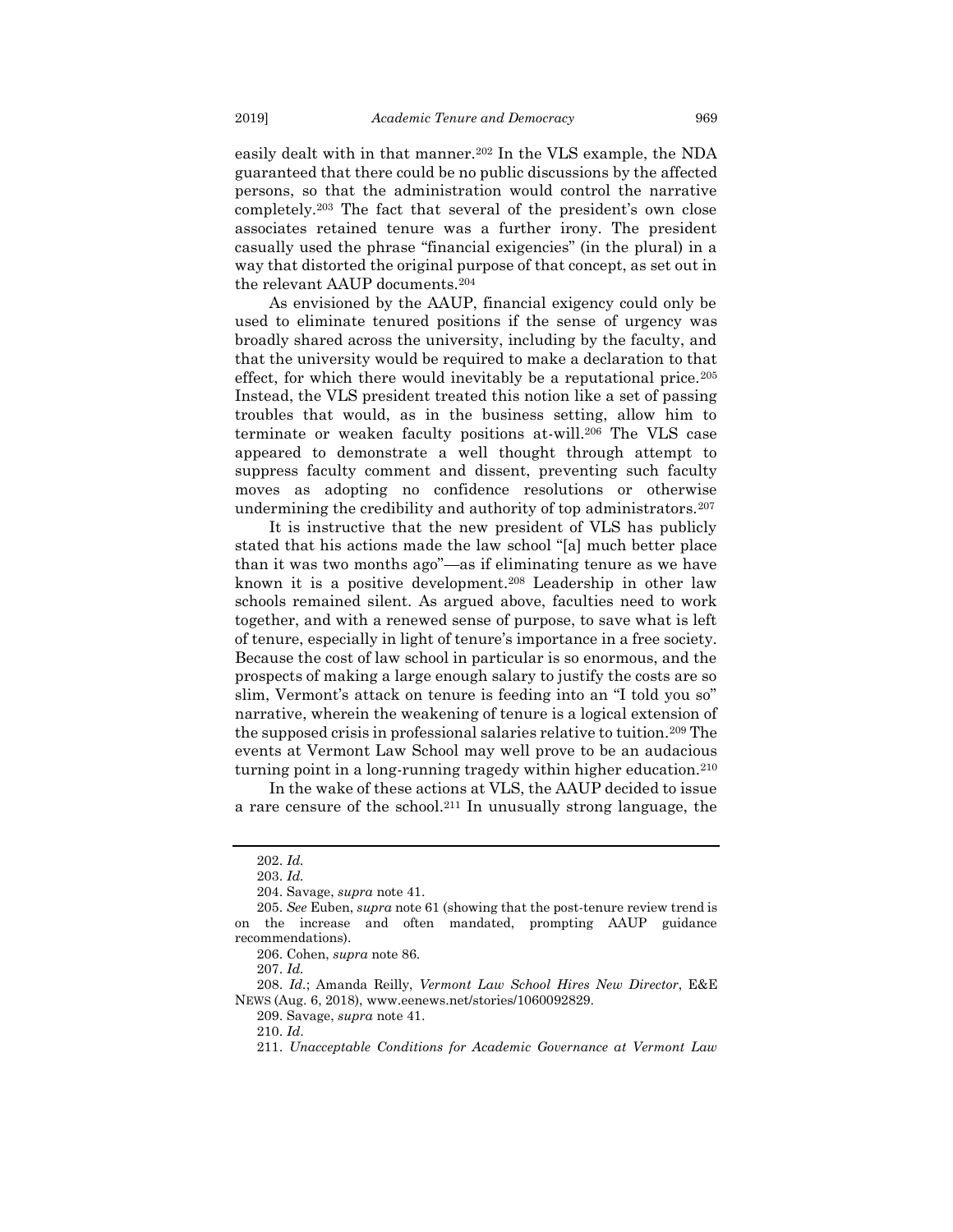AAUP charged the VLS leadership with failing to meet standards of conduct and protections for faculty in light of the financial constraints the school was facing.<sup>212</sup> The report provided a chronology of developments at VLS, including cutting salaries and requiring faculty to sign non-disclosure agreements, while also showing that the administration had an unfavorable view of the faculty, comparing them to "children being 'handled.'"<sup>213</sup> While the censure is strongly worded, it remains to be seen what the long-term effects of AAUP intervention on Vermont Law School might be.

# <span id="page-34-0"></span>*C. Death by a Thousand Reviews: The At-Will Professoriate*

<span id="page-34-1"></span>It is not surprising that tenured professors at colleges and universities across the United States have felt themselves under siege in recent years. There are many ways in which a new regime in a university's administration can weaken tenure and cause stress for the faculty without coming right out and eliminating tenure, which would be both more drastic but, in a sense, more honest. On the one hand, fewer faculty are being hired on the tenure track, and instead, colleges and universities are relying on adjunct or visiting faculty, working without any permanence to their situation or institutional status.<sup>214</sup> On the other hand, a principal means of weakening the professional confidence and autonomy of tenured professors is via the "review": notably post-tenure review and program review. While not explicitly aimed at tenure, these techniques remove the traditional autonomy that is at the heart of the tenured faculty's role.<sup>215</sup> These forms of supposed "accountability" imply that with more bureaucratized review, professors are more likely to "perform," with the implied threat that failure to do so could potentially lead to termination. These reviews often include standards that are written *ex post* and applied retroactively, giving greater discretion to administrators/authors of mission statements and strategic plans.

*School*, AM. ASS'N U. PROFESSORS (May 8, 2019), www.aaup.org/news/ unacceptable-conditions-academic-governance-vermont-law-

school#.XVbiu5NKhao. 212. *Id.*

<sup>213.</sup> *Id*.

<sup>214.</sup> *See* Louis Carlet, *Are University Teachers in Japan Covered by the 'Five-Year Rule'?*, JAPAN TIMES (July 30, 2017), www.japantimes.co.jp/ community/2017/07/30/issues/university-teachers-japan-covered-five-year-rule (explaining that in Japan, contractual protections for professors are not available until 10 years into teaching); *see also* Jaschik, *supra* note [57](#page-12-2) (showing that courts rule that applying corporate hierarchy standards to professorate does not match what exists on campus); June, *supra* not[e 75.](#page-15-1)

<sup>215.</sup> *See* Robbins, *supra* note [158,](#page-27-0) at 389 (presenting the idea that law school presents a complex intersection of the need for scholarship, practice preparation and longevity).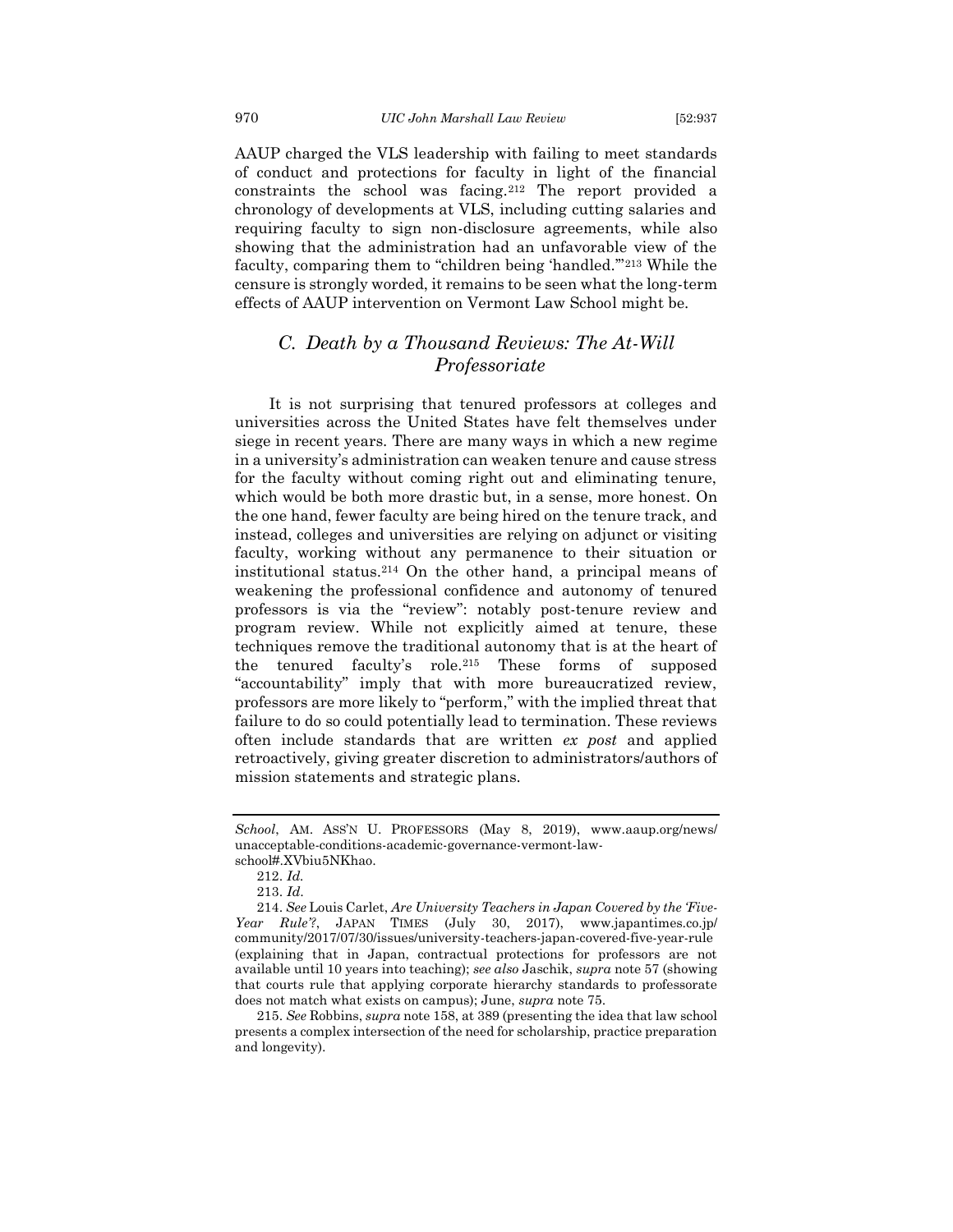Further, these reviews are designed to reverse-engineer the university power structure that has made American universities the envy of the world. Traditionally led and directed by faculty members, with a *supporting role* for administration, the contemporary American university is relentlessly proceeding to relegate tenured faculty to the role of corporate employees—fine if they are doing a job considered worthy by the top administration but under threat of termination otherwise.<sup>216</sup> The "under the radar screen" approach built around "reviews" is convenient for administrators because it avoids calling attention to conflict with faculties over university policy. Professors are also put in a difficult position, as they are, in essence, required to resist being "reviewed" in order to defend traditional tenure.<sup>217</sup> However, it goes without saying that an intellectual whose work is reviewed and evaluated, in a manner that relates to job security, will perform in a very different way from someone who considers himself or herself to be self-directed and independent, an "appointee" rather than an employee.<sup>218</sup> Tenured professors have not traditionally been known as cooperative team players, nor should they be seen in this way. There is little room for intellectual rebellion in a culture of economic insecurity, and fear can never be a breeder of great ideas. At the end of the day, it is tenure, as conceived and promoted by the AAUP in the United States, that is the most reliable, and the most truly unpredictable guarantor of the success of the American university.

#### IV. TENURE AND POLITICAL FREEDOM

<span id="page-35-0"></span>As a test of the significance of tenure, we need only consider what happens to university professors in countries where democratic freedoms are under attack.<sup>219</sup> It is almost inevitable that the government of the day will act to restrict the freedom of speech and action of these professors, terminating the employment of those who raise uncomfortable issues, or dare to resist the regime.<sup>220</sup> Along with judges, university professors are often the principal targets of repressive regimes. Dissident professors are accused of such misapplied crimes as terrorism, incitement to rioting, threatening social peace, etc. Like journalists trying to instruct the public in the face of political repression, professors are often accused

<sup>216.</sup> *Id.* at 389-90; *see also* Flaherty, *supra* note [19](#page-5-0) (showing that recent changes would allow administration, not faculty, to have final sign-off on posttenure review reports).

<sup>217.</sup> Flaherty, *supra* note [19.](#page-5-0)

<sup>218.</sup> *But see* Savidge, *supra* not[e 55](#page-11-0) (showing that Walker's cutting of funds for universities is also causing the removal of tenure from within).

<sup>219.</sup> MacFarquhar, *supra* note [83;](#page-16-0) Hansen *supra* note [44;](#page-9-1) Shattuck, *supra* note [27.](#page-7-2)

<sup>220.</sup> *See* Shattuck, *supra* note [27](#page-7-2) (existing prejudices against the West, liberalism, and elitism allowed Orban to attack universities systemically); *Hungary Passes Bill*, *supra* note [44;](#page-9-1) Lowen, *supra* note [47.](#page-9-0)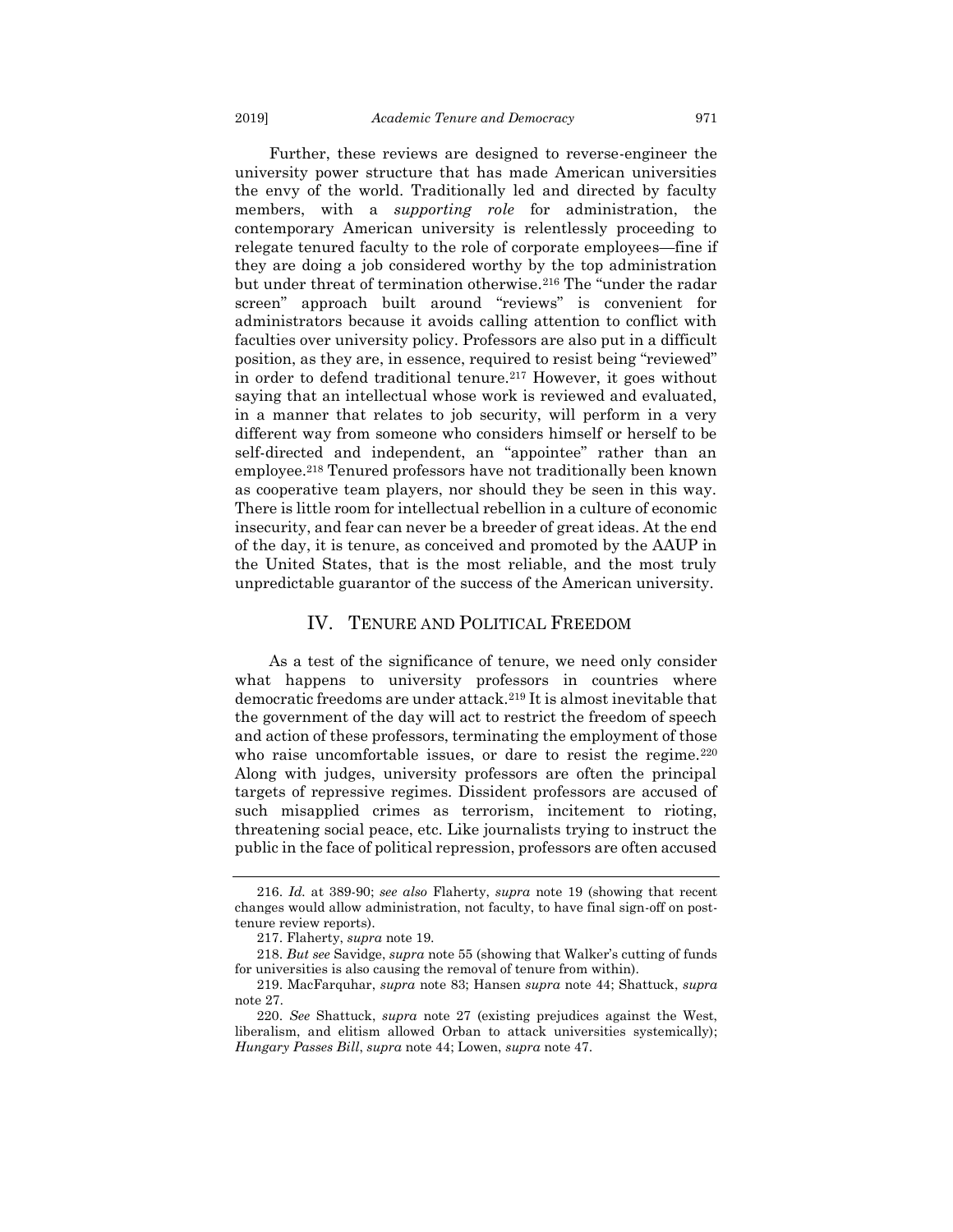of leading youth astray, acting as a threat to public safety, and similar outlandish dangers.<sup>221</sup> By contrast, in countries where there is a reasonable degree of freedom to engage in civil society and democratic norms, it is far more likely that even troublesome professors have the opportunity to act as public intellectuals, sharing their views without the threat of termination or even arrest.<sup>222</sup> In some countries, virtually all higher education occurs in public institutions, making professors civil servants with full job security, as distinct from our notion of tenure per se. This would be the case in countries like Germany, for instance.<sup>223</sup>

<span id="page-36-1"></span>But even in the West, nations prized for intellectual achievements and forward-looking discoveries struggle with the notion of academic freedom and its counterpart, academic tenure. European countries vary in their conceptions of tenure and academic structures.<sup>224</sup> For example, the Netherlands sees professors as civil servants, but collective bargaining and contracting are carried out within the university.<sup>225</sup> Britain relies on systems of indefinite contracts in lieu of legal tenure, and in Germany the system allows for variations in job security, depending on seniority and specific job title. <sup>226</sup> It is important to note that the populist Hungarian government has attempted to rein in the renown European University in Budapest, allegedly for its support of "globalist" ideas and its alleged coddling of liberals opposed to the nationalist agenda of the current Hungarian regime.<sup>227</sup> Turkey has purged its universities with a single-minded determination, placing every academic in a situation of extreme fear.<sup>228</sup> In Russia, professors who spoke out against the Russian annexation of Crimea soon found their lives upended.<sup>229</sup> The close link between academic and political freedom is not simple, but it is undeniably present.

# <span id="page-36-0"></span>V. CONCLUSION: WHY THE (GENUINELY) TENURED PROFESSOR MATTERS

This article has made the argument that a tenured professoriate is necessary to the functioning of democracy itself.

<sup>221.</sup> Lowen, *supra* note [47.](#page-9-0)

<sup>222.</sup> MacFarquhar, *supra* not[e 83.](#page-16-0)

<sup>223.</sup> Jürgen Enders, *Explainer: How Europe Does Academic Tenure*, CONVERSATION (June 29, 2015) theconversation.com/explainer-how-europedoes-academic-tenure-43362.

<sup>224.</sup> Enders, *supra* note 223; *see also* Carlet, *supra* note [214](#page-34-1) (noting how Japan's academic system is in a gray area of permanency for professors and academics and plans like that listed in the article are beneficial, but force many to consider other careers with less demands).

<sup>225.</sup> Enders, *supra* note [224.](#page-36-1)

<sup>226.</sup> *Id*.

<sup>227.</sup> Gorondi, *supra* not[e 44.](#page-9-1)

<sup>228.</sup> Lowen, *supra* note [47.](#page-9-0)

<sup>229.</sup> MacFarquhar, *supra* not[e 83.](#page-16-0)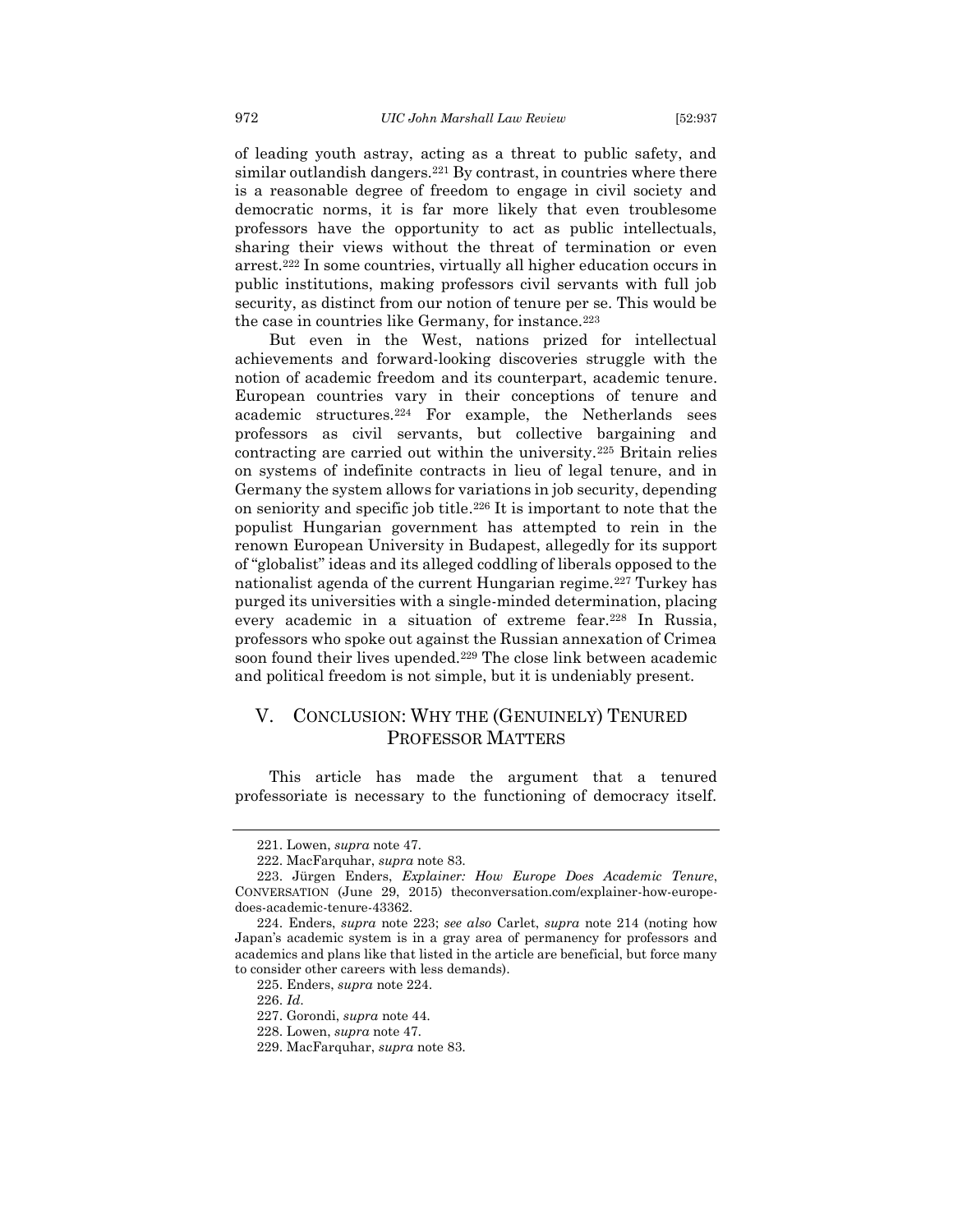Tenure is not a uniform institution; in different countries, its rigors differ widely. Yet it is characteristic of healthy democratic societies that university faculty are free to speak and criticize, and to live without undue interference in their intellectual work. It is in the universities that one can find the cutting-edge work, the unpopular and inconvenient critiques and the ideas that hold promise of change. In the United States, red state politicians may think that in diminishing academic tenure, they are making it more difficult for universities to act as "recruiting grounds" for the Democratic Party. However, the destruction of traditional tenure has dire effects that go well beyond any particular political perspective.

The free, unreviewed, unafraid tenured professor, who enjoys both job security and freedom of expression, is one symbol of a functioning democracy. The absence of this figure is a likely indicator that democracy is dead or dying. It is no accident that countries experiencing severe repression have seen many academics seek refuge abroad, even creating "universities in exile" to keep alive the particular national tradition of criticism and debate.<sup>230</sup> Not every administrator who takes action to curb or rein in tenured professors is motivated by a specific political agenda, yet many are modelling their careers on corporate executives, moving from institution to institution and spreading the supposed values of efficiency and fiscal responsibility. This is easily sold to parents worried about exorbitant costs and student debt. What goes unremarked, however, is that the proliferation of contingent and adjunct faculty does nothing to restrain tuition costs, and the high "price" of the top administrators itself is rarely if ever questioned.

Of course, not all tenured faculty critique public policy. However, the vast majority at least provide a storehouse for publicly available knowledge; that is the essence of teaching. Where certain thoughts or books or theories are off limits because of government diktat, the quality of the knowledge is lessened. Not all tenured professors are heroes by any means, but the best professors are lightning rods for social, scientific and political progress. The rest do the unglamorous, routine work of guarding essential human knowledge and saving it for the next generation.

Those who have retained their academic tenure in this difficult academic market should take as one of their collective actions to defend the role and function of tenure in our larger American society and in the world; and resist the expenditure of resources on highly paid administrators who have little more to offer than their willingness to attack an institution that has served the American republic well for a hundred years, and the enlightened world for hundreds more.

<sup>230.</sup> Lowen, *supra* note [47.](#page-9-0)